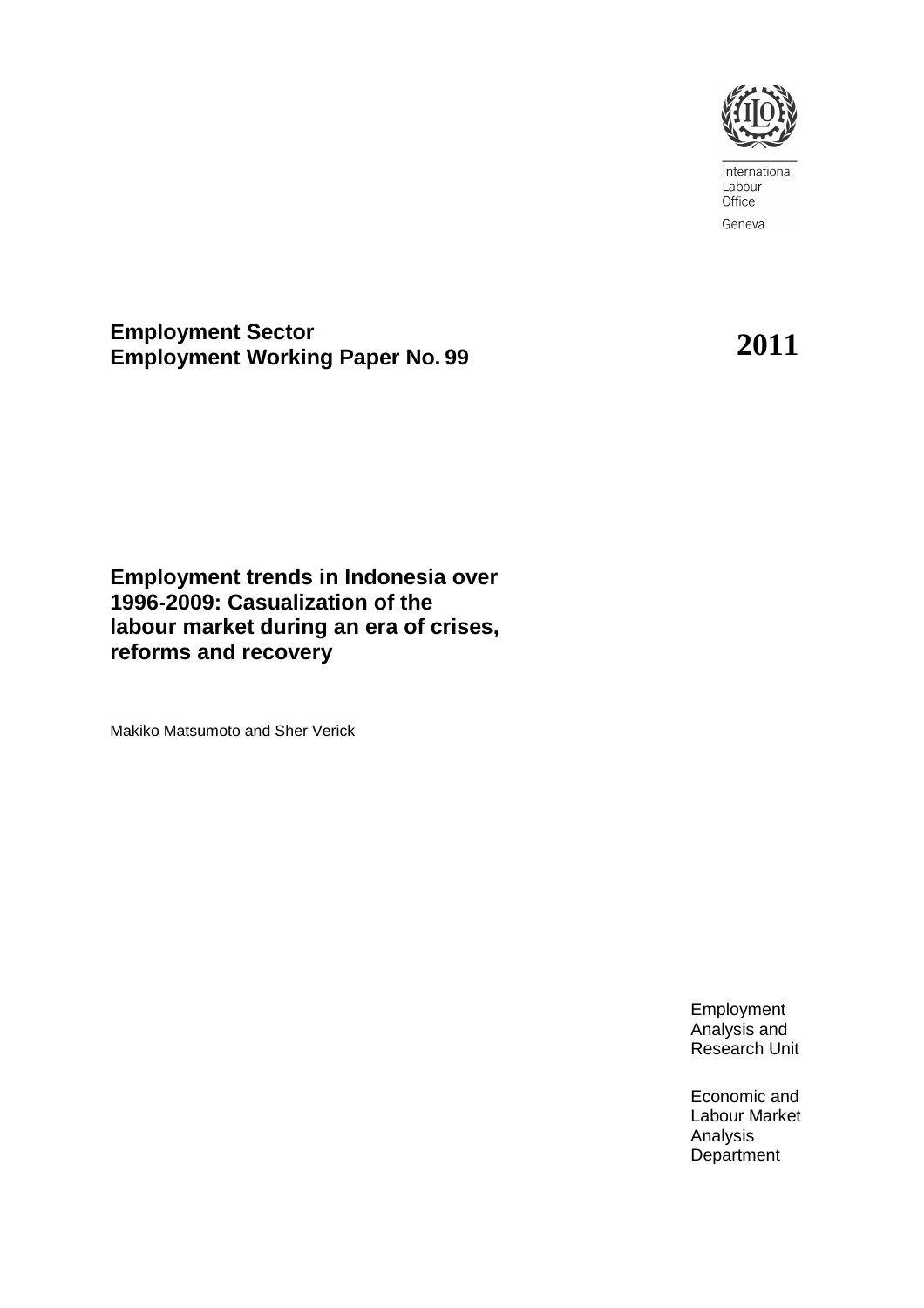Copyright © International Labour Organization 2011 First published 2011

Publications of the International Labour Office enjoy copyright under Protocol 2 of the Universal Copyright Convention. Nevertheless, short excerpts from them may be reproduced without authorization, on condition that the source is indicated. For rights of reproduction or translation, application should be made to ILO Publications (Rights and Permissions), International Labour Office, CH-1211 Geneva 22, Switzerland, or by email: pubdroit@ilo.org. The International Labour Office welcomes such applications.

Libraries, institutions and other users registered with reproduction rights organizations may make copies in accordance with the licences issued to them for this purpose. Visit http://www.ifrro.org to find the reproduction rights organization in your country.

#### ILO Cataloguing in Publication Data

#### Matsumoto, Makiko; Verick, Sher

Employment trends in Indonesia over 1996-2009 : casualization of the labour market during an era of crises, reforms and recovery / Makiko Matsumoto and Sher Verick ; International Labour Office, Employment Analysis and Research Unit, Economic and Labour Market Analysis Department. - Geneva: ILO, 2011

25 p. (Employment working paper, No. ...)

ISBN: 9789221254676 (print);9789221254683 (web pdf)

International Labour Office; Economic and Labour Market Analysis Dept

employment / unemployment / labour force participation / employment status / economic recession / economic recovery / trend / Indonesia

13.01.3

#### **Abstract**

The East Asian financial crisis of 1997-1998 hit Indonesia hard resulting in a winding back of the substantial economic and social gains made during the previous two decades. However, that crisis did not result in a large fall in employment and a commensurate rise in unemployment; rather, the economic contraction of over 13 per cent was accompanied by considerable transitions within employment, namely, from formal sector to informal and agricultural employment, particularly among women. The years following were characterized by slow growth and weak formal job creation, which has often been attributed to such factors as rigid labour regulations, especially the enactment of the Manpower Law in 2003. The economic and labour market situation in Indonesia only began to consistently improve over the last five years, notably during the boom years leading up to the global financial crisis. During this period, unemployment fell from its 2005 peak and employment increased. When the global financial crisis spread in late 2008 to emerging economies like Indonesia, it was expected that these countries would be severely affected. However, in contrast to the East Asian financial crisis, Indonesia proved to be rather resilient despite the fact that exports collapsed by almost 18 per cent from 2008 to 2009. This paper presents estimates that confirm the milder labour market impact of the most recent crisis. At the same time, the move towards more flexible and less protected forms of employment, as reflected by the increase in casualization, notably among the less-skilled, appear to be part of longer term trends. In this respect, labour market regulations, notably the Manpower Law of 2003, may have contributed to this trend, but the Law alone is not the main problem for employers in Indonesia. Overall, despite the apparent resilience to the global financial crisis, Indonesia continues to face a number of substantial challenges at both the macroeconomic and labour market level.

The designations employed in ILO publications, which are in conformity with United Nations practice, and the presentation of material therein do not imply the expression of any opinion whatsoever on the part of the International Labour Office concerning the legal status of any country, area or territory or of its authorities, or concerning the delimitation of its frontiers.

The responsibility for opinions expressed in signed articles, studies and other contributions rests solely with their authors, and publication does not constitute an endorsement by the International Labour Office of the opinions expressed in them.

Reference to names of firms and commercial products and processes does not imply their endorsement by the International Labour Office, and any failure to mention a particular firm, commercial product or process is not a sign of disapproval.

ILO publications and electronic products can be obtained through major booksellers or ILO local offices in many countries, or direct from ILO Publications, International Labour Office, CH-1211 Geneva 22, Switzerland. Catalogues or lists of new publications are available free of charge from the above address, or by email: pubvente@ilo.org

Visit our website: http://www.ilo.org/publns

Printed in Switzerland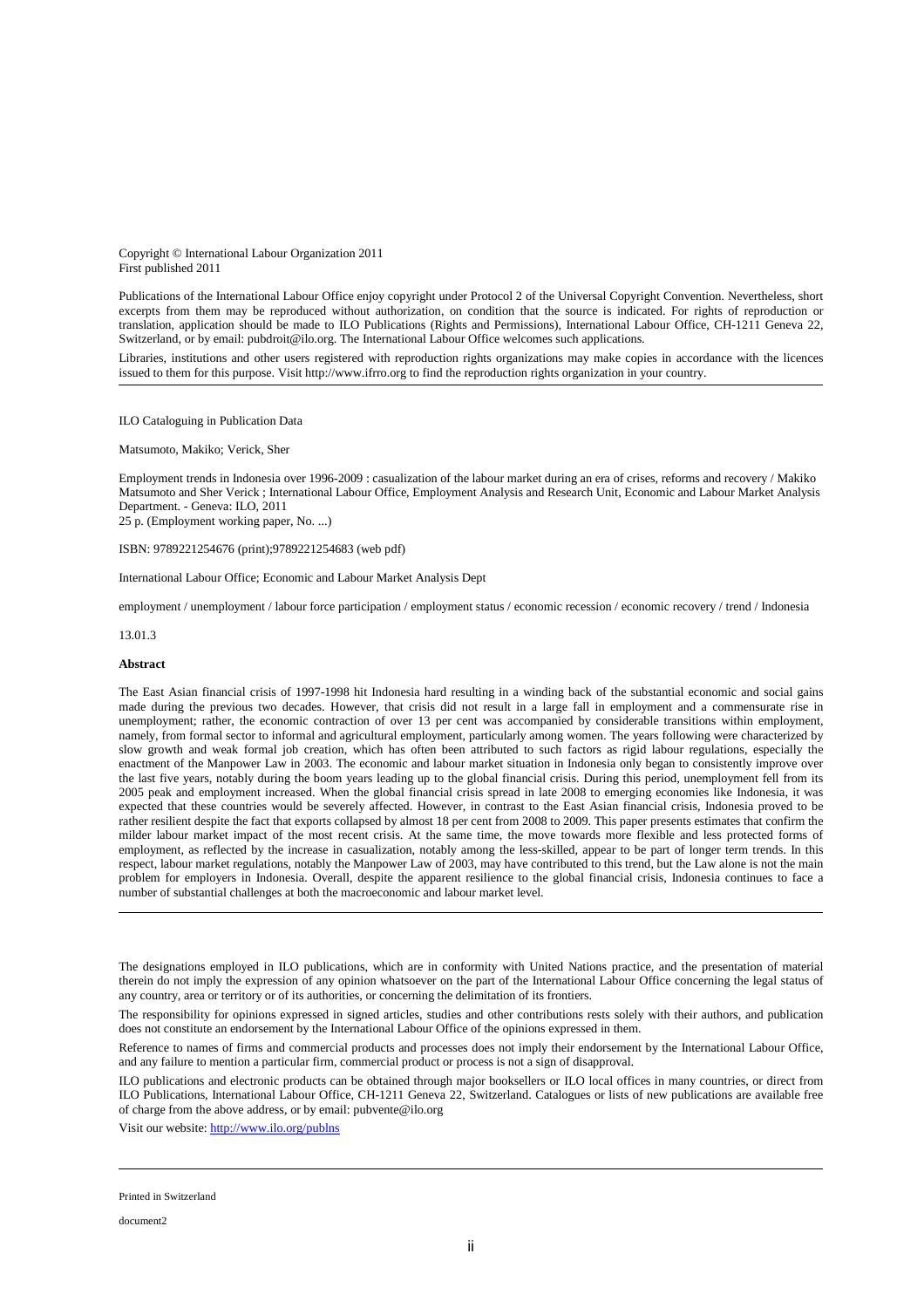### **Preface**

The primary goal of the ILO is to contribute, with member States, to achieve full and productive employment and decent work for all, including women and young people, a goal embedded in the ILO Declaration 2008 on *Social Justice for a Fair Globalization, and<sup>1</sup>* which has now been widely adopted by the international community.

In order to support member States and the social partners to reach the goal, the ILO pursues a Decent Work Agenda which comprises four interrelated areas: Respect for fundamental worker's rights and international labour standards, employment promotion, social protection and social dialogue. Explanations of this integrated approach and related challenges are contained in a number of key documents: in those explaining and elaborating the concept of decent work<sup>2</sup>, in the Employment Policy Convention, 1964 (No. 122), and in the Global Employment Agenda.

The Global Employment Agenda was developed by the ILO through tripartite consensus of its Governing Body's Employment and Social Policy Committee. Since its adoption in 2003 it has been further articulated and made more operational and today it constitutes the basic framework through which the ILO pursues the objective of placing employment at the centre of economic and social policies.<sup>3</sup>

The Employment Sector is fully engaged in the implementation of the Global Employment Agenda, and is doing so through a large range of technical support and capacity building activities, advisory services and policy research. As part of its research and publications programme, the Employment Sector promotes knowledge-generation around key policy issues and topics conforming to the core elements of the Global Employment Agenda and the Decent Work Agenda. The Sector's publications consist of books, monographs, working papers, employment reports and policy briefs.<sup>4</sup>

The *Employment Working Papers* series is designed to disseminate the main findings of research initiatives undertaken by the various departments and programmes of the Sector. The working papers are intended to encourage exchange of ideas and to stimulate debate. The views expressed are the responsibility of the author(s) and do not necessarily represent those of the ILO.

> José Manuel Salazar-Xirinachs Executive Director Employment Sector

<sup>1</sup> See http://www.ilo.org/public/english/bureau/dgo/download/dg\_announce\_en.pdf

3 See http://www.ilo.org/gea. And in particular: *Implementing the Global Employment Agenda: Employment strategies in support of decent work, "Vision" document*, ILO, 2006.

4 See http://www.ilo.org/employment.

<sup>2</sup> See the successive Reports of the Director-General to the International Labour Conference: *Decent work* (1999); *Reducing the decent work deficit: A global challenge* (2001); *Working out of poverty*  (2003).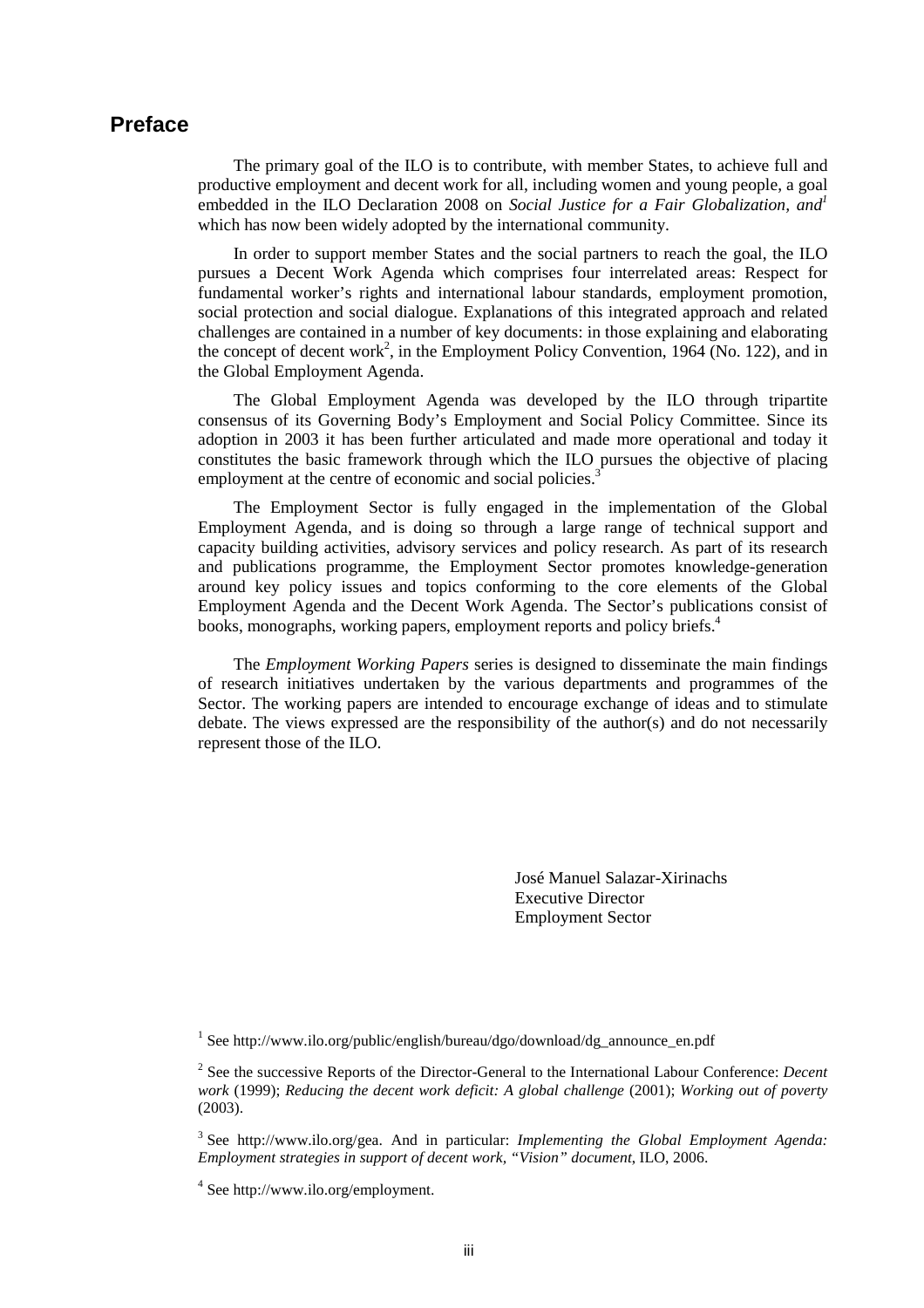### **Foreword**

The East Asian financial crisis of 1997-1998 hit Indonesia hard resulting in a winding back of the substantial economic and social gains made during the previous two decades. However, that crisis did not result in a large fall in employment and a commensurate rise in unemployment; rather, the economic contraction of over 13 per cent was accompanied by considerable transitions within employment, namely, from formal sector to informal and agricultural employment, particularly among women. The years following were characterized by slow growth and weak formal job creation, which has often been attributed to such factors as rigid labour regulations, especially the enactment of the Manpower Law in 2003. The economic and labour market situation in Indonesia only began to consistently improve over the last five years, notably during the boom years leading up to the global financial crisis. During this period, unemployment fell from its 2005 peak and employment increased.

When the global financial crisis spread in late 2008 to emerging economies like Indonesia, it was expected that these countries would be severely affected. However, in contrast to the East Asian financial crisis, Indonesia proved to be rather resilient despite the fact that exports collapsed by almost 18 per cent from 2008 to 2009. This paper presents estimates that confirm the milder labour market impact of the most recent crisis. At the same time, the move towards more flexible and less-protected forms of employment, as reflected by the increase in casualization, notably among the less-skilled, appear to be part of longer term trends. In this respect, labour market regulations, notably the Manpower Law of 2003, may have contributed to this trend, but the Law alone is not the main problem for employers in Indonesia.

Overall, despite the apparent resilience to the global financial crisis, Indonesia continues to face a number of substantial macroeconomic and labour market challenges, particularly in terms of creating more regular wage employment in the non-agricultural sector.

Sandrine Cazes Chief, Employment Analysis and Research Unit

Moazam Mahmood Director, Economic and Labour Market Analysis Department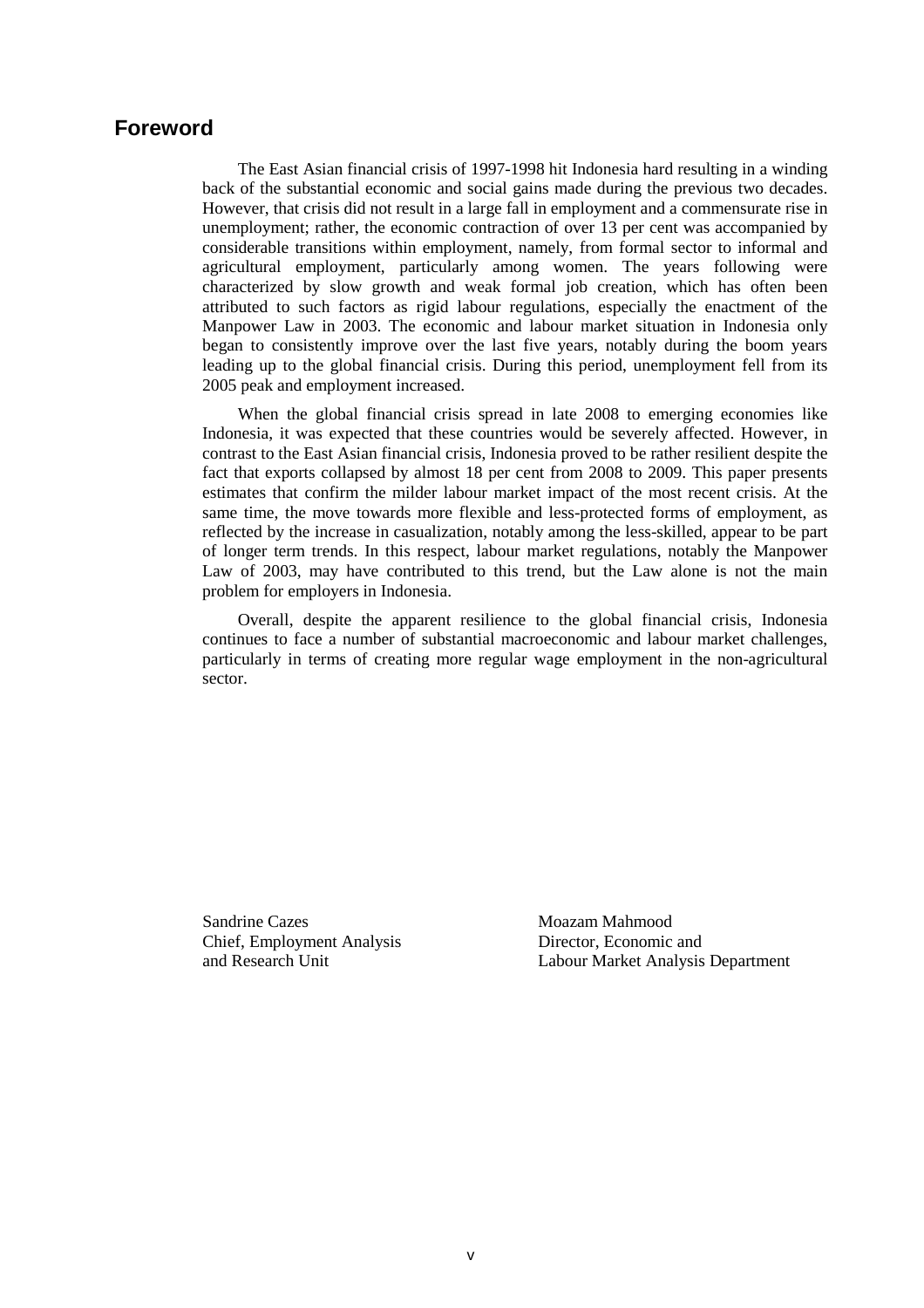# **Contents**

| 1. |                                                                                       |  |
|----|---------------------------------------------------------------------------------------|--|
| 2. |                                                                                       |  |
| 3. |                                                                                       |  |
| 4. |                                                                                       |  |
|    | 4.1. Determinants of employment status between 1996 and 2009: summary statistics  11  |  |
|    | 4.2. Determinants of employment status from 1996 to 2009: findings from a multinomial |  |
|    |                                                                                       |  |
| 5. |                                                                                       |  |
|    |                                                                                       |  |
|    |                                                                                       |  |

*Page* 

### **List of Figures**

| Figure 7. Churning in the labour market, % who had worked before and changed or stopped work         |
|------------------------------------------------------------------------------------------------------|
| Figure 9. Marginal effects of education on predicted probabilities of non-agricultural casual        |
| Figure 10. Marginal effects of education on predicted probabilities of non-agricultural regular wage |
| Figure 11. Marginal effects of industry on predicted probabilities of non-agricultural casual        |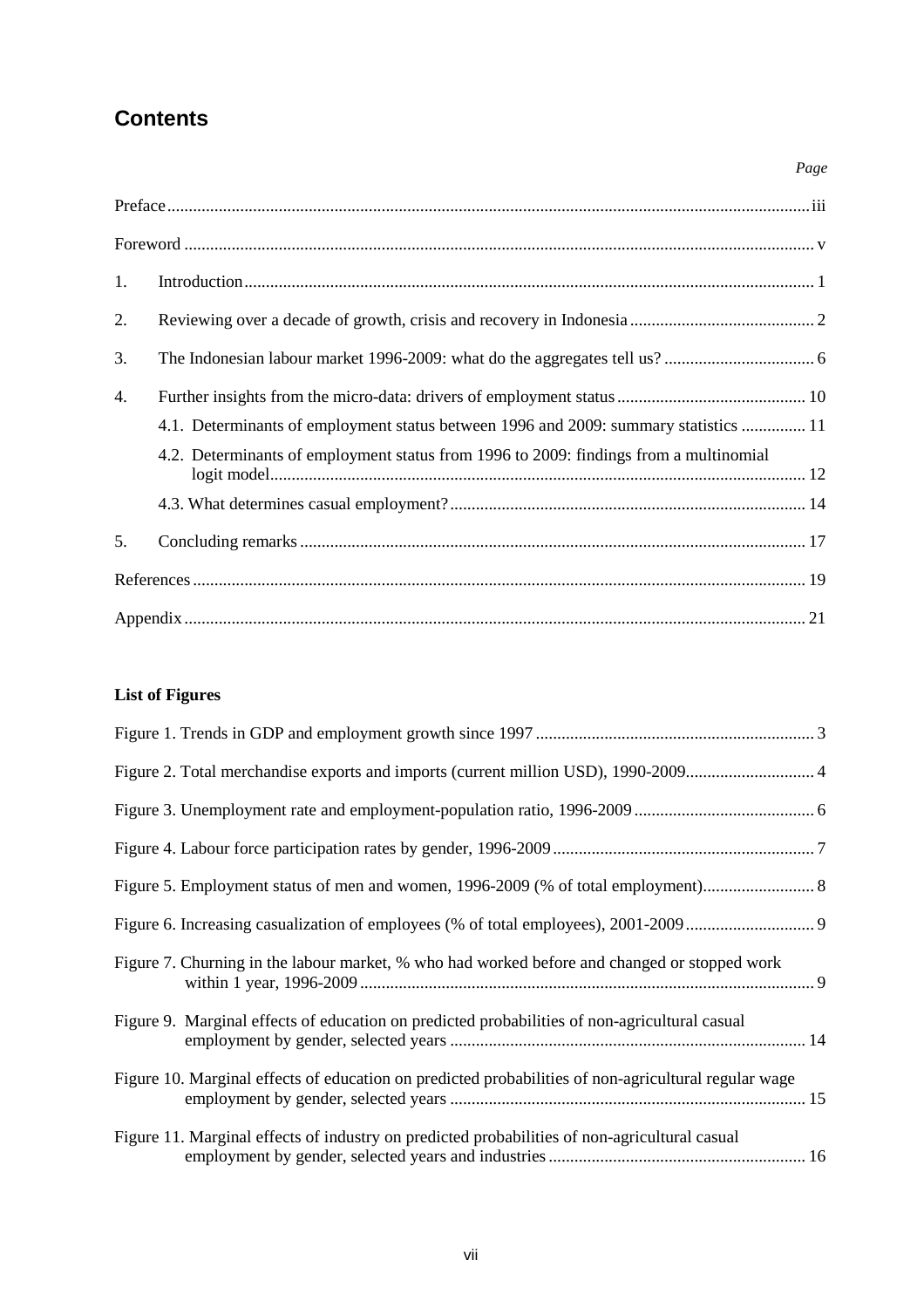### **List of Tables**

| Table 1. Average predicted probabilities of employment status: men and women                |  |
|---------------------------------------------------------------------------------------------|--|
|                                                                                             |  |
| Table A2. Summary statistics of individual and household characteristics driving employment |  |
|                                                                                             |  |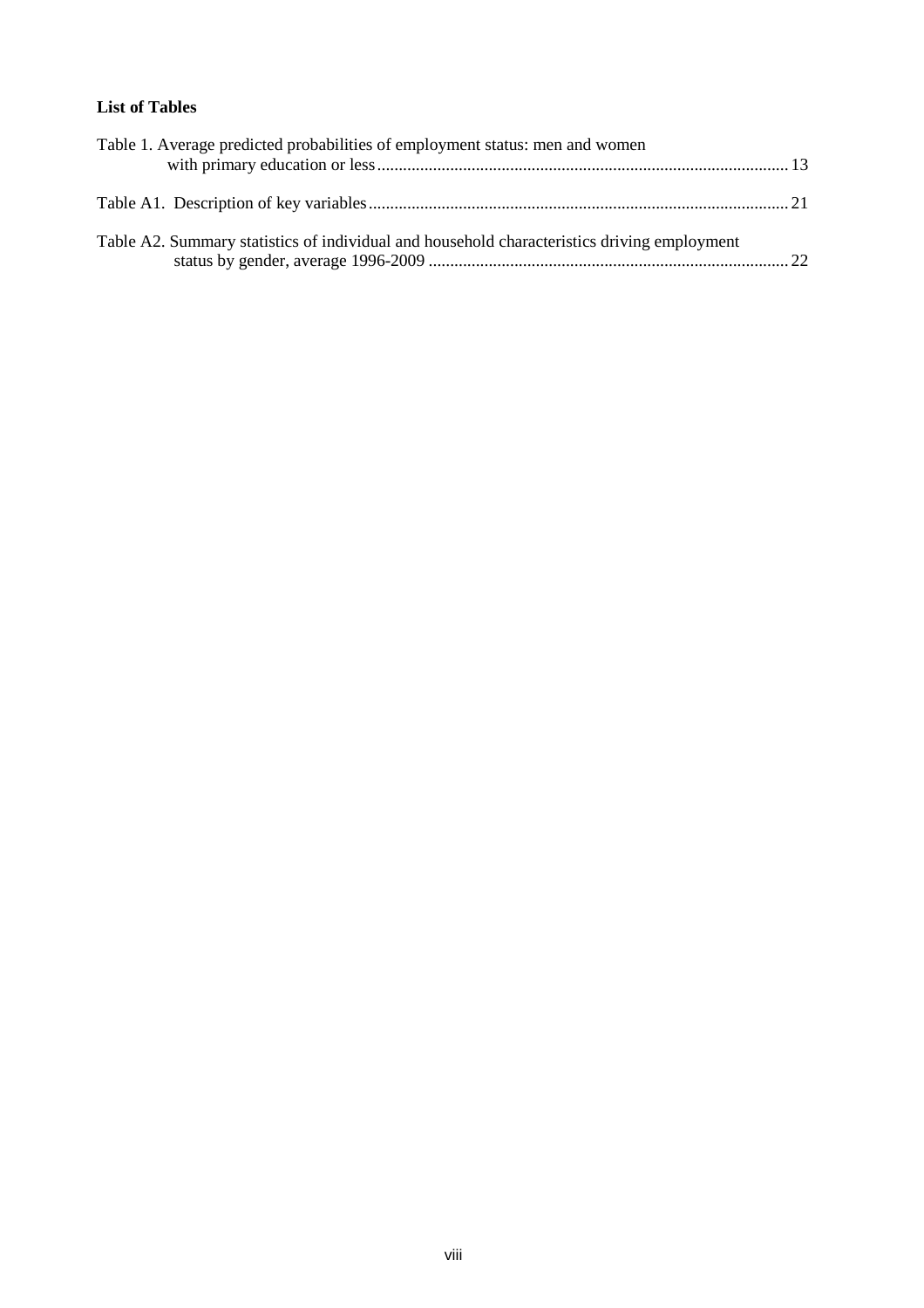## **1. Introduction<sup>5</sup>**

From the 1970s to the 1990s, Indonesia made incredible economic and social progress. During this period, Indonesians moved from rural to urban areas to take up better paid jobs and, as a result, poverty fell from 40 per cent in 1976 to 11 per cent two decades later (Dhanani and Islam 2001). This rapid development trajectory was brought to a halt by the East Asian financial crisis of 1997-1998 and the subsequent political crisis, which sent the country into a deep recession leaving millions in poverty. Despite this tragic reversal of fortunes, the labour market appeared to be rather stable at the aggregate level – the impact of this crisis was more evident in transitions across employment states rather than a fall in the number of jobs, along with a sharp fall in real wages. In particular, the massive economic contraction in 1998 resulted in an increase in agricultural and informal sector employment and a rise in female labour force participation as a household coping mechanism (Fallon and Lucas 2002; Islam and Chowdhury 2009; Manning 2000).

The period following the East Asian financial crisis has been described as one of 'jobless growth', which has been variously attributed to public sector downsizing, slower industrial growth, the failure of the service sector to take up the slack, and the excessive regulation of the Indonesian labour market (World Bank 2010). In terms of the last factor, many commentators have blamed the Manpower Law (No.13/2003) for the poor labour market outcomes, especially with respect to the rise in unemployment from 2003, which persisted despite the pick-up in economic growth at that time.<sup>6</sup> However, although this law has been widely cited as a major constraint to formal sector job creation, compliance with the legislation is very low (Dhanani et al. 2009; World Bank 2010). Moreover, the unemployment rate peaked at 11.2 per cent in 2005 before falling strongly over the following years (along with rising employment), in spite of the high severance pay and restrictions on temporary work mandated by the Manpower Law. Therefore, although there has been considerable discussion on this issue, the relationship between labour market regulation and outcomes in Indonesia is far from straightforward.

In late 2008, the global financial crisis (GFC) spread across the globe, hitting many emerging economies hard, particularly as a consequence of the unprecedented contraction in world trade flows. Indonesia was no exception: exports fell by almost 18 per cent from 2008 to 2009. However, in contrast to the devastating effects of the East Asian crisis of a decade ago, the impact of the GFC on the domestic Indonesian economy has been relatively mild. Moreover, there is little indication at both the aggregate and micro-level that the latest crisis has had any major implications for labour market and employment trends. Indeed, the unemployment rate has continued to fall, reaching 7.9 per cent in 2009 (and 7.1 per cent in 2010), which is the lowest level since 2001.

Taking into account these key developments in the Indonesian labour market over the last few decades, the main objective of this paper is to dig deeper into trends and determinants of employment status since 1996. More specifically, this paper uses microdata from the national labour force survey (Sakernas) over the period 1996-2009, which covers both the East Asian financial crisis of 1997-1998 and the global financial crisis

<sup>&</sup>lt;sup>5</sup> In supporting the production of this paper, we wish to express our sincere appreciation and acknowledgement to the ILO Country Office for Indonesia and the Employment Policy Department (EMP/POLICY) for sharing the SAKERNAS (national labour force survey) micro-data files. We would also like to thank Duncan Campbell, Sandrine Cazes, Kazutoshi Chatani, Iyanatul Islam, Sangheon Lee, Moazam Mahmood, and Chris Manning for detailed comments and suggestions that have helped us improve the paper.

<sup>&</sup>lt;sup>6</sup> See, for example, OECD (2008).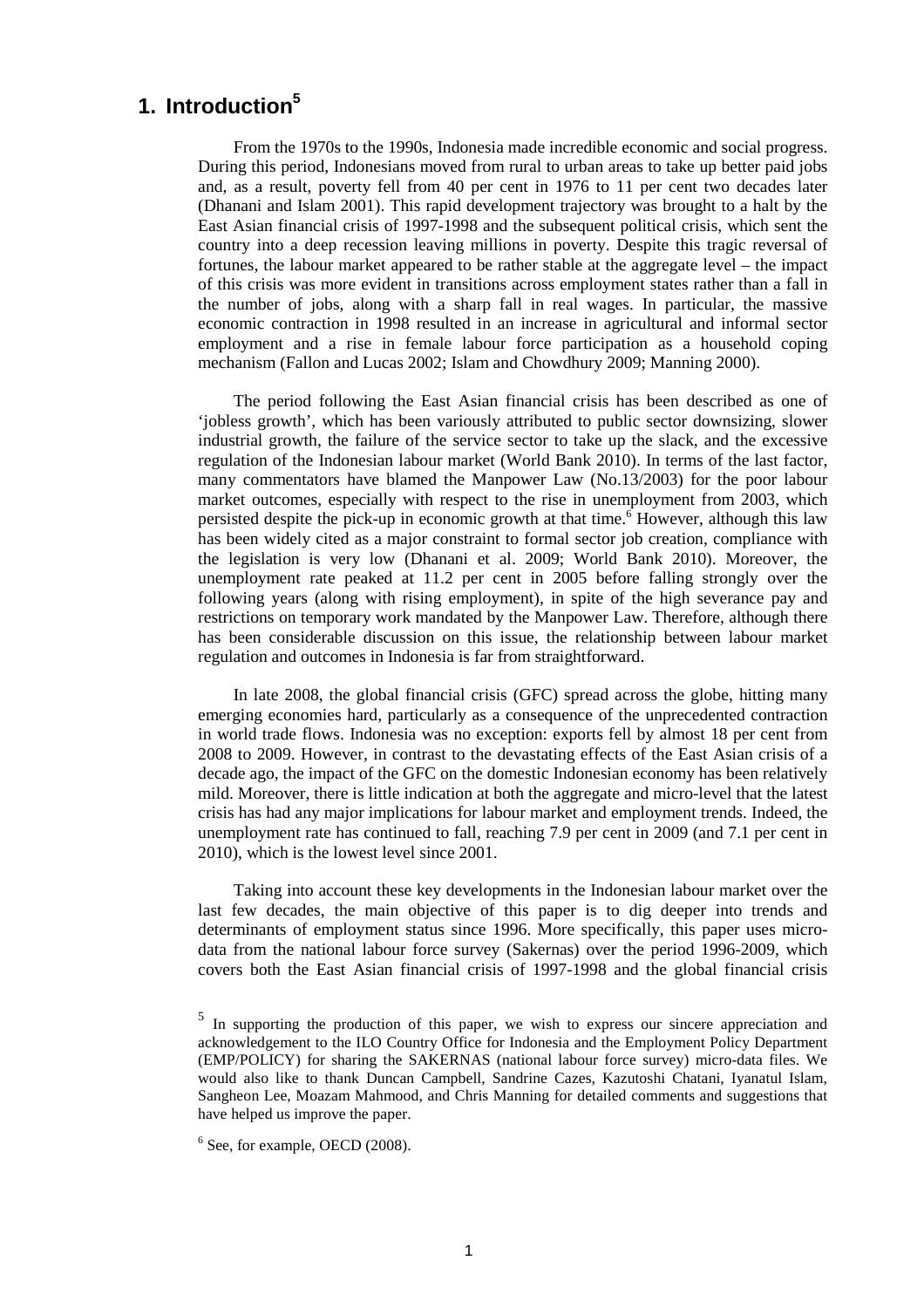(GFC) of 2007-2009. This allows for a broader perspective on stability in and determinants of employment status in terms of both longer term trends and adjustments to large external shocks. The focus is on employment status because the nature of employment is arguably the greater labour market challenge in Indonesia than unemployment itself. The paper focuses in particular on the increasing casualization of wage employment in the 2000s.

The results presented in this paper show that much of the recent developments in the Indonesian labour market seem to have been part of a longer term trend since around mid-2000s. More specifically, the share of wage employment for both men and women has risen in the 2000s. However, this was accompanied by an increased casualization of wage employment. Indeed, formal employment growth remained limited, once casual employment is taken into account. Moreover, since about the mid-2000s, there has been an increase in transitions in the labour market, which could reflect greater job insecurity for a large proportion of the workforce. These labour market trends coincide with the adoption of the Manpower Law of 2003 and a hike in the inflation rate in 2005 (due to the reduction in the fuel subsidy); however, it is difficult to identify a casual relationship, particularly due to the number of policy and institutional changes during this period such as the push to decentralization. Finally, the recent global financial crisis has not significantly affected the Indonesian economy. Nonetheless, the failure for the economy to generate sufficient regular formal sector jobs, especially in the non-agricultural sector, continues to be a major challenge for the Indonesian government.

The remainder of the paper is structured as follows. Section 2 reviews the broad macroeconomic developments over 1996-2009, while section 3 examines labour market trends in more detail. Turning to the micro-econometric results, section 4 focuses on the trends and determinants of employment status, notably casual employment, over the last decade or so to highlight longer term issues and the impact of both the East Asia financial crisis of 1997-1998 and the global financial crisis of 2007-2009. Finally, section 5 concludes.

### **2. Reviewing over a decade of growth, crisis and recovery in Indonesia**

Prior to the East Asian financial crisis of 1997-1998, Indonesia belonged to the group of 'tiger' economies in the region that had grown rapidly and made major inroads into tackling poverty over the previous decades. The Indonesian economy grew by 6 per cent on average from 1976-1986, before accelerating to 6.9 per cent over the following decade (1987-1996). This period of strong growth resulted in an impressive fall in the headcount poverty ratio (based on the US\$1/day poverty line), from 40 to 11 per cent between 1976 and 1996 (Dhanani and Islam 2001). This remarkable achievement was propelled by gradual trade liberalization and a policy orientation towards manufacturing and exports.

This success story was interrupted by the crisis of 1997-1998, which began in Thailand in July 1997 and led to an unexpectedly severe downturn in Indonesia. The economy contracted by over 13 per cent in 1998, by 14 per cent in per capita terms (Figure 1). Following an emergency loan from the International Monetary Fund (IMF), the Government of Indonesia reined in government spending – though the crisis was largely driven by unsustainable external lending to the private sector – and let the rupiah  $(Rp)$ . float. Consequently, the rupiah fell from Rp. 2450/US\$ in June 1997 to Rp. 14,900/US\$ a year later, while interest rates were ratcheted up to defend the currency (from 19 per cent in June 1997 to 36 per cent in September 1998). In addition, external capital flows swiftly reversed, leaving businesses facing a severe credit crunch. Government debt rose from negligible levels prior to the crisis to US\$72 billion (Dhanani et al. 2009; Islam and Chowdhury 2009). The crisis also triggered a political crisis, which resulted in the end of the 33-year Soeharto era.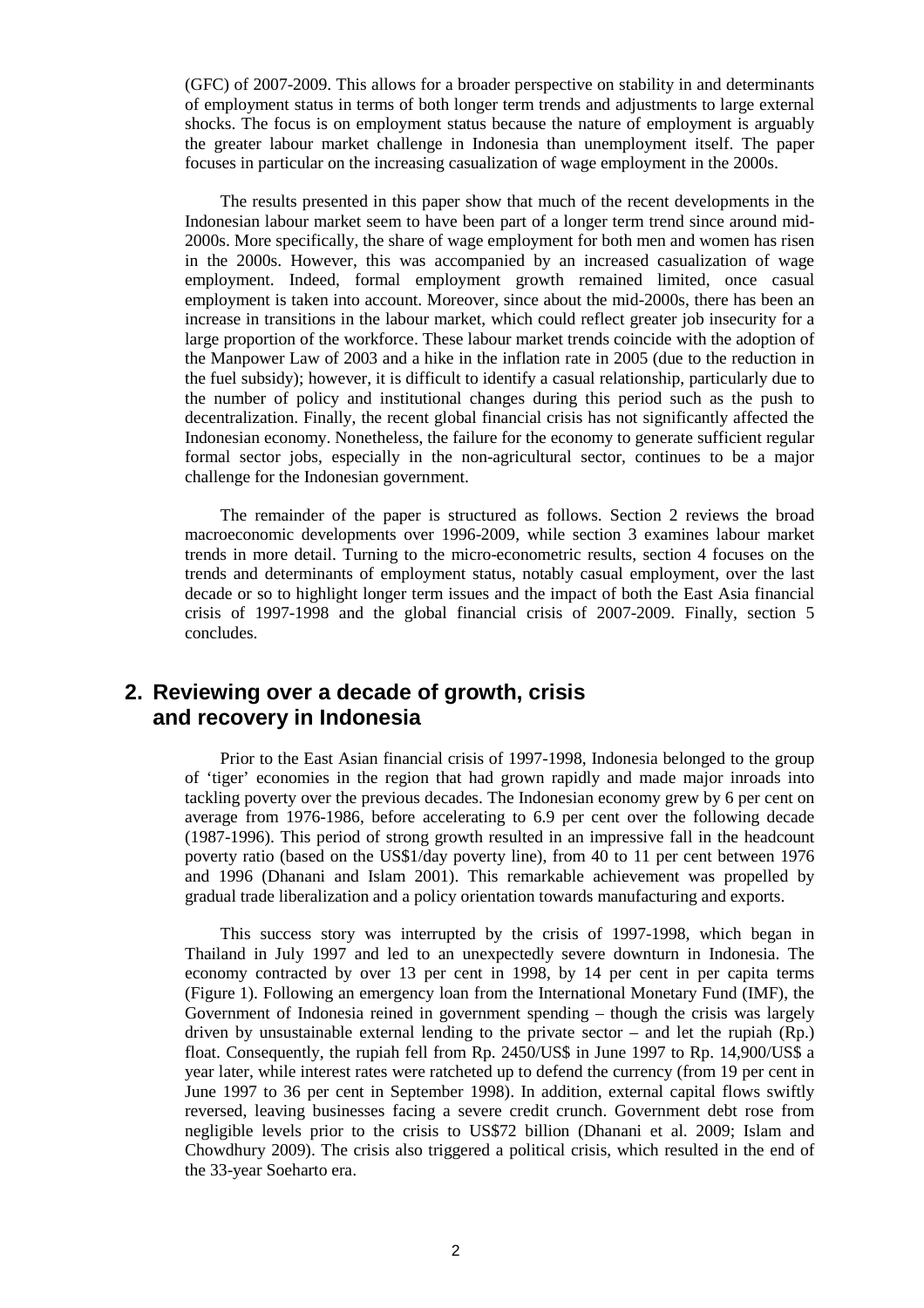



Source: Authors' calculations from SAKERNAS, 1996-2009; IMF World Economic Outlook database, April 2010. Notes: For the employment growth rate, 2005 refers to the November round. 2006-2009 refer to the August rounds

During this period of economic turmoil, the Indonesian labour market appeared to be remarkably resilient at the aggregate level. In spite of the magnitude of the shock witnessed during the East Asian crisis, total employment in Indonesia continued to grow by 2.7 per cent in 1998 (Figure 1). As a result, the employment-population ratio remained relatively static over this crisis period, rising in fact very slightly from 63.2 in 1997 to 63.3 per cent in 1998. At the same time, the unemployment rate (excluding discouraged workers) increased from only 3.1 per cent in 1997 to 3.7 per cent in 1998, before reaching 4.3 per cent in the following year.

However, beyond this aggregate view of the labour market, the downturn in 1997- 1998 translated into considerable transitions in the labour market. In this respect, the various literature on this painful period of Indonesian history stresses that following the fall in male wage employment, there was an increase in agricultural employment and unpaid family work, particularly among women (Dhanani et al. 2009; Fallon and Lucas 2002; Islam and Chowdhury 2009; Manning 2000). Furthermore, the most deleterious outcome of the East Asian financial crisis was, in fact, a severe deterioration in real wages. In 1998, real wages in Indonesia fell by a massive 44 per cent (Fallon and Lucas 2002). This was due, however, to a surge in consumer prices inflation rather than a cut in nominal wages. Indeed, CPI rose by 58 per cent in that year, which was exacerbated by the El Niño drought of 1997 (Manning 2000).

The Indonesian economy took a number of years to recover from the East Asian financial crisis. Growth remained weak in 1999 (0.8 per cent) before picking up at the start of the new millennium. Altogether, annual GDP growth was lower than the pre-East Asian crisis era (5.2 per cent for 2000-2008 versus 6.9 per cent for 1987-1996). Investment fell rapidly during the post-crisis years, and is yet to reach its pre-1997 levels (besides being outpaced by other countries in the region). This low level of capital formation has suppressed growth in Indonesia. Consequently, there has been a considerable stagnation in the labour market during this period. As underscored by Dhanani et al. (2009), following the East Asian crisis, wage employment failed to grow, while informal employment remained high. Employment barely grew in 2005 (reflecting an employment elasticity of growth of close to zero (0.04 per cent)). Overall, the structural transformation that had taken place in the 1980s and first half of the 1990s stalled: the share of employment in manufacturing fell from 12.9 per cent in 1997 to 12.4 per cent in 2007, while the share in agriculture remained at 41.2 per cent over this period. This was partly due to a fall in the export share of labour-intensive manufactured goods (electrical machinery and textiles, garments, footwear and leather products). World Bank (2010) argues that the period of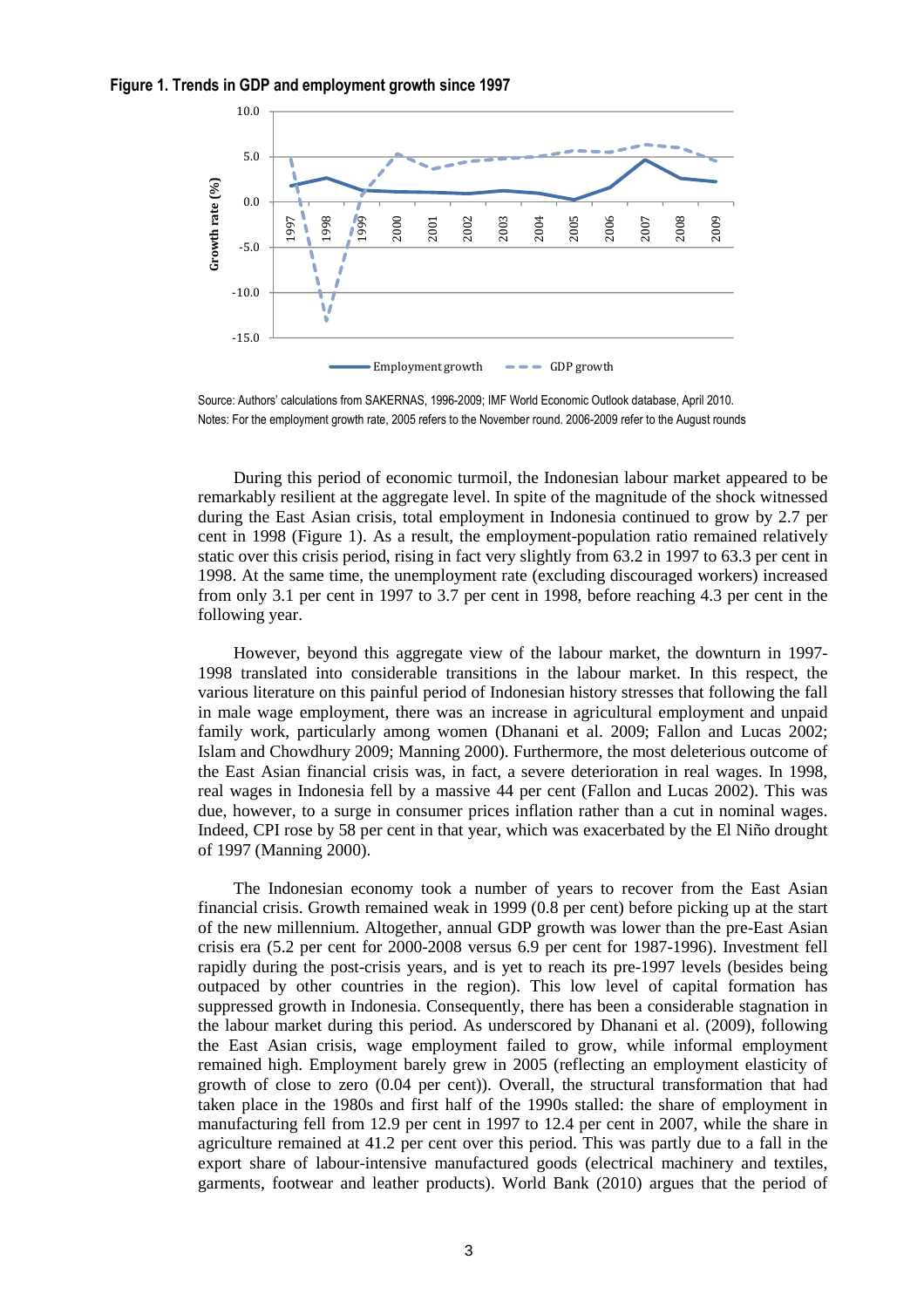jobless growth following the crisis of 1997 was actually due to a fall in the employment elasticity of the service sector (over the period 1999-2003). Finally, in 2007, the level of real wages was no higher than in 1997 (Dhanani et al. 2009; Islam and Chowdhury 2009).

Benefiting from the global boom, growth in Indonesia started picking up after 2005, reaching 6.4 per cent in 2007 – the highest figure for over a decade. Investment reached 27.8 per cent of GDP in  $2008$ .<sup>7</sup> Consequently, total employment grew by 4.7 per cent from 2006 to 2007 (Figure 1), which was largely due to growth in the wholesale and retail trade, agriculture and public sectors. These three sectors accounted for 1.4, 1.1, and 0.7 percentage points of the total employment growth, respectively. In comparison, the manufacturing and construction sectors only counted for 0.5 and 0.6 points.

Interrupting this more positive trend, the global financial crisis sent shockwaves around the globe in 2008 as advanced economies slid into deep recession. Like most developing countries, the impact of this most recent crisis in Indonesia was transmitted through the trade channel (Patunru and von Luebke 2010; Patunru and Zetha 2010). Indeed, as a consequence of the fall in global demand, Indonesian exports collapsed by almost 18 per cent from 2008 to 2009 (following a 20 per cent rise from 2007 to 2008) (Figure 2). Imports also shrunk by 9.5 per cent over the same period, which was driven partly by the high import content of Indonesian exports (Patunru and von Luebke 2010). Overall, the shock to exports in 2008-2009 was far larger than that witnessed during the East Asian crisis when exports fell by 8.5 per cent. The main reason for this difference is that, in comparison to the situation of the last couple of years, the emerging economy crisis of 1997-1998 did not result in a world recession: global growth in 1998 was 2.6 per cent, while in 2009, the world economy contracted by 0.6 per cent.

#### **Figure 2. Total merchandise exports and imports (current million USD), 1990-2009**



Source: UN Comtrade database, downloaded on 01.06.2010.

7 World Development Indicators database, http://data.worldbank.org/data-catalog/worlddevelopment-indicators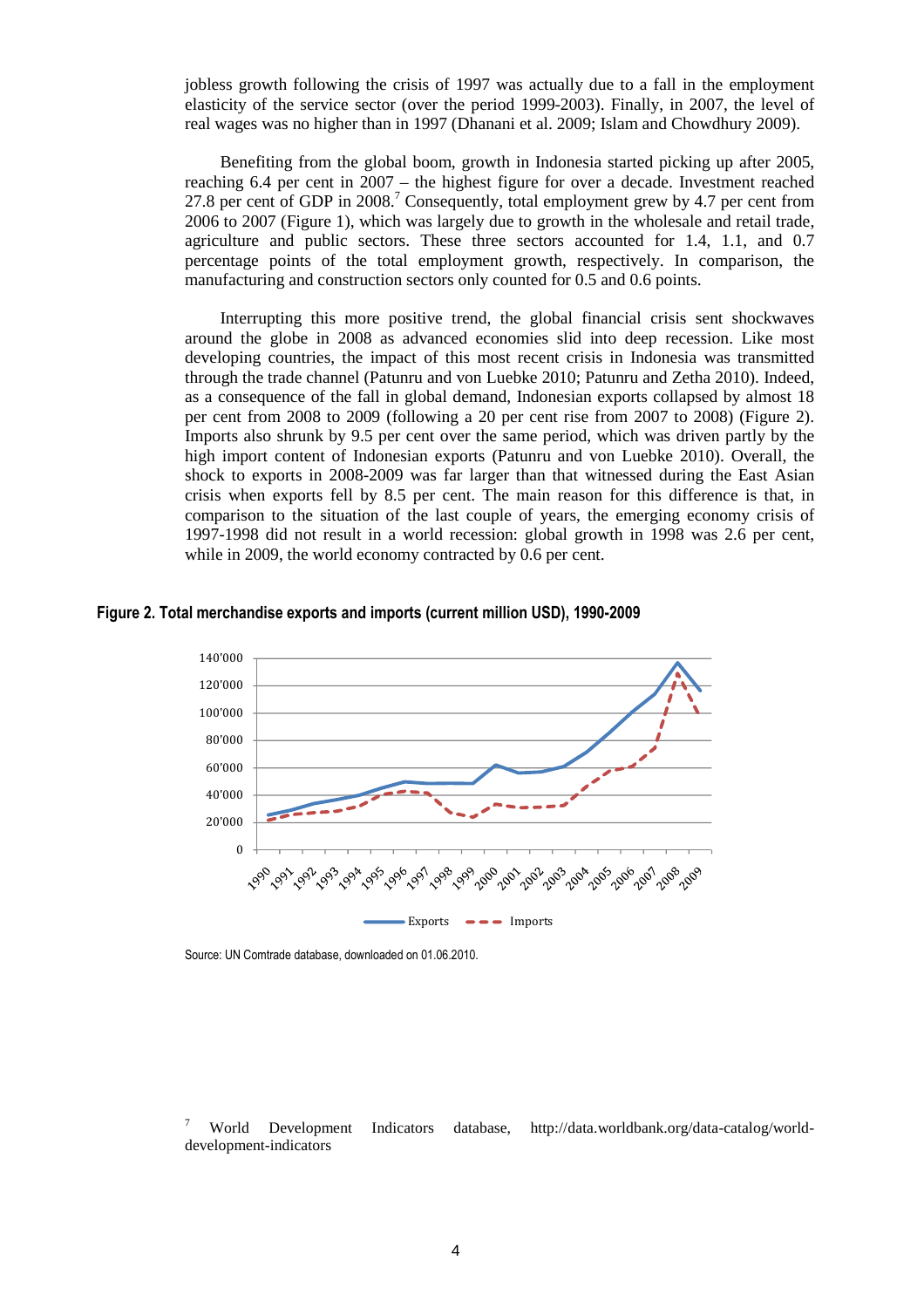Despite the large trade shock emanating from the global financial crisis, the Indonesian labour market came out looking relatively unscathed, despite early fears that the economy would be hard hit by the worldwide downturn.<sup>8</sup> A number of reasons have been proposed as an explanation for this resilience including the large domestic market and the relatively small share of exports in GDP (at around 30 per cent). In addition, the Indonesian economy was in a strong position as reflected by a budget surplus and low level of government debt (and hence fiscal space), current account surplus, large foreign currency reserves, and low inflation (Patunru and Zetha 2010).

As a consequence of these good 'initial conditions', Indonesia was able to react to the downturn of 2008 and 2009 with a fiscal stimulus package and loosening of monetary policy, in stark contrast to the East Asian financial crisis. On the fiscal side, the government focused efforts on tax cuts for individuals and businesses, which amounted to Rp. 43 trillion or 58.7 per cent of the total package (ILO 2009b; Patunru and Zetha 2010). According to official figures, the 2009 stimulus helped create over 1.07 million jobs (ILO 2009b). Nonetheless, though the stimulus package clearly played an important role in supporting the Indonesian economy, it is difficult to claim that it was the main reason behind this fortuitous outcome. As suggested by Patunru and Zetha (2010), it was the nature of Indonesia's trade structure, in particular the low share of exports to GDP, that helped to protect the country from a more severe downturn, as witnessed in other more open Southeast Asian economies such as Malaysia and Singapore. Due to the shallow impact of the global financial crisis, the Indonesian economy recovered strongly late in 2009. Growth continued to strengthen in 2010, moving from 5.7 per cent in the first quarter to 6.2 per cent in the second quarter.<sup>9</sup> The growth rate hit 6.5 per cent (year-on-year) in the first quarter of  $2011$ .<sup>10</sup>

Therefore, on all accounts, this aggregate macroeconomic picture suggests a turnaround on the disastrous outcome of the 1997-1998 crisis, reflecting in part the improved capacity of the Indonesian economy to cope with a large external shock. However, the question remains as to whether the impact of the most recent crisis of 2008- 2009 on the labour market is more subtle as witnessed during the East Asian crisis, especially in regard to changes in employment status. Furthermore, the growth experience of the last decade, which was characterized by the stagnation of the manufacturing sector, may have set off longer term labour market trends. These issues are the focus of the remainder of the paper, which reviews aggregate trends and presents findings from a microeconometric analysis of the determinants of labour supply and employment status.

 $8$  See, for example, ODI (2009) for a discussion on the expectation of a further deterioration in 2009.

<sup>&</sup>lt;sup>9</sup> See dds.bps.go.id/eng/brs\_file/eng-pdb-10mei10.pdf

<sup>10</sup> See Statistics Indonesia (BPS), http://dds.bps.go.id/eng/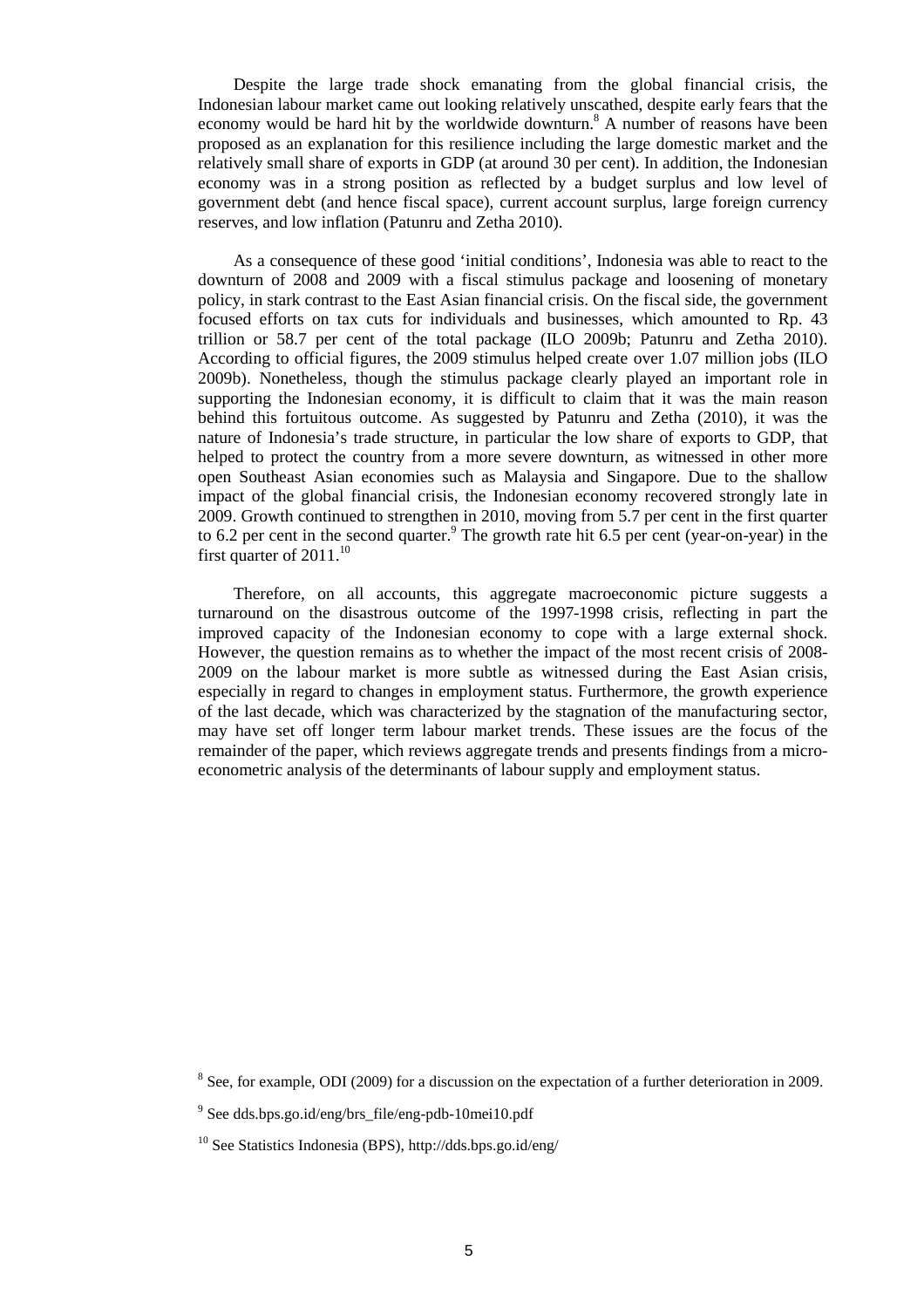### **3. The Indonesian labour market 1996-2009: what do the aggregates tell us?**

Moving to the labour market, Figure 3 shows the gradual increase in unemployment rate after the East Asian crisis, which reached a peak in 2005 (11.2 per cent). However, due to changes in the national labour force survey (BPS Sakernas), it should be noted that data before and after  $2001$  are not strictly comparable.<sup>11</sup> The unemployment rate subsequently fell from the 2005 highpoint, even during the GFC, reaching 7.9 per cent in 2009 (before falling further in 2010 to 7.1 per cent). The movement in the employment-population ratio mirrors the trends in unemployment: the ratio fell from 2000, arriving at a low of 59.3 per cent in 2005, before improving over the recent years (surpassing 62 per cent in 2009).

#### **Figure 3. Unemployment rate and employment-population ratio, 1996-2009**



Source: Authors' calculations from SAKERNAS, 1996-2009. 2005 refers to the November round. 2006-2008 refer to the August rounds. 2009 refers to the February round.

Notes: For the unemployment rate, the series before and after 2001 are not comparable (indicated by the vertical line).

As illustrated in Figure 4, the rise in the female labour force participation rate in 1998 captures the much discussed added-worker effect evident during the East Asian financial crisis (see, for example, Manning (2000)). Figure 4 also suggests that much of the trend in unemployment since 2001 was driven by flows into and out of unemployment, since labour force participation rates for men were declining from 2004 and that of women had been declining since 2001. Interestingly, while the male labour force participation rate continued to decline up to 2008, there was a rise in the supply of labour by women during 2007 and 2008. This relationship is examined in more detail in the next section.

 $11$  In 2001, the definition of unemployment was broadened to include discouraged workers and future starts, which were previously considered inactive. This change in definition resulted in higher unemployment rates after 2001. Suryadarma et al. (2005) attempt to construct almost-comparable unemployment rates between 1994 and 2003 by excluding the discouraged.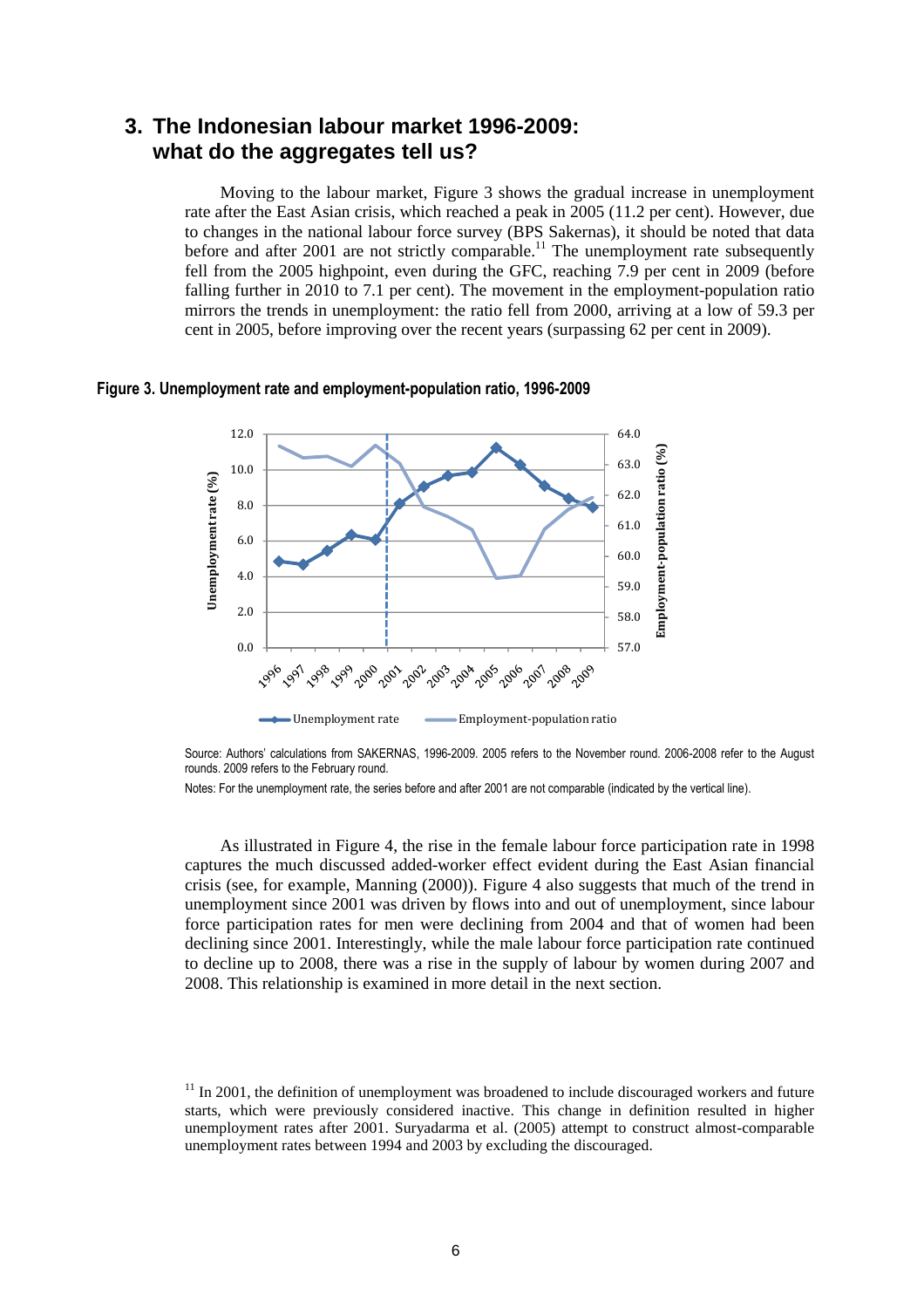#### **Figure 4. Labour force participation rates by gender, 1996-2009**



Source: Authors' calculations from SAKERNAS 1996-2009. August rounds for 2006 to 2009.

Note: Due to a change in the definition of the unemployed, the figures before and after 2001 are strictly not comparable. Also, the figure may be capturing changes in sampling errors over time. For example, the unweighted sample size of the labour force is notably small in 2001, and notably big between 2007 and 2009 due to the district-level representation of the data.

> Though unemployment is a serious challenge for the Indonesian government, it is arguably less of a problem than the poor conditions of work and low-productivity of employment, particularly in the informal sector. For this reason, it is important to analyse trends in employment across sectors and by status.

> Firstly, the East Asian crisis negatively affected employment across a wide range of industries for both men and women, especially mining, manufacturing, electricity, gas and water, construction, trade, finance, and public and social/private services sectors. In the 2000s, employment recovered in most sectors (in terms of absolute numbers), except manufacturing. Indeed, between 2001 and 2009, manufacturing wage employment fell by 0.2 per cent per annum for men, while it increased by 0.1 per cent per annum for women. At the same time, the share of casual employment in total employment more than doubled in manufacturing, utilities and construction for men and in manufacturing and construction sectors for women.

> Secondly, looking in more detail at employment status over 1996-2009, there have been some pronounced changes for both Indonesian men and women (Figure 5). Firstly, as noted by many studies, a fall in the share of wage employment is evident for Indonesian males during the East Asian financial crisis, which was accompanied by an increase in own-account employment that continued until 1999.<sup>12</sup> In comparison, there was only a moderate change to female wage employment in the late 1990s, accompanied by an increase in the share of unpaid work in 1998. The share of wage employment for both men and women began to increase around 2003 as the Indonesian economy started growing

<sup>&</sup>lt;sup>12</sup> Since the SAKERNAS questionnaire changed its methodology in 2001, it is not possible to calculate a consistent series for formal and informal employment between 1996 and 2009. In general, wage employees are mostly formal workers, while own-account is mostly informal, and unpaid work is entirely informal. The employer category represents a mix of formal and informal employers. To avoid confusion, employment status is used in most of the discussions in the paper to proxy informal work. From this perspective, a large majority of women had been engaged in informal work throughout the period examined.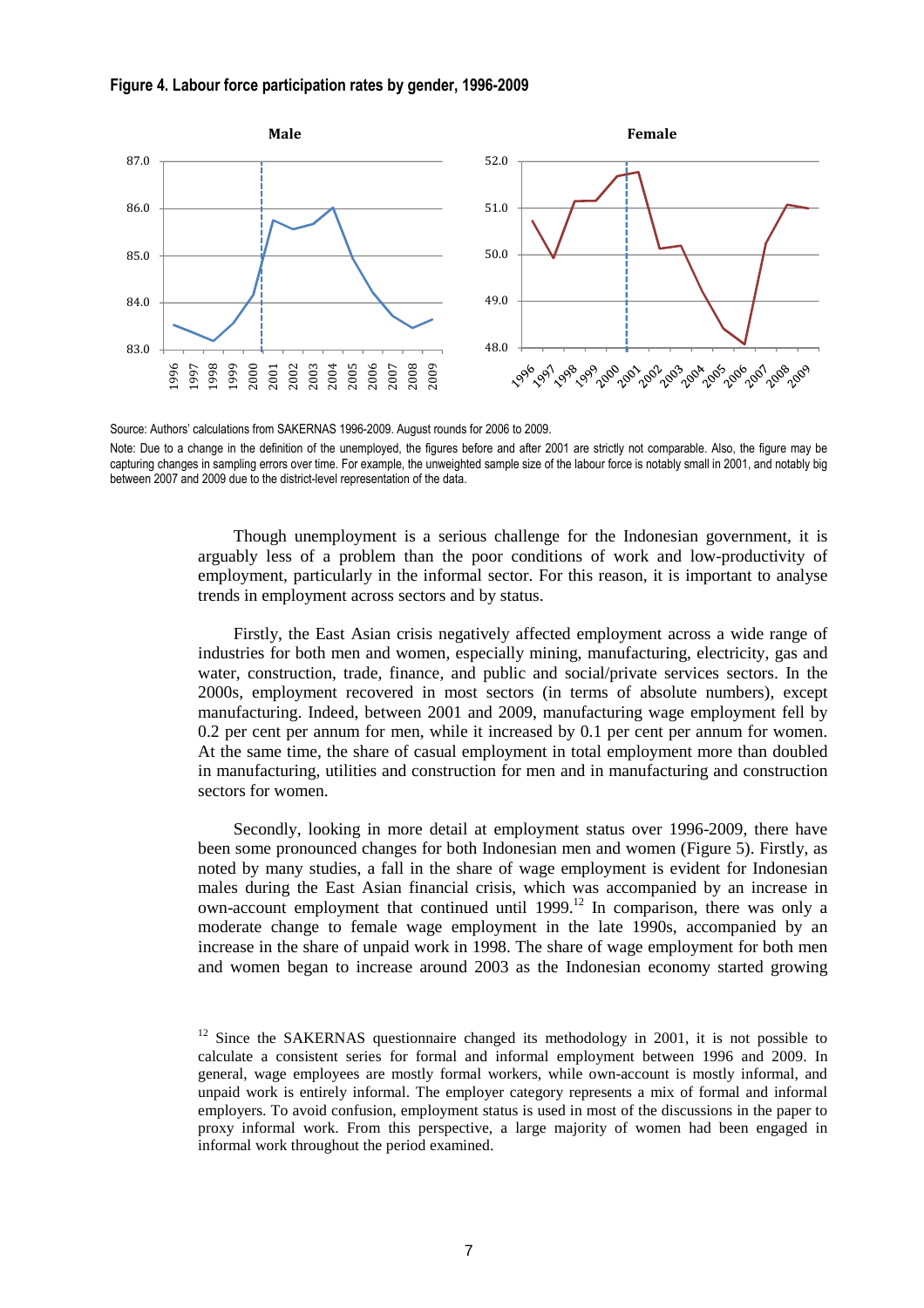more strongly (the shares increased by approximately five percentage points between 2003 and 2009). For men, this was accompanied by a declining share of employers, while for women it was associated with a lower proportion of unpaid family workers.



#### **Figure 5. Employment status of men and women, 1996-2009 (% of total employment)**

Source: Authors' calculations from SAKERNAS, 1996-2009. 2005 refers to the November around. 2006 to 2009 refer to the August rounds. Vulnerable employment corresponds to own-account and unpaid family workers; employee corresponds to wage employment; and employer refers to those with permanent or temporary paid or unpaid helpers. Since 2001, employment status was refined by additional two categories: agricultural and non-agricultural casual workers. The casual workers were counted as employees for 2001-2009.

> It is important to note that, while wage employment has increased since around 2003, the share of causal wage workers tended to increase faster, most notably for men in nonagricultural work (Figure 6). Casual agricultural and non-agricultural employment in Indonesia consists of persons who do not work permanently for other people, employers, or institutions, and have worked with more than one employer during the last month (BPS and ADB 2010). Besides experiencing higher job insecurity, casual workers in Indonesia earn on average less than half the wage received by regular workers.<sup>13</sup>

> Overall, the proportion of casual workers (both agricultural and non-agricultural) in total employment increased from 6.7 per cent in 2001 to 11.0 per cent in 2009, before falling to 10.1 per cent in 2010. This proportion did not change from 2008 to 2009. The proportion of men employed on casual contracts increased the most over this period: from 7.3 per cent in 2001 to 13.0 per cent in 2009. This trend predates the global financial crisis that hit Indonesia late in 2008.

> Interestingly, 2003 also coincides with an increased churning in the labour market (Figure 7). As highlighted above, there has been a widespread debate about labour market flexibility in Indonesia, particularly with regards to the impact of the Manpower Law, which was enacted in 2003. This law, if enforced, brought about a substantial increase in severance pay and restrictions on temporary employment (Manning and Roesad 2007). While it is very difficult to establish causality (many policies and pieces of legislation were

<sup>&</sup>lt;sup>13</sup> Based on data compiled by Professor Chris Manning (ANU) for the Indonesia Study Group Presentation, ANU, December 2010.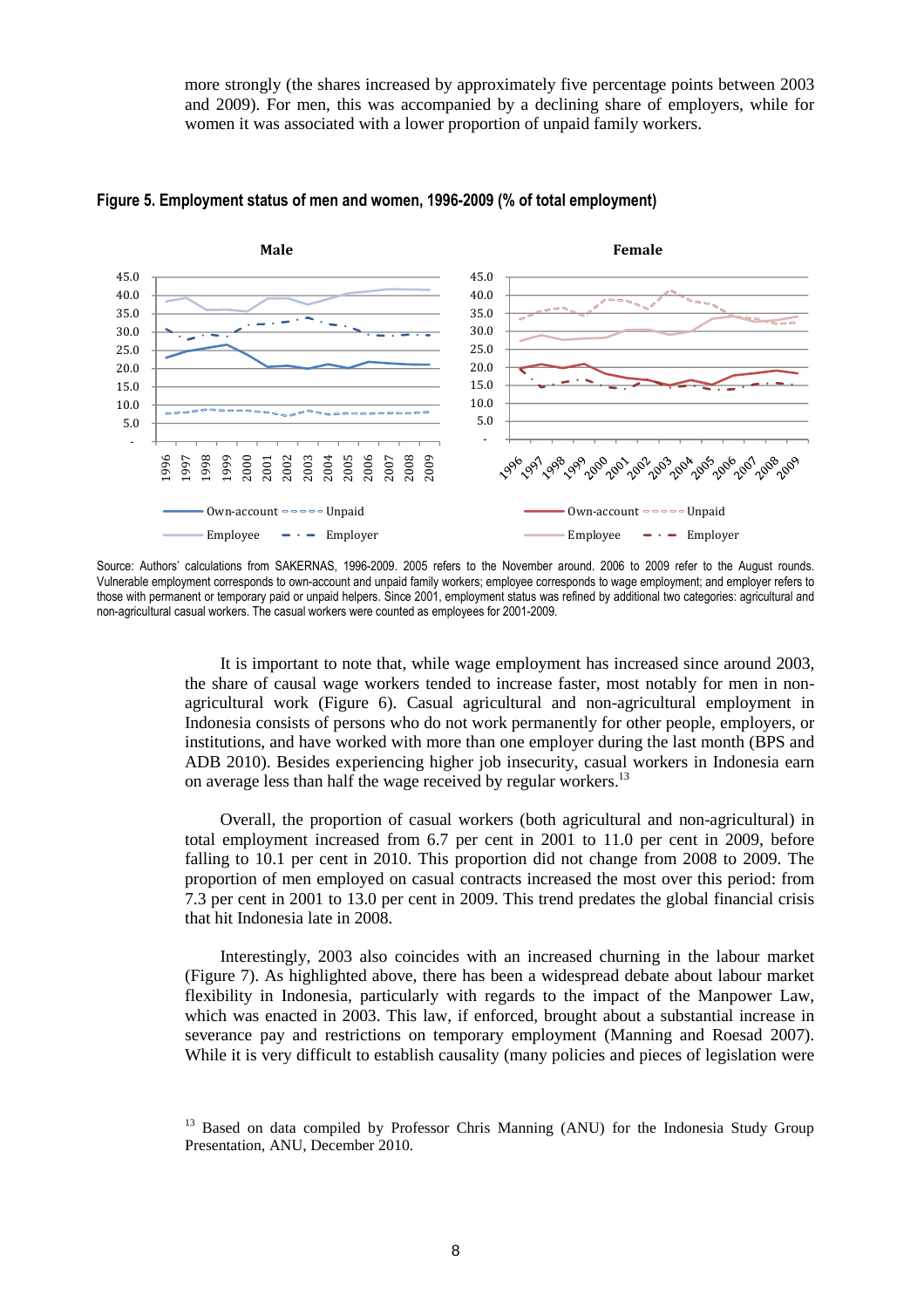changed around the same time), it could be argued that the enactment of the Manpower Law has played a role in the increase in casual employment as a consequence of the high level of severance pay afforded to permanent workers (and hence in the segmentation in the Indonesia labour market).





Source: Authors' calculations from SAKERNAS, 1996-2009.

#### **Figure 7. Churning in the labour market, % who had worked before and changed or stopped work within 1 year, 1996-2009**<sup>14</sup>



Source. Authors' calculations from SAKERNAS, 1996-2009.

<sup>14</sup> This information has been collected since 1998. 'Not employed' consists of the unemployed and the inactive population.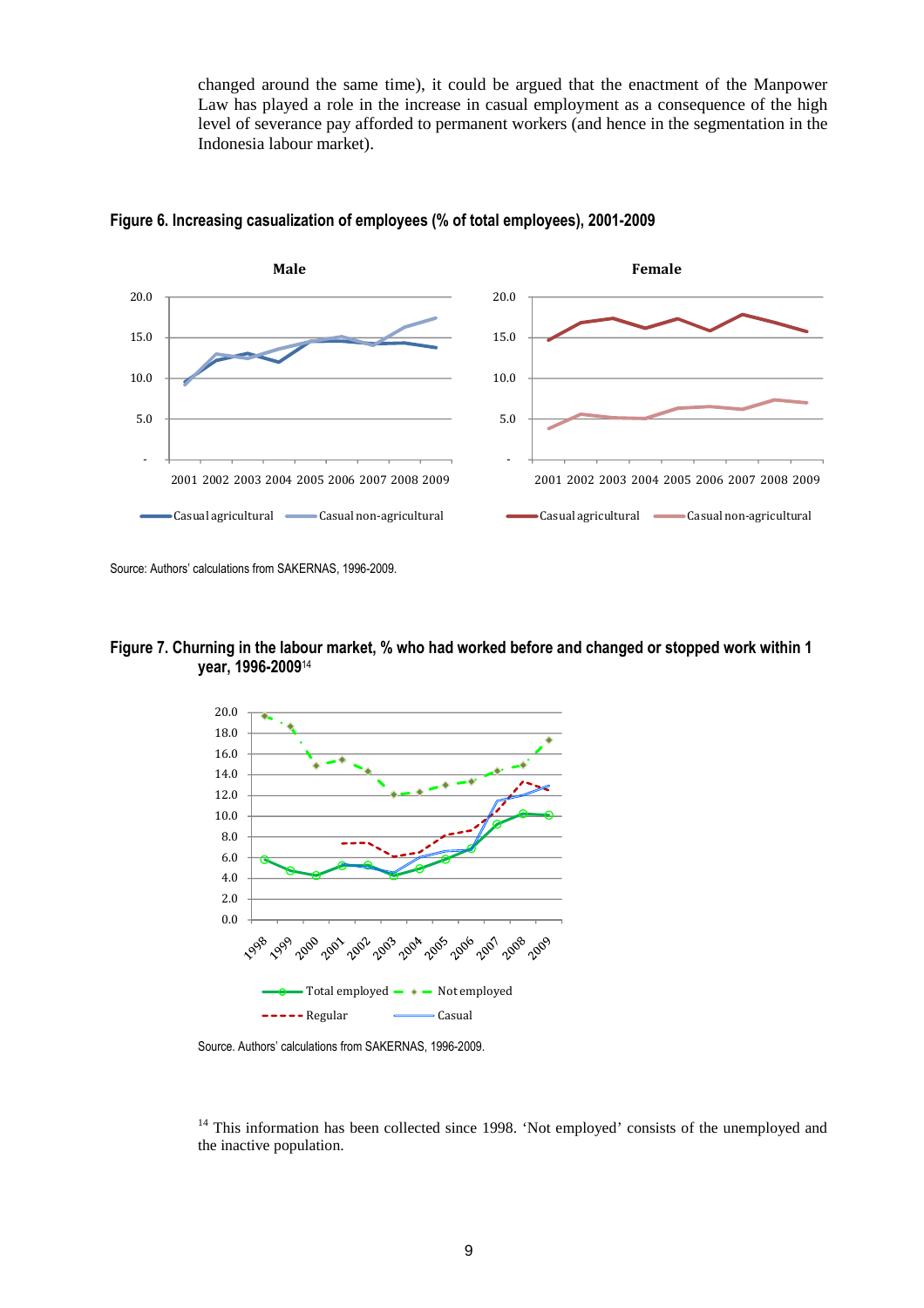However, such a causal effect of the Manpower Law is far from obvious. Firstly, Figure 7 shows that, until 2007, regular wage job holders were more likely to have changed their jobs or stopped work during the last year than casual job holders. Secondly, it is important to note that the increasing share of casual wage workers began between 2001 and 2002, and thus, the Manpower Law on its own is unlikely to account fully for such a trend. Thirdly, as reported in the World Bank (2010), compliance with the Manpower Law is low: 66 per cent of laid-off workers received no severance pay, 27 per cent obtained less than the amount stipulated under the law, and only 7 per cent were given the full entitlement. Thus, the law is not providing *de facto* protection to workers. Finally, looking at employers' perceptions as reported in the IFC's Enterprise Survey reveals that, in 2003, when the Law was introduced, 26.0 per cent of firms identified that labour regulations were a major constraint to doing business (which was only exceeded by corruption).<sup>15</sup> By 2009, this proportion had fallen to only 2.5 per cent despite being in the midst of the global financial crisis and its implications for retrenchments, particularly in export-oriented firms. In anticipating the implementation of the Law, the employers may have shifted their demand for workers from regular workers to temporary employees or outsourced its work to formal or informal entities in the short run. However, given its weak implementation, such a shift is unlikely to have continued in the longer run.

Based on these aggregate labour market trends, it is possible to come up with some preliminary insights. Firstly, the global financial crisis (2008-2009) did not severely impact the Indonesian economy or labour market. In comparison, the East Asian financial crisis had a much greater impact as reflected by a fall in male wage employment and a sharp contraction in real wages. The labour market outcomes witnessed over 2008-2009 seem to relate to much longer term trends that started to appear in the early 2000s, rather than as an outcome of the global financial crisis. More specifically, between the mid-2000s and 2009, there was an increase in male wage employment, especially in terms of casual employment, and the share of individuals who had changed work within the previous year. The unemployment rate continued to increase in the 2000s before peaking at 11.2 per cent in 2005 and starting on a downward trajectory. Given weak enforcement, the Manpower Law of 2003 alone is unlikely to explain the trend in the labour market in the 2000s. Around the same period, other major policies were implemented such as the move to decentralization that could have affected the labour market through its impact on local public investment initiatives, changes in administrative procedures and input sourcing across districts.<sup>16</sup>

### **4. Further insights from the micro-data: drivers of employment status**

To provide sharper contours to the impact over the longer term, this section examines how individual and household characteristics drive employment status. In this paper, employment status consists of four states: own-account workers (self-employed), unpaid family workers, employers and employees. The first two categories make up what the International Labour Organization (ILO) defines as vulnerable employment, and thus acts as a proxy for informal employment. The category 'employees' represents workers receiving a wage/salary and, therefore, is more aligned with the notion of formal employment (though this is confounded by the inclusion of casual workers before 2001), while the other category ('employers') is probably a mixture of the two. The last subsection

 $15$  See www.enterprisesurveys.org.

<sup>&</sup>lt;sup>16</sup> See for instance Kuncoro (2004) and Bardhan (2005).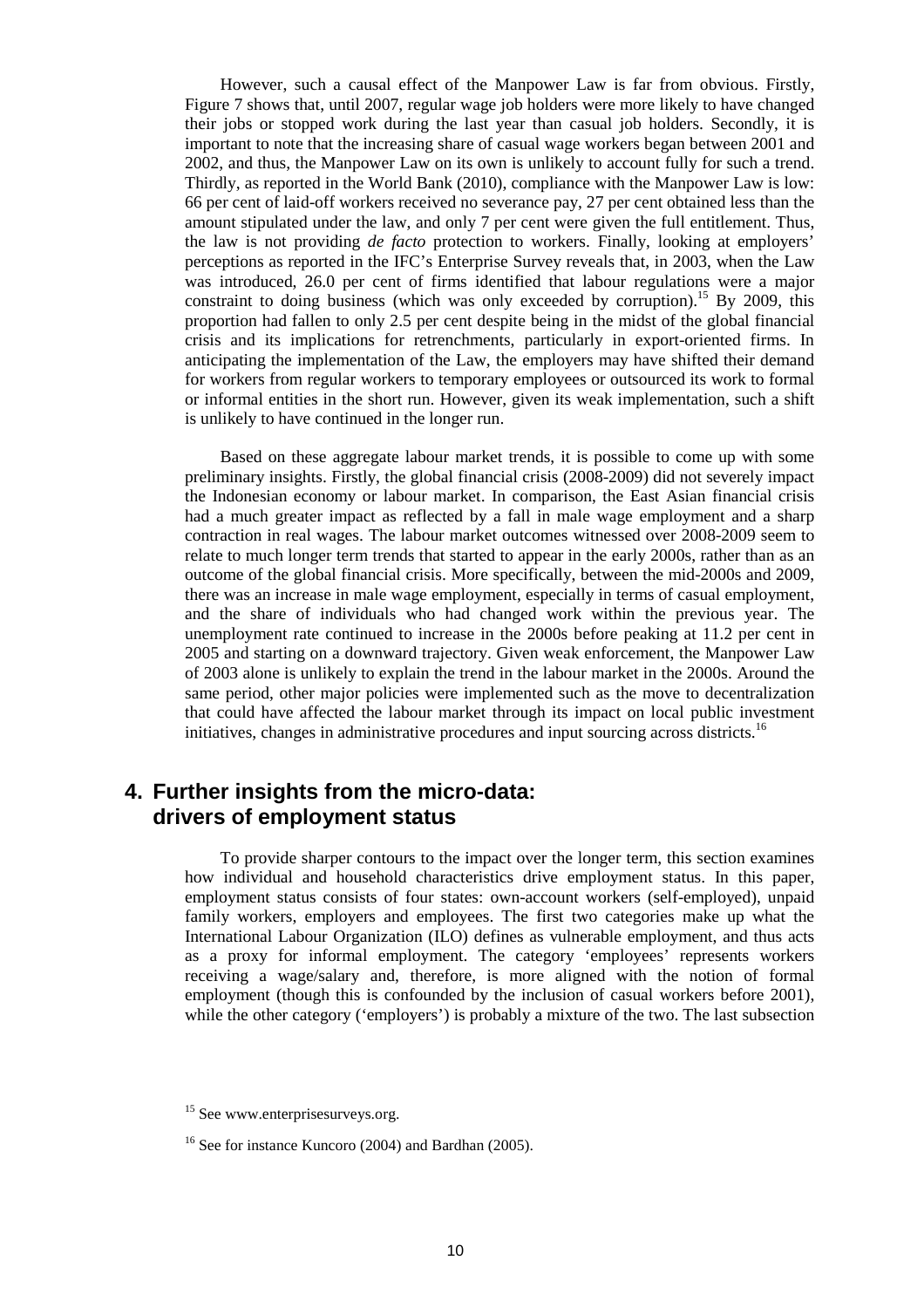checks the relevance of these four employment states by expanding the status to include casual workers for a shorter period covered by the data.

#### **4.1. Determinants of employment status between 1996 and 2009: summary statistics**

This analysis utilizes the micro-data from the national labour force (Sakernas) files of Statistics Indonesia (Badan Pusat Statistik). As a first step, it is useful to reflect on the sample summary statistics in order to identify key differences across employment states by individual and household characteristics. To this effect, Table A2 in the Appendix presents averages for the entire period (1996 to 2009), which provides a comparison of long-term cross-sectional traits that distinguishes between male and female workers for each employment state.<sup>17</sup> Table A1 in the Appendix provides a description of the key variables from Sakernas used in the empirical analysis.

These sample statistics indicate that the average age of male employers tends to be much higher than for other employment states, at around 44 years old, followed by ownaccount workers (39 years old). Similarly for women, both own-account workers and employers tend to be older than those in other employment states.

In terms of educational attainment, the best educated workers are unsurprisingly wage and salaried employees: 18.9 per cent of females and 12.7 per cent of males have a tertiary education compared to less than 2 per cent for the other employment categories. Conversely, own-account workers and unpaid family workers are the worst educated. In the case of males, 54.1 per cent of own-account workers have, at most, a primary level of education (54.4 per cent for unpaid family workers). A similar picture is evident for females. As expected, Indonesian men tend to be better educated than women. Looking at the trends in educational attainment confirms that both men and women in Indonesia have been getting better educated. However, the share of men without schooling or incomplete primary remained stubbornly high over this period at around one quarter, while it has decreased for females from 37.1 per cent in 1996 to 32.0 per cent in 2009.

In general, the agricultural sector represents the largest share of working men and women (44.2 per cent and 44.9 per cent respectively), particularly in the case of unpaid family workers and employers (for females). The next most important sector in terms of employment shares is wholesale and retail trade, which accounts for 25.7 per cent of women and 15.7 per cent of men. Employment in both these sectors is typically informal and unprotected. 9.9 per cent of working men and 12.7 per cent of working women are employed in the manufacturing sector. Reflecting the stagnation of this sector, the share of employment in manufacturing has fallen for both sexes: from 10.4 per cent in 1996 to 7.5 per cent in 2009 for men and from 14.0 per cent in 1996 to 9.9 per cent in 2009 for women.

Turning to the area of residence, the share of urban workers increased, most notably for women (from 30 per cent in 1996 to 40 per cent by 2009). This rising share of urban workers for women was led by an increase in the share of urban own-account workers and employers. For men, the increasing urban share in total workers was dominated mainly by own-account workers, whose share increased by 16 percentage points between 1996 and 2009. As a result, while wage employment is still predominantly an urban phenomenon, own-account work has become increasingly urbanized, particularly for men.

<sup>&</sup>lt;sup>17</sup> These averages are also compared to changes over the entire period where relevant (not presented in Table A2 but are available upon request).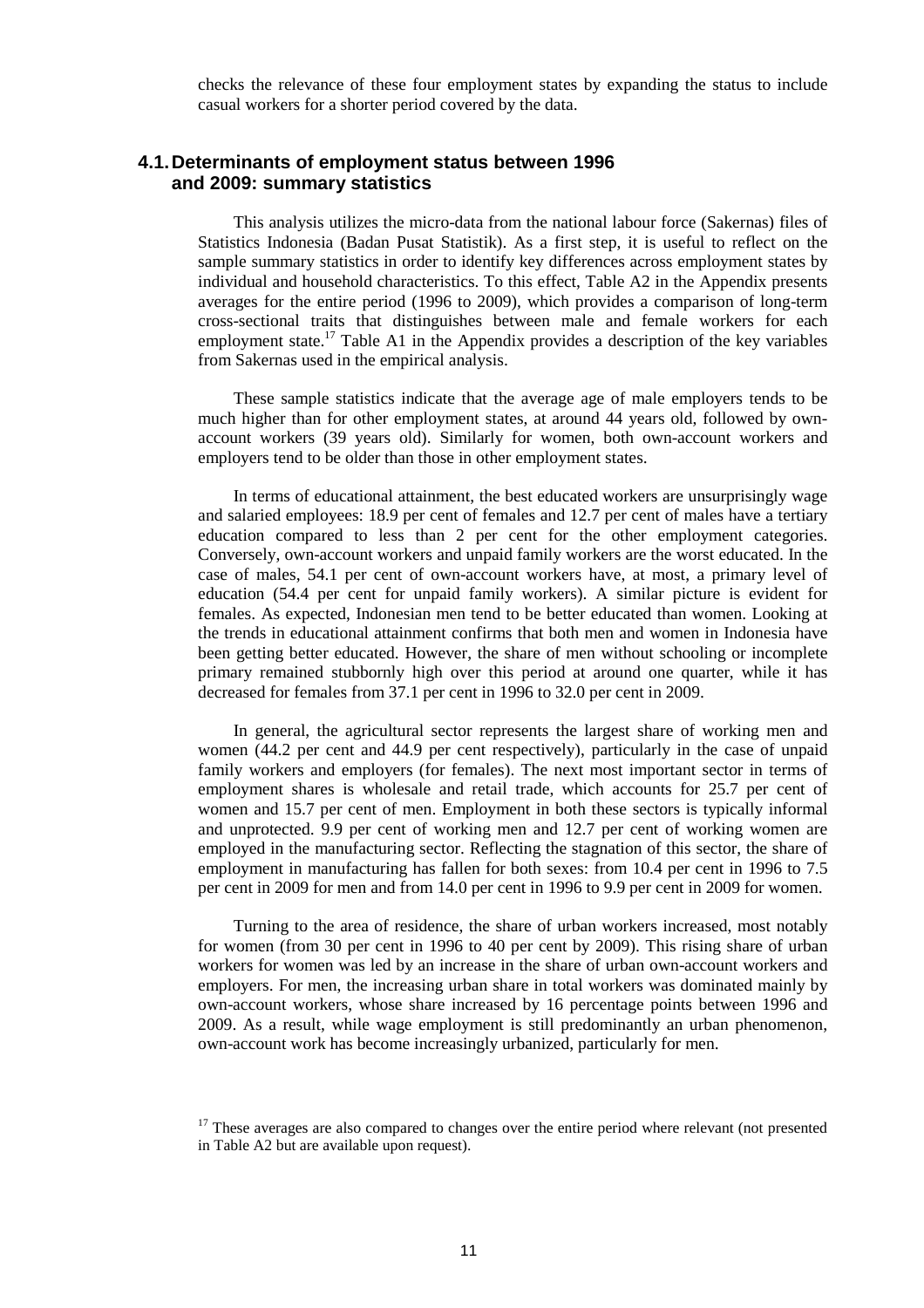### **4.2. Determinants of employment status from 1996 to 2009: findings from a multinomial logit model**

In order to examine the importance of individual and household characteristics in explaining differences in employment status, this section briefly presents estimates for various waves over the period 1996-2009, capturing both crises and periods of recovery. The model of employment status is estimated using a multinomial logit specification, which has the following response probabilities<sup>18</sup>:  $P(y = j|x) = \exp(x\beta_j)/[1 + \sum_{h=1}^{J} \exp(x\beta_h)],$  $j=1,...,J$ , where y is the outcome variable (employment status), x is a  $1 \times K$  vector of explanatory variables, and  $\beta_j$  is  $K \times 1$  vector of coefficients. In this section, the dependent variable consists of four employment states: own-account workers, unpaid family workers, wage employees, and employers. The reason for choosing these four states stems from its comparability since the 1990s. The employer category is used as the normalized outcome (i.e.  $J = 3$ ). However, because of a rising incidence of casualization, notably in nonagricultural employment for men (see Figure 6), a five-state model is examined in greater details in the next subsection.<sup>19</sup> The model is conditioned on age, education, marital status, sector of employment, household size excluding the individual in question, urban location and provinces. Due to differences in labour force participation, the model is estimated separately for women and men. To ease interpretation of the results, this section focuses on the predicted probabilities and the marginal effects of specific characteristics on the predicted probabilities of employment status.<sup>20</sup> A Wald test is also carried out to indicate whether the relationship between individual characteristics and employment outcomes has changed over time. $21$ 

Given that average predicted probabilities depend on the composition of workers' characteristics, the equality of coefficients compared to a baseline year are tested after fitting the model to examine whether the relationship between the predicted probabilities of employment status and its determinants changed. Predicted probabilities can differ over time not only because of changes in returns to the worker characteristics and exogenous shocks but also as a result of changes in the composition of the sample. In this respect, testing the equality of coefficients can be considered as a way of analyzing whether the return to workers' characteristics changed over time. The main variables examined in this

<sup>&</sup>lt;sup>18</sup> See, for example, Wooldridge (2002).

 $19$  Due to data constraints, an analysis of determinants of casualization is only possible from 2001.

 $20$  The coefficients of a multinomial logit model are not easily interpreted. Standard errors take into account the survey nature of the sample. The predicted probabilities and the marginal effects are generated from the estimated coefficients.

 $21$  To test the equality of coefficients across the years, the model was fitted for each year. Then, seemingly unrelated estimations were conducted on the obtained estimates between the baseline year and selected years for examination (1997, 1998, 1999, 2002, 2005, 2007, 2008, and 2009) in order to test the equality of coefficients across the years. In STATA, the post-estimation command *suest* was used after *mlogit*. A number of waves of the national labour force survey (Sakernas) were used as 'baseline' years in order to help identify changes over the two crisis periods: 1996 for the East Asian financial crisis of 1997-1998 and 2007 for the global financial crisis that hit Indonesia in 2008. Moreover, 2002 and 2005 are examined to help detect changes in the relationship between individual characteristics and employment status as a result of the enactment of the Manpower Law in 2003.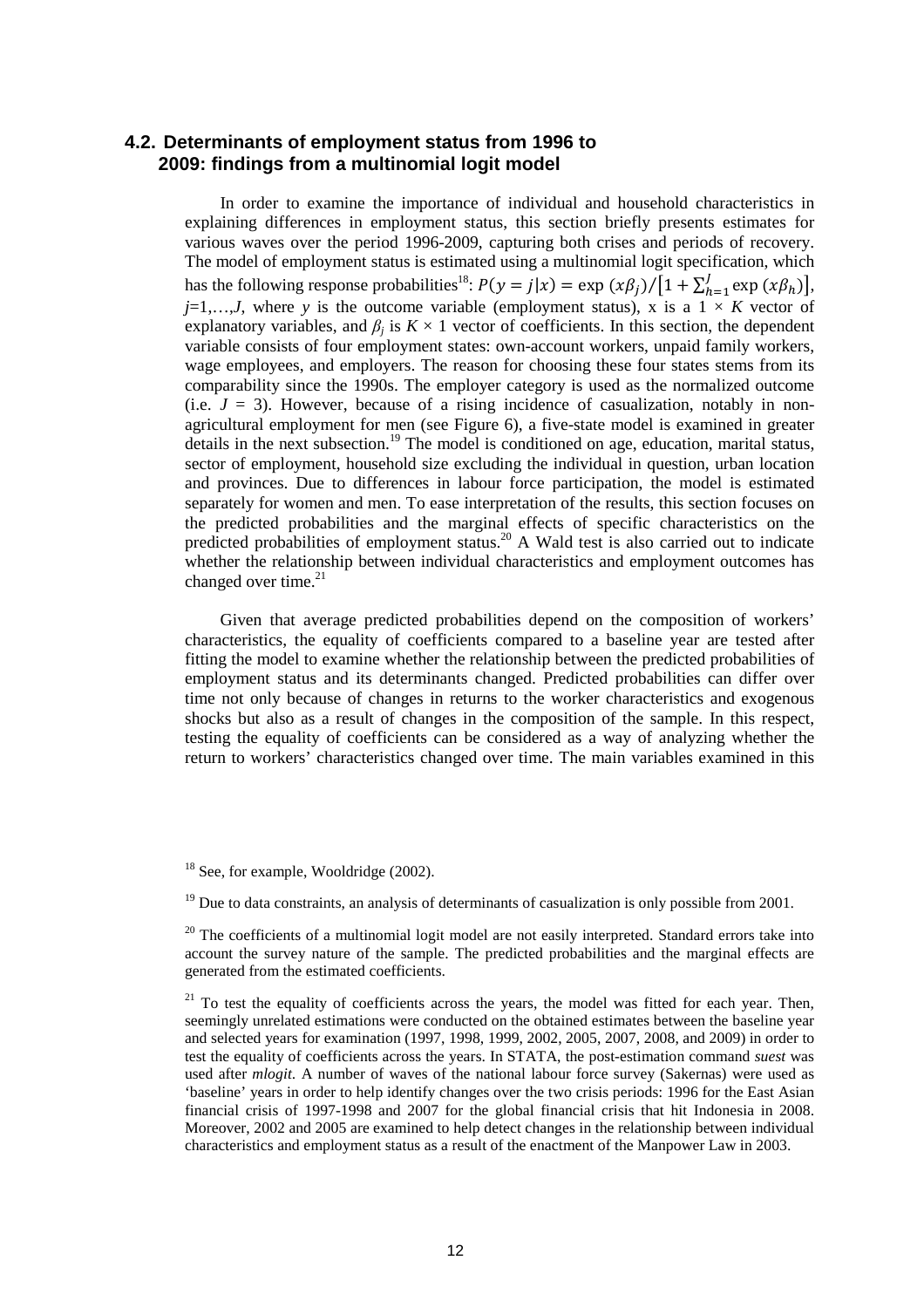section are basic educational attainment<sup>22</sup> and urban-rural location, which provides some insights into the evolution of the Indonesian labour market since 1996.

On the whole, the coefficients across the years are (jointly) significantly different from each other, whichever baseline year is used. Focusing on the key issue of educational attainment, Table 1 presents the average predicted probabilities for individuals with primary education and less. The figures for males reveal that, ceteris paribus, the likelihood of own-account work for those with at most a primary education increased from 1996 to 1997 before decreasing (notably in 2005). At the same time, the probability of wage employment for less educated Indonesian men increased throughout the 2000s. Though representing a very low likelihood, the probability of unpaid family work has increased for men over the period. In comparison, there is less evidence of a changing role for educational attainment in the case of women. Overall, the predicted probabilities suggest that females with primary education or less are more likely to be in wage employment, a trend that has continued through the 2000s. The likelihood of unpaid family work has increased for women over the last few years.

Thus, this empirical analysis reveals that having low education is associated with better chances of wage employment than the case previously. This can be considered a positive labour market development, reflecting the expansion of employment opportunities for the less educated, if the type of wage employment is regular or formal in nature. Yet, as discussed above, there has also been an overall increase in the incidence of casual employment amongst wage employees in the 2000s. Whether or not the labour market increasingly offers better and more job opportunities for the less educated is further examined below.

| Year | Male: average predicted probabilities |       |        |       |        | Female: average predicted probabilities |                 |        |        |        |          |
|------|---------------------------------------|-------|--------|-------|--------|-----------------------------------------|-----------------|--------|--------|--------|----------|
|      | Own-<br>account                       |       | Unpaid |       | Wage   |                                         | Own-<br>account | Unpaid |        | Wage   |          |
| 1996 | 0.3323                                |       | 0.0158 |       | 0.3503 |                                         | 0.2552          | 0.3164 |        | 0.2095 |          |
| 1997 | 0.3583                                | $***$ | 0.0257 | $***$ | 0.3555 | $***$                                   | 0.2824          | 0.3333 |        | 0.2159 |          |
| 1998 | 0.3866                                |       | 0.0269 |       | 0.3108 | $***$                                   | 0.2708          | 0.3422 | $\ast$ | 0.2000 |          |
| 1999 | 0.3736                                |       | 0.0239 | $***$ | 0.3118 | $***$                                   | 0.2764          | 0.3071 |        | 0.2149 | $^\star$ |
| 2002 | 0.2820                                |       | 0.0212 | $***$ | 0.3932 | $***$                                   | 0.1993          | 0.3430 |        | 0.2640 | $***$    |
| 2005 | 0.2729                                | $***$ | 0.0217 | $***$ | 0.4033 | $***$                                   | 0.1695          | 0.3986 |        | 0.2652 | $***$    |
| 2007 | 0.2968                                |       | 0.0292 | $***$ | 0.3917 | $***$                                   | 0.2191          | 0.3438 | $\ast$ | 0.2501 | $***$    |
| 2008 | 0.2815                                |       | 0.0283 | $***$ | 0.3946 | $***$                                   | 0.2130          | 0.3369 | $***$  | 0.2684 | $***$    |
| 2009 | 0.2814                                | *     | 0.0284 | $***$ | 0.3974 | $***$                                   | 0.2159          | 0.3490 | $***$  | 0.2648 | $***$    |

#### **Table 1. Average predicted probabilities of employment status: men and women with primary education or less**

Source: Authors' calculations from Sakernas, 1996-2009.

Note: The dependent variable for the multinomial logit model consists of four employment states: own account workers; unpaid family workers; employer; and employees. The predicted probabilities derived from the multinomial logit estimates are for education dummy (= 1 with primary education or less and = 0 otherwise), holding all other variables at their means. \*, \*\*, \*\*\* indicate that the underlying coefficient on education dummy is significantly different from the 1996 coefficient at 10%, 5% and 1% level respectively.

> $22$  In this section, educational attainment was simplified into a dummy which is equal to 1 for individuals with primary education or less and 0 otherwise.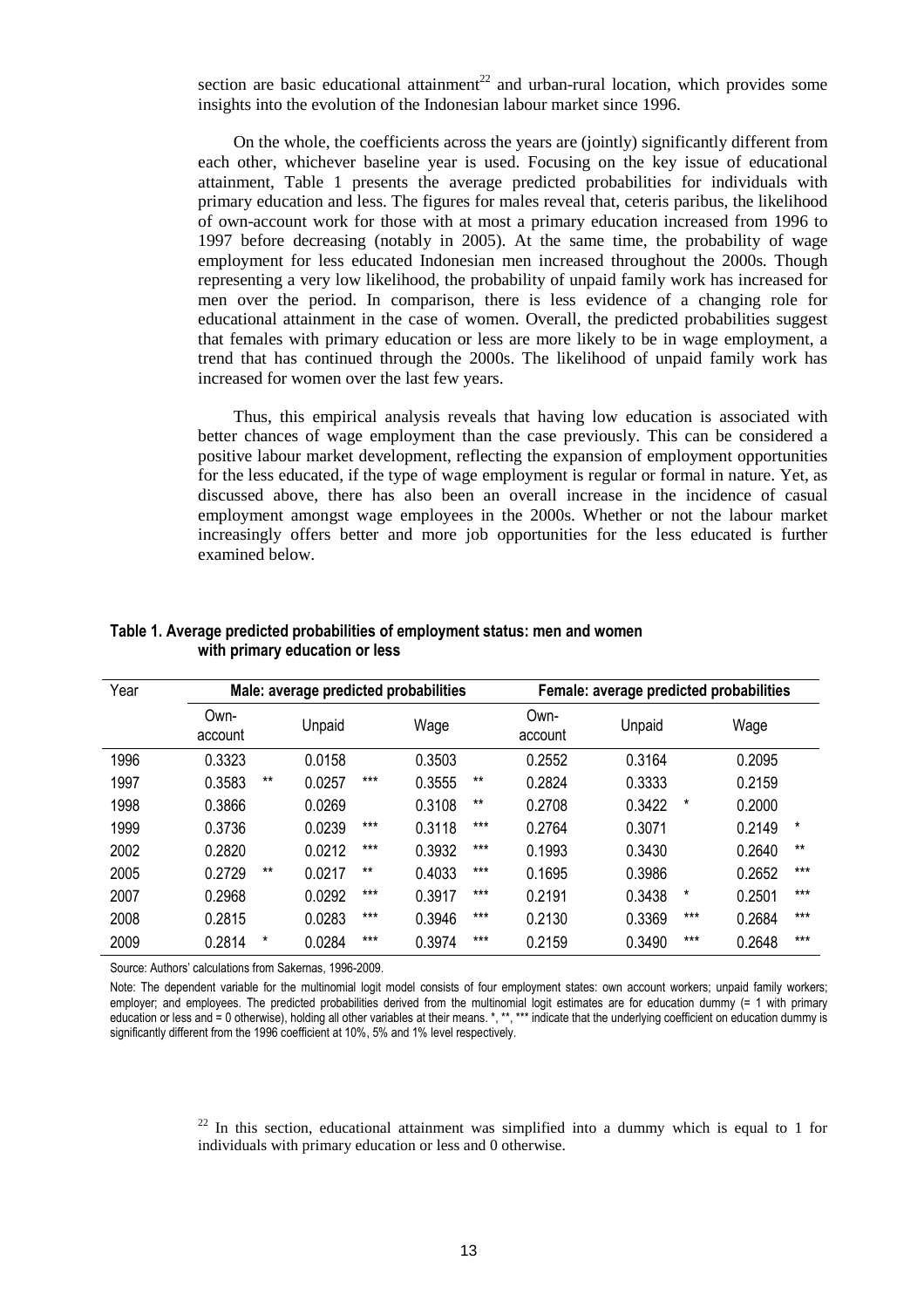#### **4.3. What determines casual employment?**

A four-state conceptualization of employment status is important for distinguishing different trends across workers over a long period of time (1996-2009). However, as highlighted above, there have been changes within the category of wage and salaried employees as a consequence of an increase in casual employment.

Moving to the results of an expanded multinomial logit model with five employment states (own-account workers, unpaid family workers, employers, employees and casual workers) amongst non-agricultural workers reveals a number of trends over 2001-2009 (Figure 9). Firstly, the probability of engaging in non-agricultural casual employment rises significantly for those with less than junior secondary education, while the converse holds for those with higher education.<sup>23</sup> Educational attainment plays a greater role in explaining the probability of casual employment for men than for women. Compared to those with junior secondary education, having no education increases the probability of nonagricultural casual employment by 5.4 and 4.1 percentage points for working-age men and women, respectively. Having tertiary education decreases the same probability by 8.6 and 3.3 percentage points respectively for men and women. For both sexes, the relationship between having no education and probability of engaging in casual employment did not differ significantly over the period.<sup>24</sup>

#### **Figure 9. Marginal effects of education on predicted probabilities of non-agricultural casual employment by gender, selected years**



Source: Authors' calculations from Sakernas, 2001-2009.

Note: The dependent variable for the multinomial logit model consists of five employment states: own account workers; unpaid family workers; employer; regular wage employees, and casual employees. Base educational level is 'junior secondary education'.

> $^{23}$  In each year, the coefficients on educational dummies are significant at the 1% level for both men and women.

> $24$  The coefficients on education over the years were tested for differences, using 2001 as the baseline year. For women, 2003 was an exception when the coefficient on 'no education' significantly differed from the 2001 one at the 5% level.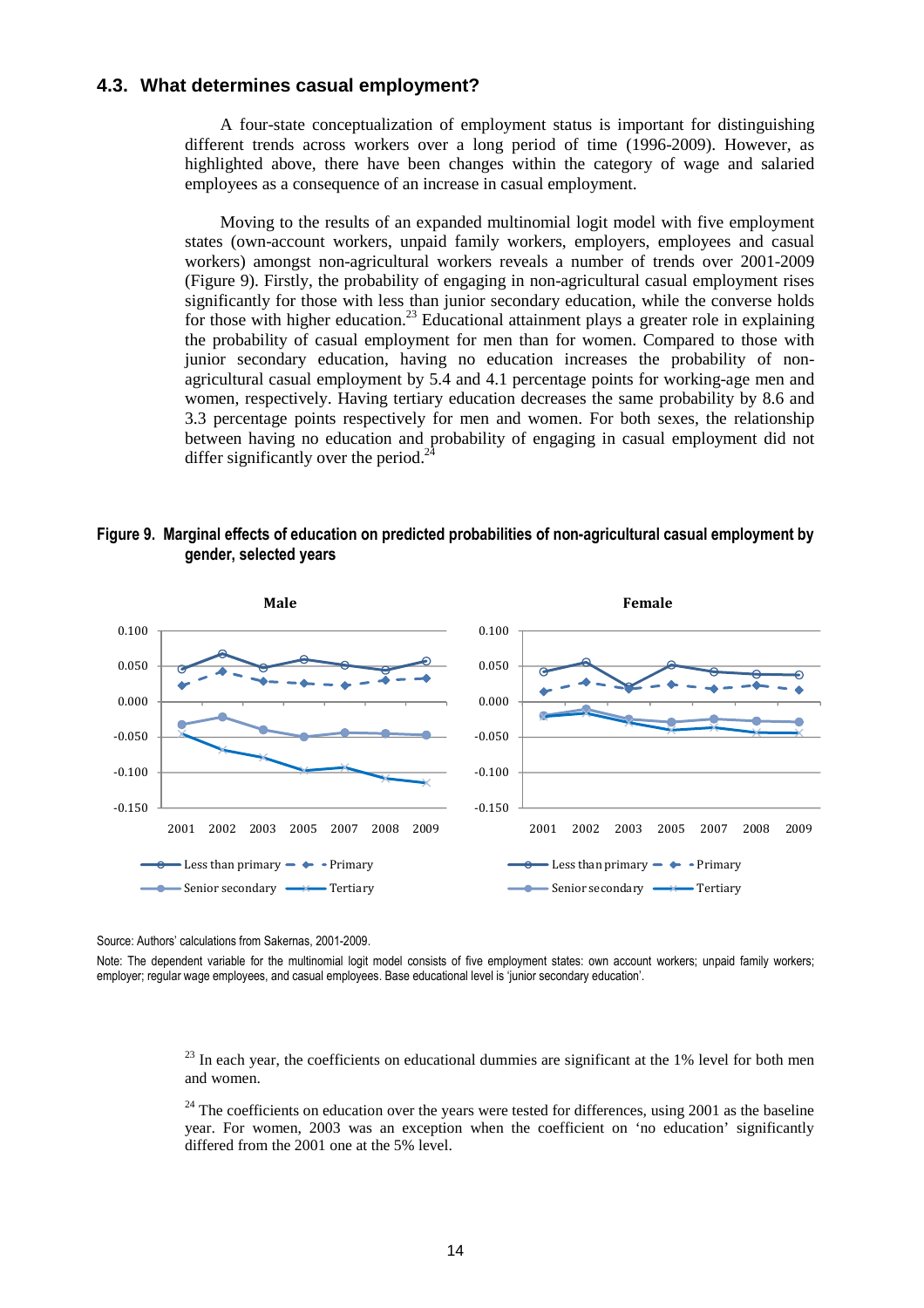In contrast, tertiary education is increasingly negatively associated with the probability of male casual employment, which is mostly likely to be due to higher returns to tertiary education. For women, however, having tertiary education seems to do little to keep welleducated women away from casual employment. In contrast to their male counterparts, the marginal effects of women's senior secondary and tertiary education do not show a large difference in terms of their influence on having casual employment. Therefore, though attaining higher education clearly matters for ensuring that workers can find permanent employment, this effect seems to be more limited for women than for men.

Turning to regular wage employment, compared to those with junior secondary education, having no education decreases the probability of regular wage employment by 13.6 and 7.2 percentage points respectively for working-age men and women (Figure 10), while having tertiary education increases it by 29.2 and 26.6 percentage points, respectively. Except in 2007, the positive marginal effects of tertiary education on regular wage employment remain almost constant over time, for both sexes.<sup>25</sup> At the same time, while senior secondary education plays an important role in increasing the likelihood of having regular wage employment, its impact tends to decline in the late 2000s, particularly for women. $26$ 

**Figure 10. Marginal effects of education on predicted probabilities of non-agricultural regular wage employment by gender, selected years** 



Source: Authors' calculations from Sakernas, 2001-2009.

Note: The dependent variable for the multinomial logit model consists of five employment states: own account workers; unpaid family workers; employer; regular wage employees, and casual employees. Base educational level is 'junior secondary education'.

> <sup>25</sup> Compared to 2001, the coefficient on tertiary education differs significantly at the 5% level in 2002 and 2007 for men and in 2002, 2008, and 2009 for women.

> $26$  Compared to 2001, the coefficient on senior secondary education differs significantly at the 5% level in 2007, 2008 and 2009 for men and in all years examined for women. In 2009, the positive effect of senior secondary education on male regular wage employment seems to be exceptionally large.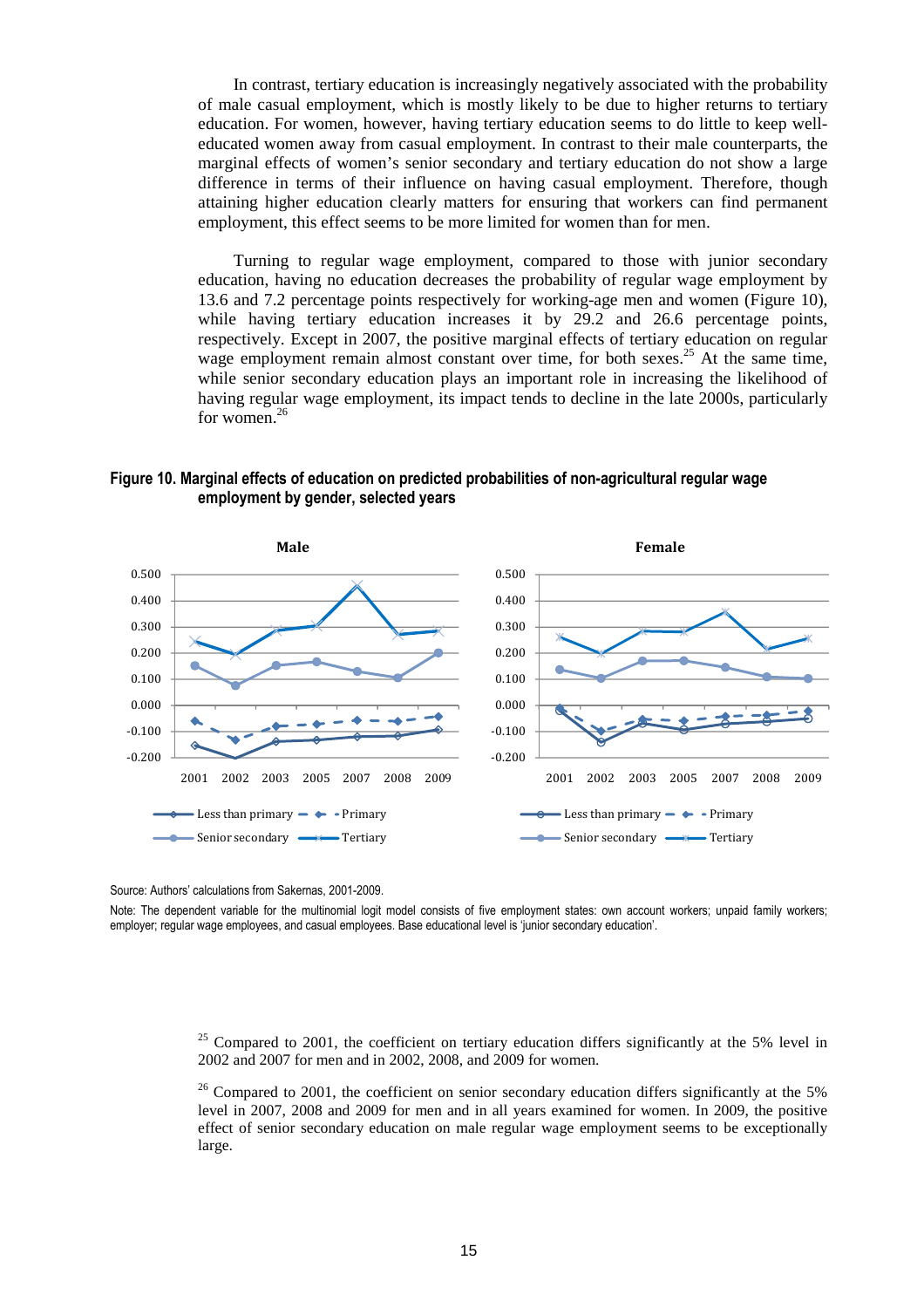#### **Figure 11. Marginal effects of industry on predicted probabilities of non-agricultural casual employment by gender, selected years and industries**



Source: Authors' calculations from Sakernas, 2001-2009.

Note: The dependent variable for the multinomial logit model consists of five employment states: own-account workers: unpaid family workers: employer; regular wage employees, and casual employees. Base industry is public administration, education, health, and social services; private households; and extra-territorial organizations.

> Looking at the probabilities of employment status by sector shows that, for Indonesian males, there is only evidence of a large increase in the likelihood of casual employment for those working in construction (from 9.8 per cent in 2001 to 29.5 per cent in 2009). For females, the predicted probability increased from 1.9 per cent in 2001 to 8.7 per cent in 2009. Overall, the probability of casual employment has increased the most for those in the construction sector (Figure 11). By 2009, the marginal effect of being in the construction sector on the probability of casual employment reached 35 percentage points for men and 27 points for women.<sup>27</sup> In terms of the manufacturing sector, the predicted probability of being in casual employment increased for Indonesian men from 1.3 per cent in 2001 to 4.0 per cent in 2009.

> With regard to non-agricultural regular wage employment, all selected industries show negative effects compared to the base industry of public, social, and private services (including education and health). Compared to the base industry, being in the trade sector decreases the likelihood of regular wage employment by 37 and 46 percentage points for men and women, respectively. For manufacturing, the negative marginal effects associated with regular wage employment are 2 and 11 percentage points respectively for men and women. Together with the results presented in Figure 11, this suggests that the public, social and private services sector tends to be the dominant provider of wage employment, both regular and casual. Casualization of wage employment takes place unambiguously in the construction sector, while in the other sectors, workers tend to resort to alternative employment states, such as unpaid contributing family work for women and own-account work for men.

 $27$  This is in relation to base industry of public, social and private services (including health and education).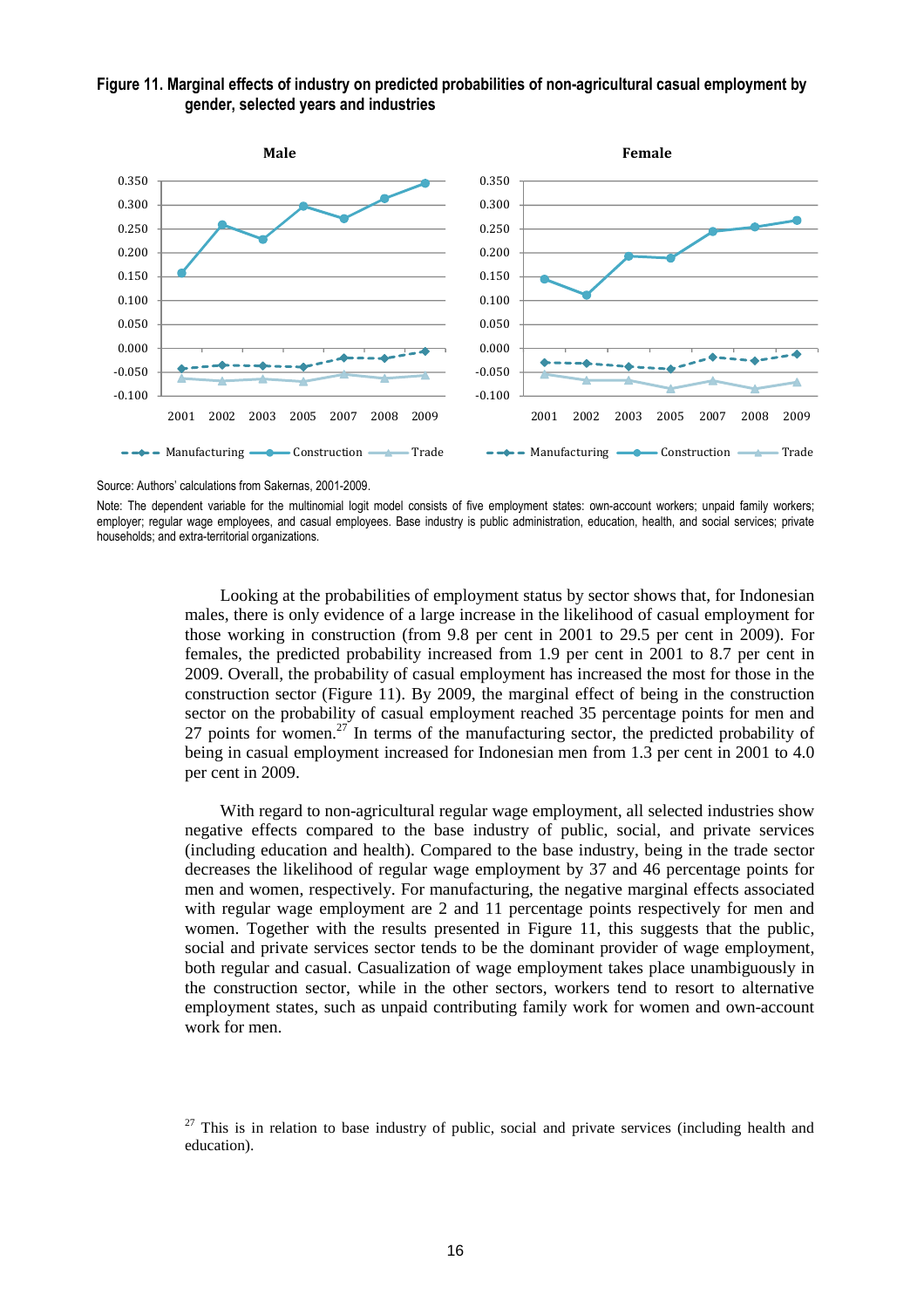### **5. Concluding remarks**

As one of the star performers of the Asia region, Indonesia had grown rapidly during the 1980s and 1990s, resulting in a significant fall in poverty. However, when the East Asian financial crisis hit in 1997-1998, the country suffered a major blow to this economic and social progress. This earlier crisis did not result in a large fall in employment and a commensurate rise in unemployment; rather, the economic contraction was accompanied by considerable transitions within employment, namely, from formal sector to informal and agricultural employment, particularly among women. The years following the East Asian crisis were characterized by slow growth, stagnant investment, further economic diversification, and weak formal job creation, which have often been attributed to such factors as rigid labour regulations, especially the enactment of the Manpower Law in 2003. The economic and labour market situation in Indonesia only began to consistently improve over the last five years, notably during the boom years leading up to the global financial crisis. During this period, unemployment fell from its 2005 peak and employment increased. When the global financial crisis spread in late 2008 to emerging economies like Indonesia, it was expected that these countries would be severely affected. However, in contrast to previous crisis episodes, Indonesia proved to be rather resilient despite the fact that exports collapsed by almost 18 per cent from 2008 to 2009. Thus, for Indonesia, the most recent crisis turned out to be a short-lived temporary shock to export-oriented sectors.

The results presented in the paper both confirm the findings of previous studies and show that much of the recent developments in the Indonesian labour market seem to have been part of a longer-term trend since the mid-2000s, particularly regarding the increasing casualization of the workforce. There appears to be more changes by employment type than across sectors, as the sectoral shares of employment for both men and women remained remarkably steady for more than a decade. The findings of the paper also points towards the underlying changes in relationship between educational attainment and employment states in the late 2000s. Amongst the selected industries examined, casualization takes place unambiguously in the construction sector, while public, social, and private services sector remains a dominant provider of both regular and casual wage employment.

Despite the apparent resilience of Indonesia to the impact of the global financial crisis, the country, however, continues to face a number of substantial challenges at both the macroeconomic, sectoral and labour market levels. In particular, the Indonesian economy has failed in recent years to generate sufficient regular formal sector jobs, notably in the manufacturing sector. While there are some arguments that the introduction of new labour market regulations in 2003 (the Manpower Law) has deterred further investment from taking place and prevented creation of jobs in the formal sector, this paper argues that it is unlikely to be the main driver of observed trends in the data. While overly protective labour market regulation can potentially deter employers from hiring, there is no obvious indication that the labour market rigidities are the main concern for employers. This may be due to the low compliance rate of the regulations, as well as the existence of more serious deterrents to investment.

Overall, it is difficult to empirically isolate the impact of changes in labour market regulations *vis-à-vis* other important institutional and regulatory changes that took place in the 2000s; and a nuanced and careful analysis is necessary before embarking on further policy reforms. It has to be remembered that much of the changes that took place in the labour market during the 2000s apparently occurred with very little cross-sectoral redistribution of workers and economic activities. In this respect, the stagnant levels of investment and diversification of the economy of the last decade is likely to be more influenced by supply-side factors such as insufficient infrastructure, high transport and logistics costs, excessive costs of capital, inadequate education and training, and weak governance.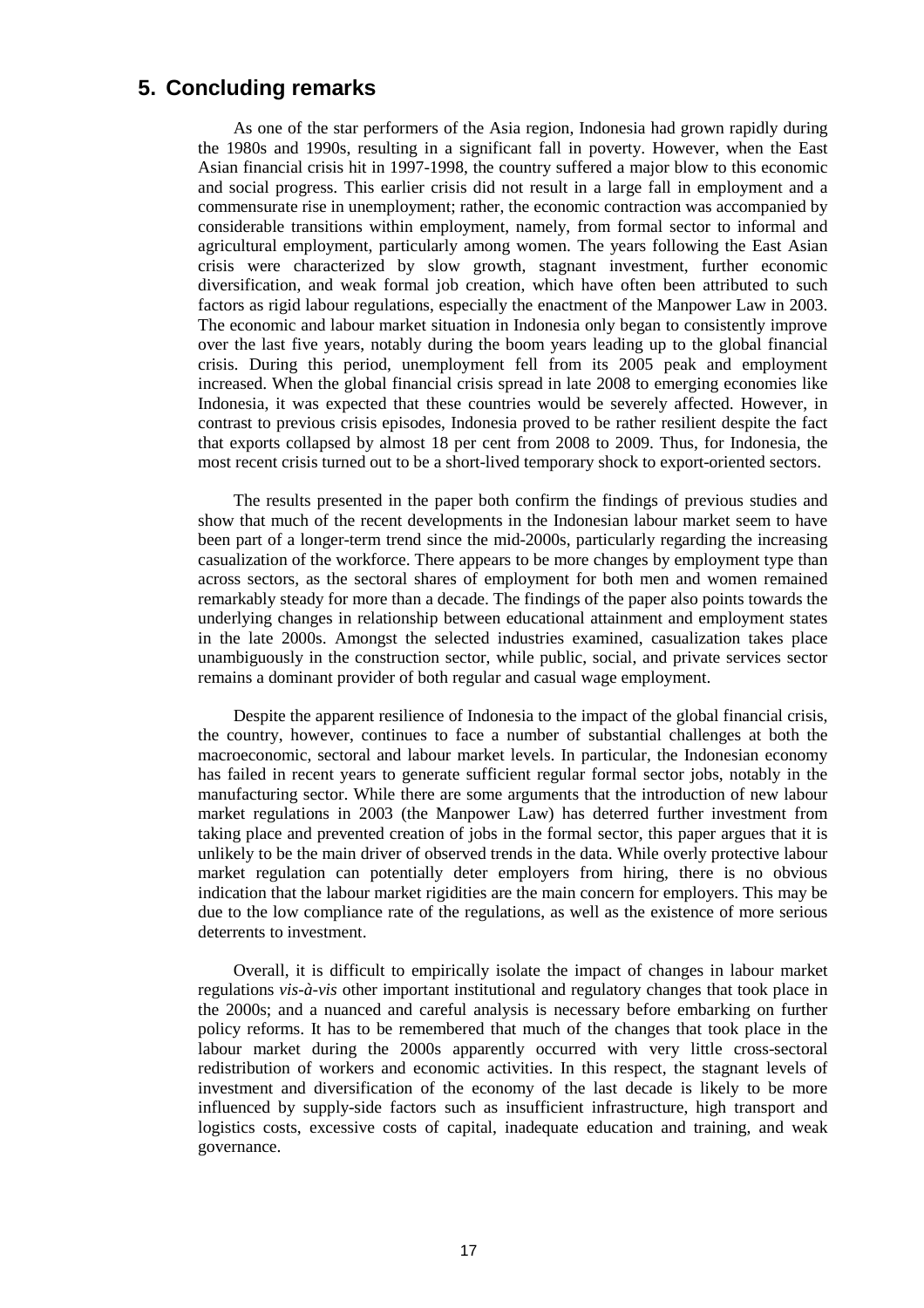Ultimately, the Indonesian government should aim to develop more effective labour market regulations and unemployment benefit systems that provide adequate income and employment protection to workers. A broader approach to social protection than currently exists would ensure that the burden of unemployment and underemployment is shared between the government and social partners. This in turn requires effective social dialogue in order to reach an agreement that is sustainable, equitable and most importantly, politically viable.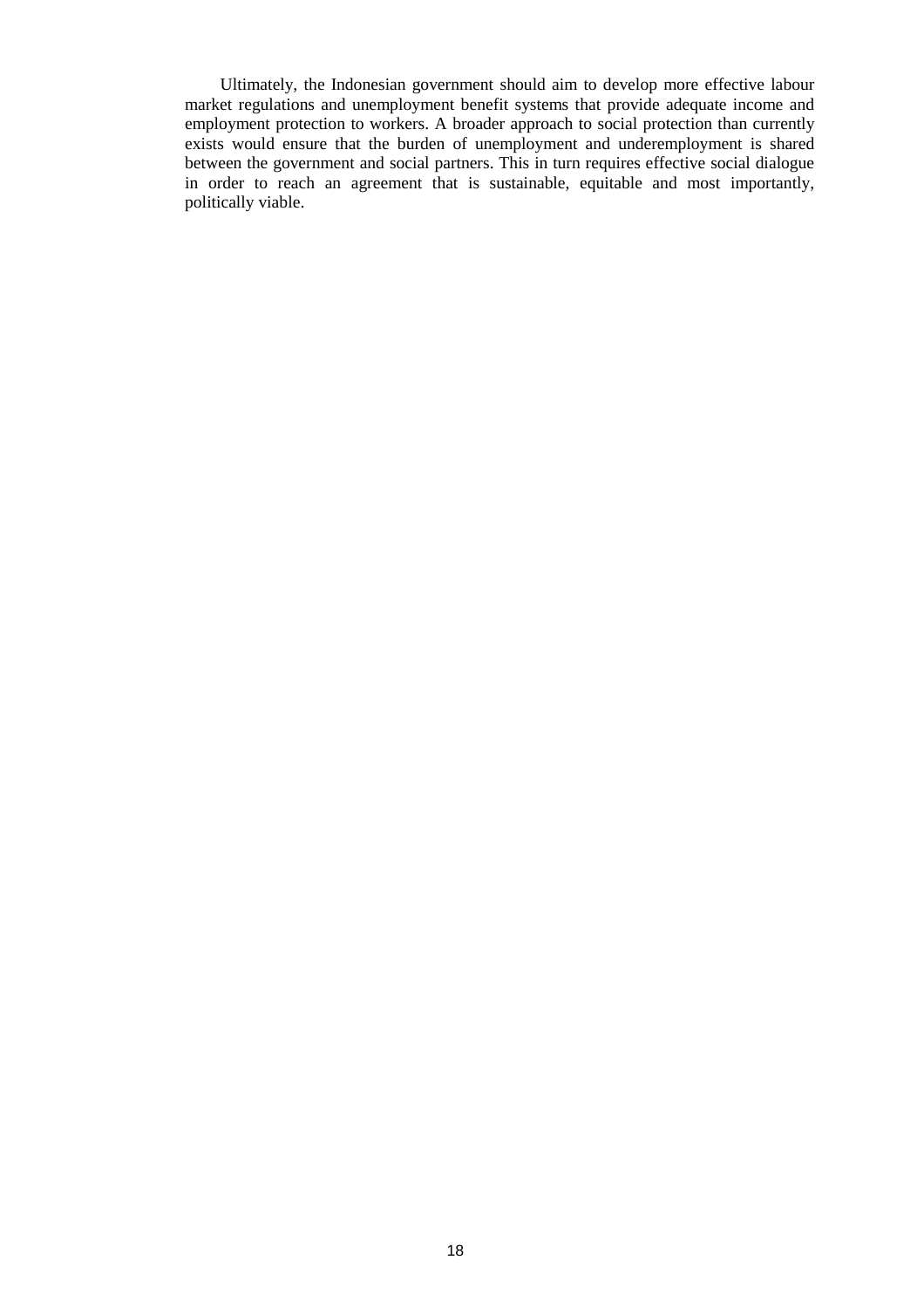### **References**

- Asian Development Bank (ADB), International Labour Organization (ILO) and Islamic Development Bank (IDB) (2010*) Indonesia: Critical Development Constraints*. Asian Development Bank, Mandaluyong City, Philippines.
- Basri, M.C. and S. Rahardja (2010) 'The Indonesian economy amidst the global crisis: Good policy and good luck', *ASEAN Economic Bulletin*, Vol. 27, No.1, pp.77-97.
- Bardhan, P. (2005) *Scarcity, Conflicts, and Cooperation: Essays in the Political and Institutional Economics of Development*. The MIT Press, Cambridge, Massachusetts.
- Blundell, R. and T. Macurdy (1999) 'Labour supply: A review of alternatives', Chapter 27 in O. Ashenfelter and D. Card (eds.) *Handbook of Labour Economics*, Volume 3.
- Badan Pusat Statistik (BPS) and Asian Development Bank (ADB) (2011) *The Informal Sector and Informal Employment in Indonesia*. Country Report 2010.
- Dhanani, S. and I. Islam (2001) 'Poverty and vulnerability in a period of crisis: the case of Indonesia', *World Development*, Vol. 3, No. 7, pp. 1211-1231.
- Dhanani, S., Islam, I. and A. Chowdhury (2009) *The Indonesian Labour Market: Changes and Challenges.* Routledge Studies in the Modern World Economy. Routledge, Abingdon, UK.
- Fallon, P.R. and R.E.B. Lucas (2002) 'The impact of financial crises on labor markets, household incomes, and poverty: a review of evidence', *The World Bank Research Observer*, Spring 2002, Vol. 17, No. 1, pp. 21-45.
- International Labour Organization (ILO) (2009a) 'Indonesia: Higher Informal Employment during the Economic Slowdown', *G20 Statistical Update*, ILO, Geneva.
- —. (2009b) 'Indonesia's response to the crisis', *G20 Country Update*, ILO, Geneva.
- —. (2009c) *Labour and Social Trends in Indonesia 2009: Recovery and Beyond through Decent Work*. ILO Office for Indonesia, Jakarta.
- —. (2006) *Implementing the Global Employment Agenda: Employment strategies in support of decent work, "Vision" document* (Geneva). Also available at: http://www.ilo.org/gea.
- —. (2003) *Working Out of Poverty,* Report of the Director-General, International Labour Conference, 91st Session, Geneva, 2003 (Geneva). Also available at: http://www.oit.org/public/english/standards/relm/ilc/ilc91/pdf/rep-i-a.pdf.
- —. (2001) *Reducing the Decent Work Deficit: A Global Challenge,* Report of the Director General, International Labour Conference, 89th Session, Geneva, 2001 (Geneva). Also available at: http://www.ilo.org/public/english/standards/relm/ilc/ilc89/rep-i-a.htm.
- —. (1999) *Decent Work,* Report of the Director-General, International Labour Conference, 87th Session, Geneva, 1999 (Geneva). Also available at: http://www.ilo.org/public/ english/standards/relm/ilc/ilc87/rep-i.htm.
- Islam, I. and A. Chowdhury (2009) *Growth, Employment and Poverty Reduction in Indonesia*. International Labour Office (ILO), Geneva.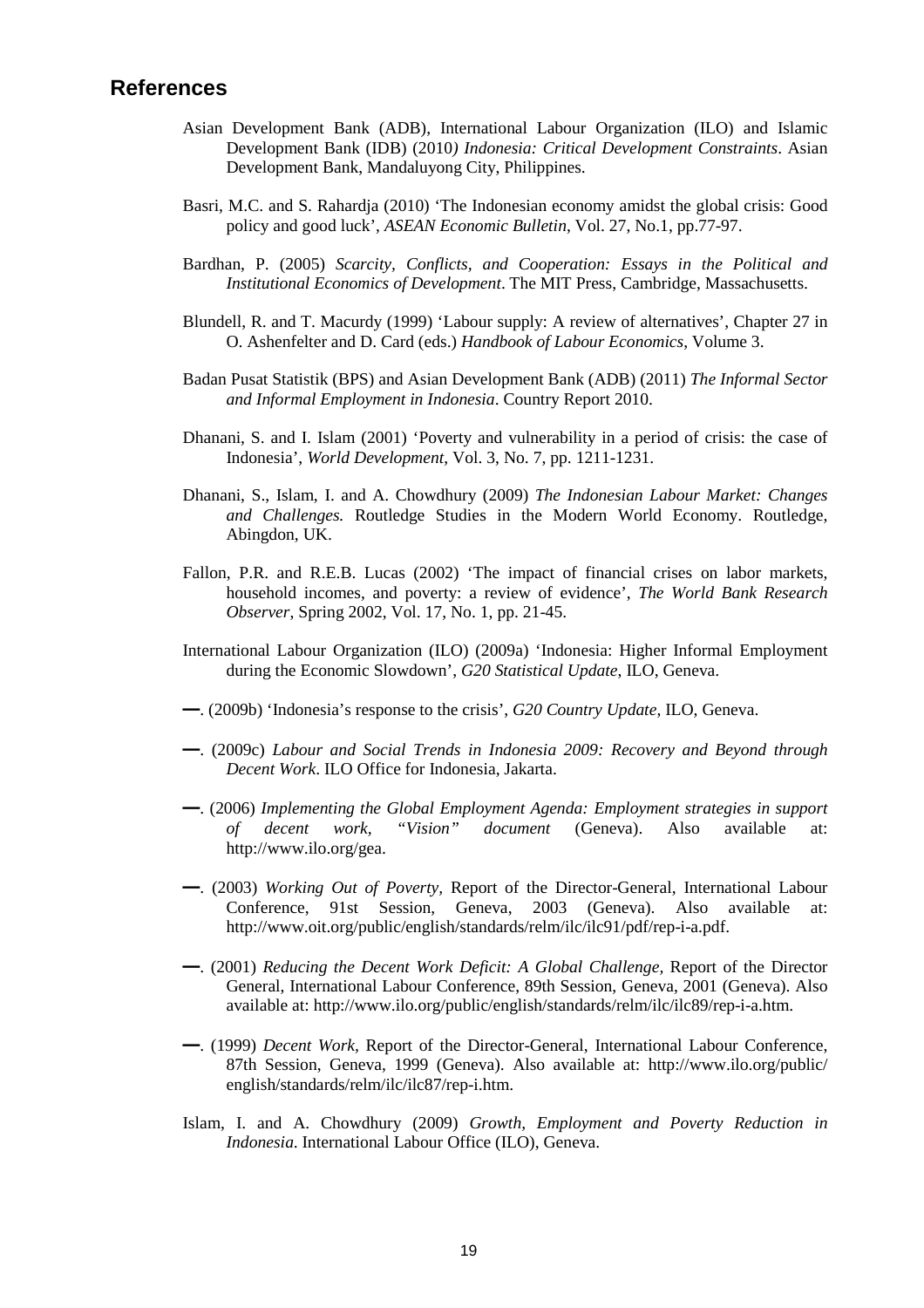- Kuncoro, A. (2004) 'Bribery in Indonesia: some evidence from micro-level data', *Bulletin of Indonesian Economic Studies,* Vol.40, No.3, pp. 329-54.
- Manning, C. (2000) 'Labour market adjustment to Indonesia's economic crisis: context, trends and implications', *Bulletin of Indonesian Economic Studies*, Vol. 36, No. 1, pp. 105-136.
- Manning, C. and K. Roesad (2007) 'Manpower Law of 2003 and its implementing regulations: Genesis, key articles and potential impact', *Bulletin of Indonesian Economic Studies*, Vol.43, No.1, pp. 59-86.
- Organisation of Economic Co-operation and Development (OECD) (2008) *OECD Economic Surveys: Economic Assessment of Indonesia*. OECD, Paris.
- Patunru, A.A. and C. von Luebke (2010) 'Survey of recent developments', *Bulletin of Indonesian Economic Studies*, Vol. 46, No. 1, pp. 7-31.
- Patunru, A.A. and E. Zetha (2010) 'Indonesia's savior: fiscal, monetary, trade or luck?', *Public Policy Review*, Vol. 6, No. 4, pp. 721-740.
- Suryadarma, D., Suryhadi, A. and S. Sumarto (2005) *The measurement and trends of unemployment in Indonesia: The issue of discouraged workers*, SMERU Working Paper, July 2005.
- Titiheruw, I.S., Soesastro, H. and R. Atje (2009) *Paper 6: Indonesia*, Global Financial Crisis Discussion Series, Overseas Development Institute and the Centre for International Strategic Studies.
- Wooldridge, J.M. (2002) *Econometric Analysis of Cross Section and Panel Data*. The MIT Press, Cambridge, Mass.
- World Bank (2010) *Indonesia Jobs Report: Towards Better Jobs and Security for All*. World Bank, Washington, DC.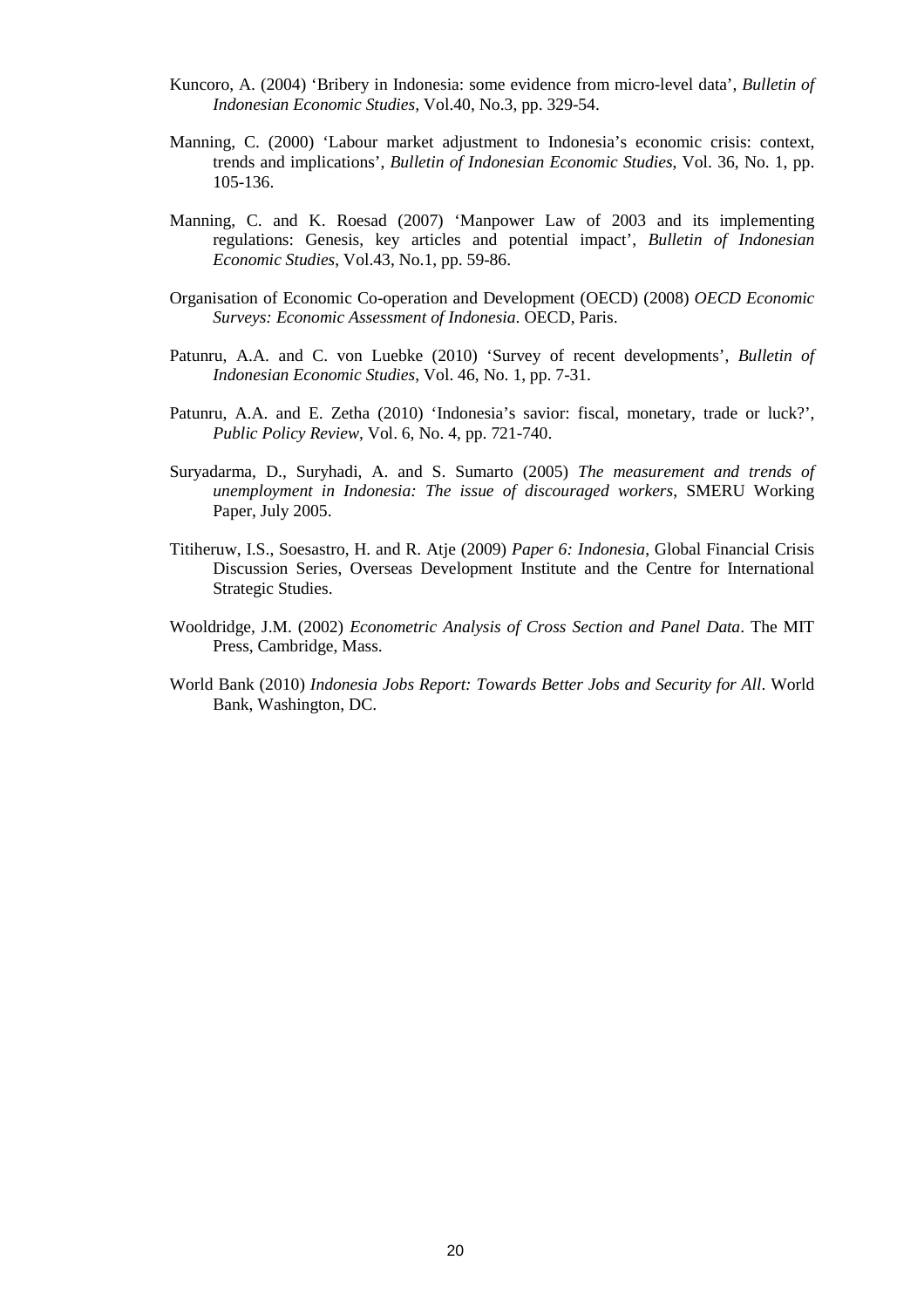# **Appendix**

All data used in this paper is sourced from Statistics Indonesia's (Badan Pusat Statistik) national labour force survey (Sakernas) for the period 1996-2009.

**Table A1. Description of key variables** 

| Variable                      | <b>Description</b>                                                                                |  |  |  |  |  |  |  |
|-------------------------------|---------------------------------------------------------------------------------------------------|--|--|--|--|--|--|--|
| <b>Employment status</b>      | Employment status consists of four states:                                                        |  |  |  |  |  |  |  |
|                               | Own-account workers<br>1.                                                                         |  |  |  |  |  |  |  |
|                               | 2.<br>Unpaid family workers                                                                       |  |  |  |  |  |  |  |
|                               | 3.<br>Employees                                                                                   |  |  |  |  |  |  |  |
|                               | 4.<br>Employers                                                                                   |  |  |  |  |  |  |  |
|                               | This categorization is refined further to include two separate states for employees: wage and     |  |  |  |  |  |  |  |
|                               | salaried employees and casual employees                                                           |  |  |  |  |  |  |  |
| <b>Educational attainment</b> | Educational attainment is defined as follows:                                                     |  |  |  |  |  |  |  |
|                               | 1.<br>No education or incomplete primary                                                          |  |  |  |  |  |  |  |
|                               | 2.<br>Primary school                                                                              |  |  |  |  |  |  |  |
|                               | Junior high school (general and vocational)<br>3.                                                 |  |  |  |  |  |  |  |
|                               | Senior high school (general and vocational)<br>4.                                                 |  |  |  |  |  |  |  |
|                               | Tertiary (diploma or university degree)<br>5.                                                     |  |  |  |  |  |  |  |
| Sector                        | Employment status is classified across 9 sectors:                                                 |  |  |  |  |  |  |  |
|                               | Agriculture, forestry, hunting and fishery<br>1.                                                  |  |  |  |  |  |  |  |
|                               | 2.<br>Mining and quarrying                                                                        |  |  |  |  |  |  |  |
|                               | 3.<br>Manufacturing industry<br>Electricity, gas and water                                        |  |  |  |  |  |  |  |
|                               | 4.<br>Construction<br>5.                                                                          |  |  |  |  |  |  |  |
|                               | 6.<br>Wholesale trade, retail trade, restaurants and hotels                                       |  |  |  |  |  |  |  |
|                               | 7.<br>Transport, storage and communication                                                        |  |  |  |  |  |  |  |
|                               | 8.<br>Financing, insurance, real estate and business services                                     |  |  |  |  |  |  |  |
|                               | 9.<br>Public administration (community, social, and personal services)                            |  |  |  |  |  |  |  |
|                               |                                                                                                   |  |  |  |  |  |  |  |
|                               |                                                                                                   |  |  |  |  |  |  |  |
| Province                      | Geographical location is classified by urban/rural and provincial dimensions. Province is defined |  |  |  |  |  |  |  |
|                               | as:<br>Nanggroe Aceh Darussalam<br>1.                                                             |  |  |  |  |  |  |  |
|                               | 18. Nusa Tenggara Barat<br>2.<br>Sumatera Utara<br>19. Nusa Tenggara Timur                        |  |  |  |  |  |  |  |
|                               | 20. Kalimantan Barat<br>3.<br>Sumatera Barat                                                      |  |  |  |  |  |  |  |
|                               | Riau<br>21. Kalimantan Tengah<br>4.                                                               |  |  |  |  |  |  |  |
|                               | 5.<br>22. Kalimantan Selatan<br>Jambi                                                             |  |  |  |  |  |  |  |
|                               | Sumatera Selatan<br>23. Kalimantan Timur<br>6.                                                    |  |  |  |  |  |  |  |
|                               | 24. Sulawesi Utara<br>7.<br>Bengkulu                                                              |  |  |  |  |  |  |  |
|                               | 8.<br>Lampung<br>25. Sulawesi Tengah                                                              |  |  |  |  |  |  |  |
|                               | 9.<br>Kepulauan Bangka Belitung<br>26. Sulawesi Selatan                                           |  |  |  |  |  |  |  |
|                               | 10. Kepulauan Riau<br>27. Sulawesi Tenggara                                                       |  |  |  |  |  |  |  |
|                               | 11. DKI Jakarta<br>28. Gorontalo                                                                  |  |  |  |  |  |  |  |
|                               | 12. Bogor<br>29. Sulawesi Barat                                                                   |  |  |  |  |  |  |  |
|                               | 13. Jawa Tengah<br>30. Maluku                                                                     |  |  |  |  |  |  |  |
|                               | 31. Maluku Utara<br>14. DI Yogyakarta                                                             |  |  |  |  |  |  |  |
|                               | 32. Papua Barat<br>15. Jawa Timur                                                                 |  |  |  |  |  |  |  |
|                               | 16. Banten<br>33. Papua                                                                           |  |  |  |  |  |  |  |
|                               | 17. Bali                                                                                          |  |  |  |  |  |  |  |
|                               |                                                                                                   |  |  |  |  |  |  |  |
|                               |                                                                                                   |  |  |  |  |  |  |  |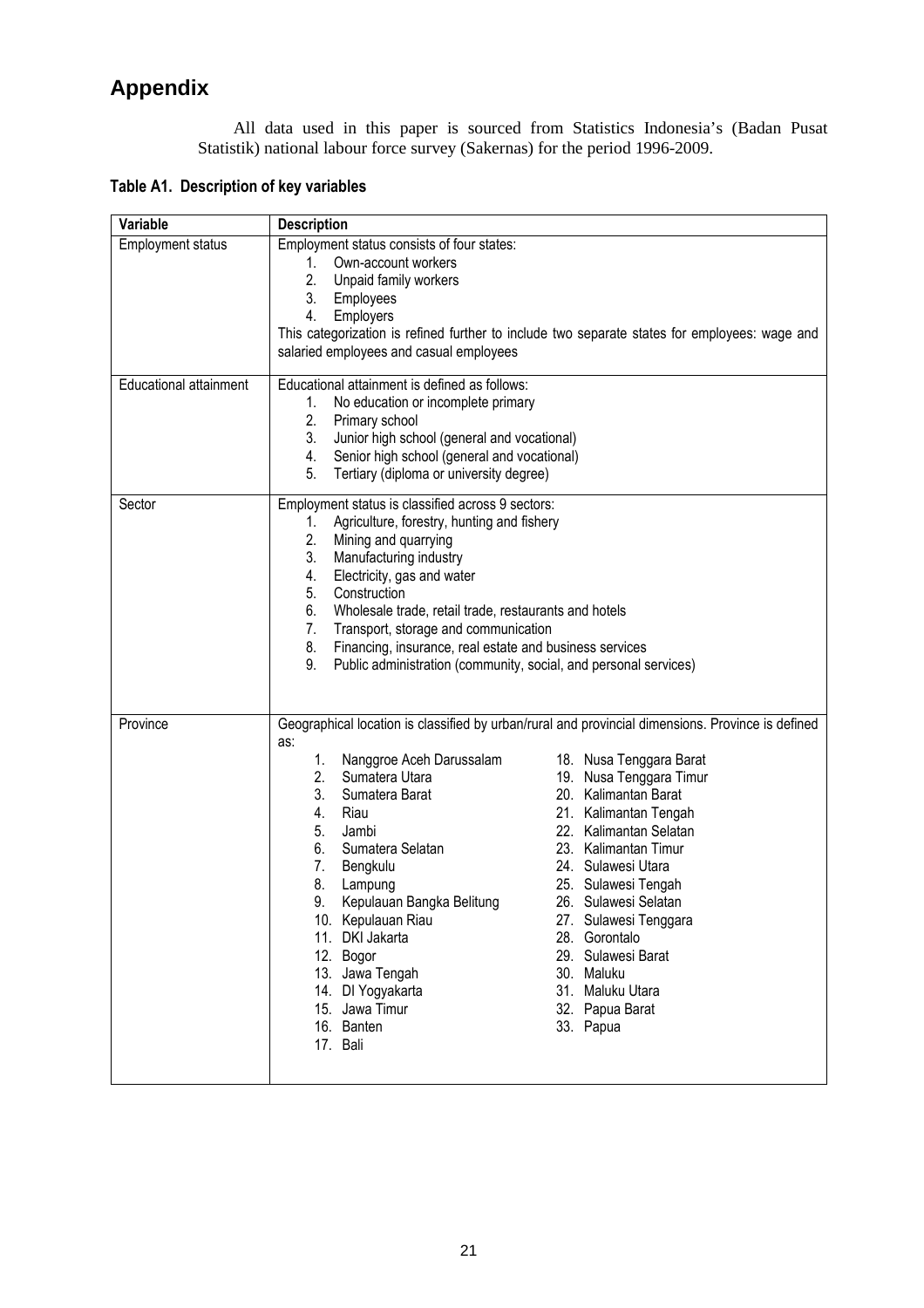|                                        | <b>Employment status (average)</b> |               |                 |                  |              |  |
|----------------------------------------|------------------------------------|---------------|-----------------|------------------|--------------|--|
| <b>Variable</b>                        | <b>Own-account</b>                 | <b>Unpaid</b> | <b>Employee</b> | <b>Employers</b> | <b>Total</b> |  |
| Female                                 |                                    |               |                 |                  |              |  |
| Age (years)                            | 41.9                               | 37.3          | 33.1            | 42.9             | 37.7         |  |
| <b>Educational attainment</b>          |                                    |               |                 |                  |              |  |
| No school/incomplete primary (%)       | 35.1                               | 33.3          | 17.2            | 36.7             | 29.3         |  |
| Primary school (%)                     | 37.4                               | 44.2          | 26.1            | 39.0             | 36.7         |  |
| Junior high school (%)                 | 15.2                               | 14.7          | 14.9            | 13.7             | 14.7         |  |
| Senior high school (%)                 | 10.7                               | 7.1           | 25.6            | 9.0              | 13.6         |  |
| Tertiary (%)                           | 1.6                                | 0.7           | 16.2            | 1.7              | 5.8          |  |
| <b>Marital status</b>                  |                                    |               |                 |                  |              |  |
| Single (%)                             | 8.0                                | 13.5          | 33.5            | 6.2              | 17.5         |  |
| Married (%)                            | 66.7                               | 82.7          | 54.7            | 67.7             | 69.1         |  |
| Divorced/Widowed (%)                   | 25.2                               | 3.8           | 11.8            | 26.0             | 13.5         |  |
| Household size (persons)               | 4.0                                | 4.4           | 4.5             | 4.2              | 4.3          |  |
| Rural (%)                              | 55.1                               | 82.8          | 40.1            | 71.2             | 63.1         |  |
| Sector                                 |                                    |               |                 |                  |              |  |
| Agriculture (%)                        | 17.0                               | 73.4          | 21.3            | 48.2             | 43.6         |  |
| Mining (%)                             | 0.5                                | 0.4           | 0.4             | 0.2              | 0.4          |  |
| Manufacturing (%)                      | 12.5                               | 7.5           | 26.2            | 9.8              | 14.5         |  |
| Electricity, gas &water (%)            | 0.01                               | 0.004         | 0.1             | 0.01             | 0.05         |  |
| Construction (%)                       | 0.2                                | 0.1           | 1.0             | 0.2              | 0.4          |  |
| Whole and retail trade (%)             | 58.2                               | 17.5          | 11.5            | 38.6             | 26.2         |  |
| Transport, storage & communication (%) | 1.0                                | 0.2           | 1.2             | 0.5              | 0.7          |  |
| Financial int., real estate (%)        | 0.3                                | 0.05          | 2.5             | 0.3              | 0.9          |  |
| Public administration (%)              | 10.3                               | 0.9           | 35.7            | 2.3              | 13.4         |  |
| <b>Male</b>                            |                                    |               |                 |                  |              |  |
| Age (years)                            | 39.2                               | 25.3          | 35.4            | 44.6             | 38.2         |  |
| <b>Educational attainment</b>          |                                    |               |                 |                  |              |  |
| No school/incomplete primary (%)       | 20.7                               | 14.5          | 11.2            | 29.2             | 19.1         |  |
| Primary school (%)                     | 40.8                               | 40.1          | 29.0            | 42.9             | 36.8         |  |
| Junior high school (%)                 | 21.2                               | 28.8          | 19.7            | 15.3             | 19.4         |  |
| Senior high school (%)                 | 15.4                               | 15.4          | 29.0            | 10.8             | 19.3         |  |
| Tertiary (%)                           | 1.8                                | 1.3           | 11.1            | 1.8              | 5.4          |  |
| <b>Marital status</b>                  |                                    |               |                 |                  |              |  |
| Single (%)                             | 13.4                               | 73.9          | 24.7            | 5.3              | 20.3         |  |
| Married (%)                            | 82.7                               | 23.2          | 73.4            | 92.0             | 77.0         |  |
| Divorced/Widowed (%)                   | 3.9                                | 3.0           | 1.9             | 2.7              | 2.7          |  |
| Household size (persons)               | 4.3                                | 5.1           | 4.5             | 4.3              | 4.5          |  |
|                                        | 57.3                               | 82.3          | 44.2            | 78.3             | 60.8         |  |
| Rural (%)                              |                                    |               |                 |                  |              |  |
| Sector                                 |                                    |               |                 |                  |              |  |
| Agriculture (%)                        | 32.5                               | 76.7          | 19.0            | 71.2             | 42.8         |  |
| Mining (%)                             | 1.2                                | 0.6           | 1.8             | 0.6              | 1.2          |  |
| Manufacturing (%)                      | 4.6                                | 6.3           | 20.3            | 6.5              | 11.4         |  |
| Electricity, gas &water (%)            | 0.1                                | 0.01          | 0.6             | 0.1              | 0.3          |  |
| Construction (%)                       | 2.8                                | 0.8           | 14.9            | 2.0              | 7.1          |  |
| Whole and retail trade (%)             | 30.2                               | 13.2          | 9.4             | 15.1             | 16.0         |  |
| Transport, storage & communication (%) | 20.5                               | 0.7           | 7.2             | 2.4              | 8.1          |  |
| Financial int., real estate (%)        | 0.4                                | 0.1           | 2.9             | 0.2              | 1.3          |  |
| Public administration (%)              | 7.7                                | 1.7           | 23.9            | 2.0              | 11.8         |  |

### **Table A2. Summary statistics of individual and household characteristics driving employment status by gender, average 1996-2009**

Source: BPS Sakernas, authors' calculations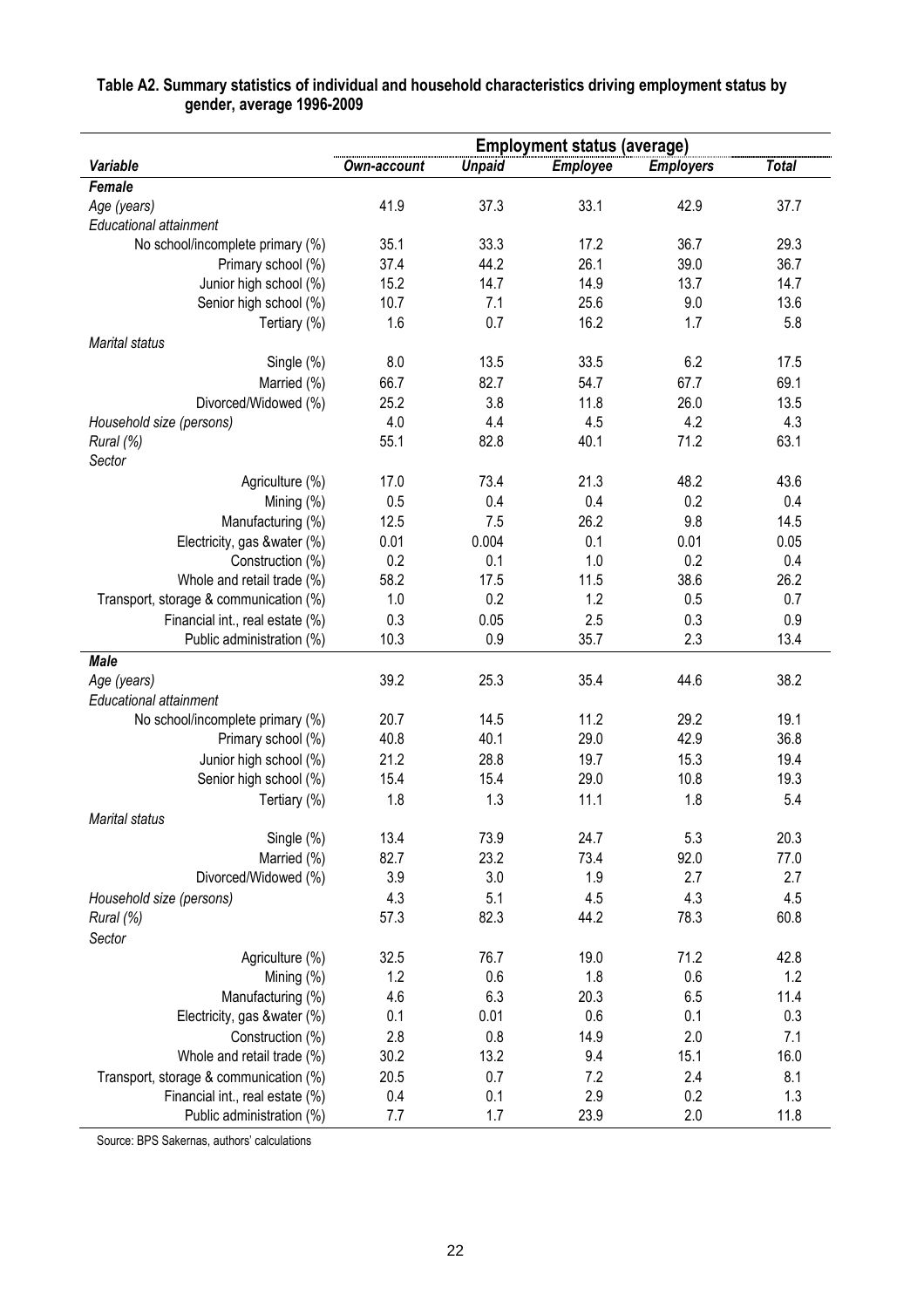## **Employment Working Papers**

- 1 Challenging the myths about learning and training in small and medium-sized enterprises: Implications for public policy; ISBN 978-92-2-120555-5 (print); 978-92-2-120556-2 (web pdf) *David Ashton, Johnny Sung, Arwen Raddon, Trevor Riordan*
- 2 Integrating mass media in small enterprise development: Current knowledge and good practices; ISBN 978-92-2-121142-6 (print); 978-92-2-121143-3 (web pdf) *Gavin Anderson. Edited by Karl-Oskar Olming, Nicolas MacFarquhar*
- 3 Recognizing ability: The skills and productivity of persons with disabilities. A literature review; ISBN 978-92-2-121271-3 (print); 978-92-2-121272-0 (web pdf) *Tony Powers*
- 4 Offshoring and employment in the developing world: The case of Costa Rica; ISBN 978-92-2-121259-1 (print); 978-92-2-121260-7 (web pdf) *Christoph Ernst, Diego Sanchez-Ancochea*
- 5 Skills and productivity in the informal economy; ISBN 978-92-2-121273-7 (print); 978-92-2-121274-4 (web pdf) *Robert Palmer*
- 6 Challenges and approaches to connect skills development to productivity and employment growth: India; unpublished *C. S. Venkata Ratnam, Arvind Chaturvedi*
- 7 Improving skills and productivity of disadvantaged youth; ISBN 978-92-2-121277-5 (print); 978-92-2-121278-2 (web pdf) *David H. Freedman*
- 8 Skills development for industrial clusters: A preliminary review; ISBN 978-92-2-121279-9 (print); 978-92-2-121280-5 (web pdf) *Marco Marchese, Akiko Sakamoto*
- 9 The impact of globalization and macroeconomic change on employment in Mauritius: What next in the post-MFA era?; ISBN 978-92-2-120235-6 (print); 978-92-2-120236-3 (web pdf) *Naoko Otobe*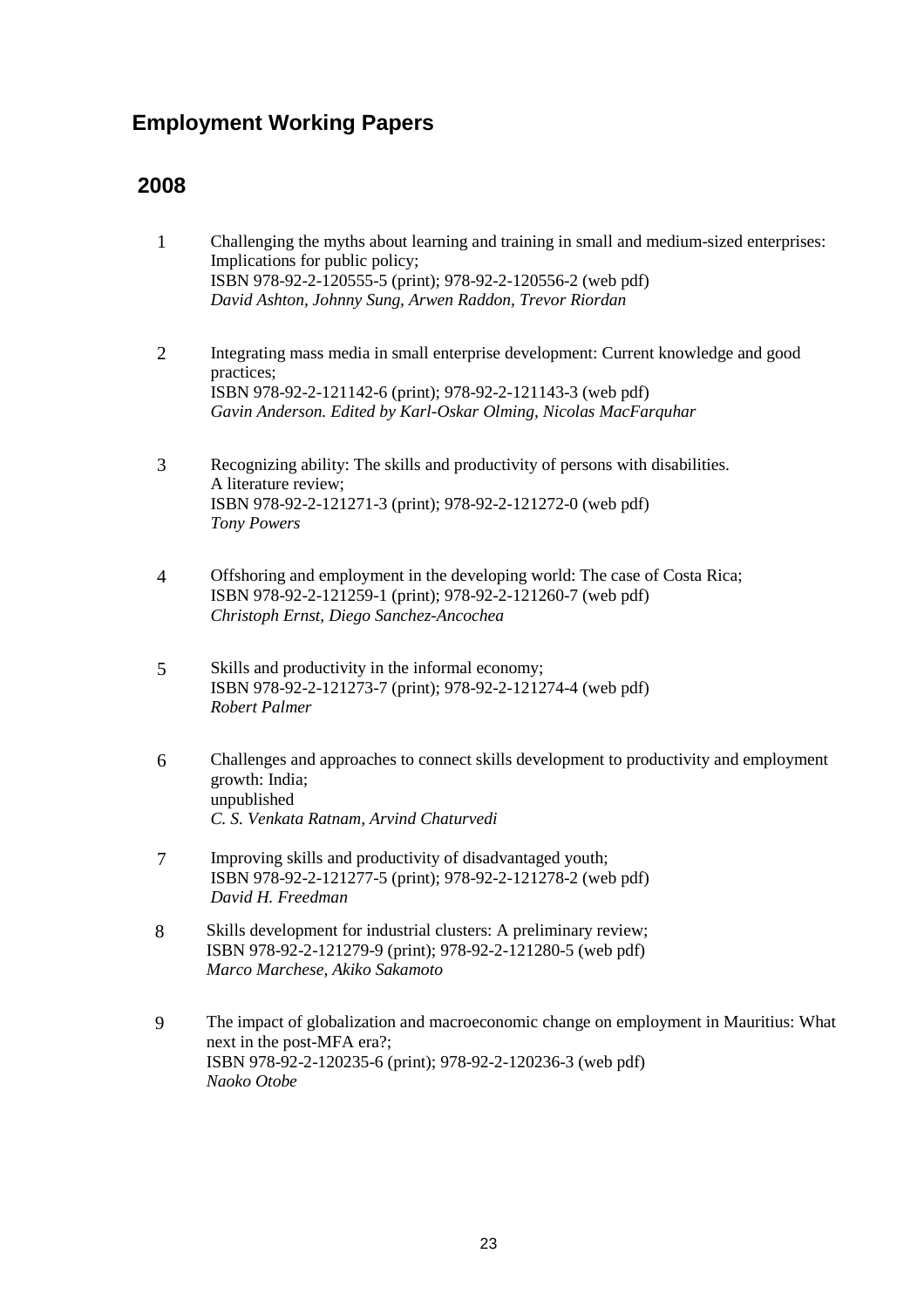- 10 School-to-work transition: Evidence from Nepal; ISBN 978-92-2-121354-3 (print); 978-92-2-121355-0 (web pdf) *New Era*
- 11 A perspective from the MNE Declaration to the present: Mistakes, surprises and newly important policy implications; ISBN 978-92-2-120606-4 (print); 978-92-2-120607-1 (web pdf) *Theodore H. Moran*
- 12 Gobiernos locales, turismo comunitario y sus redes: Memoria: V Encuentro consultivo regional (REDTURS); ISBN 978-92-2-321430-2 (print); 978-92-2-321431-9 (web pdf)
- 13 Assessing vulnerable employment: The role of status and sector indicators in Pakistan, Namibia and Brazil; ISBN 978-92-2-121283-6 (print); 978-92-2-121284-3 (web pdf) *Theo Sparreboom, Michael P.F. de Gier*
- 14 School-to-work transitions in Mongolia; ISBN 978-92-2-121524-0 (print); 978-92-2-121525-7 (web pdf) *Francesco Pastore*
- 15 Are there optimal global configurations of labour market flexibility and security? Tackling the "flexicurity" oxymoron; ISBN 978-92-2-121536-3 (print); 978-92-2-121537-0 (web pdf) *Miriam Abu Sharkh*
- 16 The impact of macroeconomic change on employment in the retail sector in India: Policy implications for growth, sectoral change and employment; ISBN 978-92-2-120736-8 (print); 978-92-2-120727-6 (web pdf) *Jayati Ghosh, Amitayu Sengupta, Anamitra Roychoudhury*
- 17 From corporate-centred security to flexicurity in Japan; ISBN 978-92-2-121776-3 (print); 978-92-2-121777-0 (web pdf) *Kazutoshi Chatani*
- 18 A view on international labour standards, labour law and MSEs; ISBN 978-92-2-121753-4 (print);978-92-2-121754-1(web pdf) *Julio Faundez*
- 19 Economic growth, employment and poverty in the Middle East and North Africa; ISBN 978-92-2-121782-4 (print); 978-92-2-121783-1 (web pdf) *Mahmood Messkoub*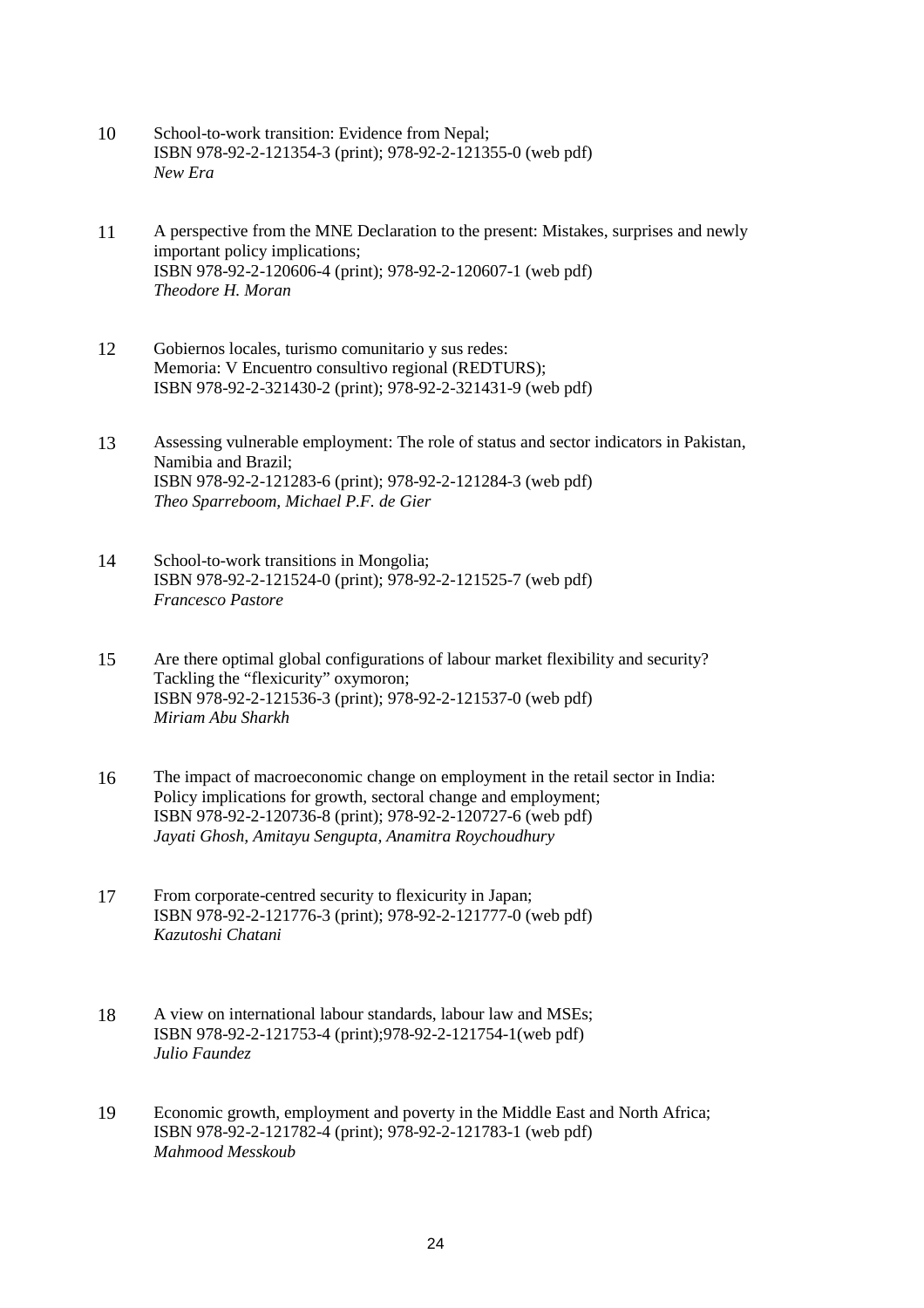- 20 Global agri-food chains: Employment and social issues in fresh fruit and vegetables; ISBN 978-92-2-121941-5(print); 978-92-2-121942-2 (web pdf) *Sarah Best, Ivanka Mamic*
- 21 Trade agreements and employment: Chile 1996-2003; ISBN 978-92-121962-0 (print); 978-92-121963-7 (web pdf)
- 22 The employment effects of North-South trade and technological change; ISBN 978-92-2-121964-4 (print); 978-92-2-121965-1 (web pdf) *Nomaan Majid*
- 23 Voluntary social initiatives in fresh fruit and vegetable value chains; ISBN 978-92-2-122007-7 (print); 978-92-2-122008-4 (web pdf) *Sarah Best, Ivanka Mamic*
- 24 Crecimiento económico y empleo de jóvenes en Chile: Análisis sectorial y proyecciones; ISBN 978-92-2-321599-6 (print); 978-92-2-321600-9 (web pdf) *Mario D. Velásquez Pinto*
- 25 The impact of codes and standards on investment flows to developing countries; ISBN 978-92-2-122114-2 (print); 978-92-2-122115-9 (web pdf) *Dirk Willem te Velde*
- 26 The promotion of respect for workers' rights in the banking sector: Current practice and future prospects; ISBN 978-92-2-122116-6 (print); 978-2-122117-3 (web pdf) *Emily Sims*

- 27 Labour market information and analysis for skills development; ISBN 978-92-2-122151-7 (print); 978-92-2-122152-4 (web pdf) *Theo Sparreboom, Marcus Powell*
- 28 Global reach Local relationships: Corporate social responsibility, worker's rights and local development; ISBN 978-92-2-122222-4 (print); 978-92-2-122212-5 (web pdf) *Anne Posthuma*, *Emily Sims*
- 29 Investing in the workforce: Social investors and international labour standards; ISBN 978-92-2-122288-0 (print); 978-92-2-122289-7 (web pdf) *Elizabeth Umlas*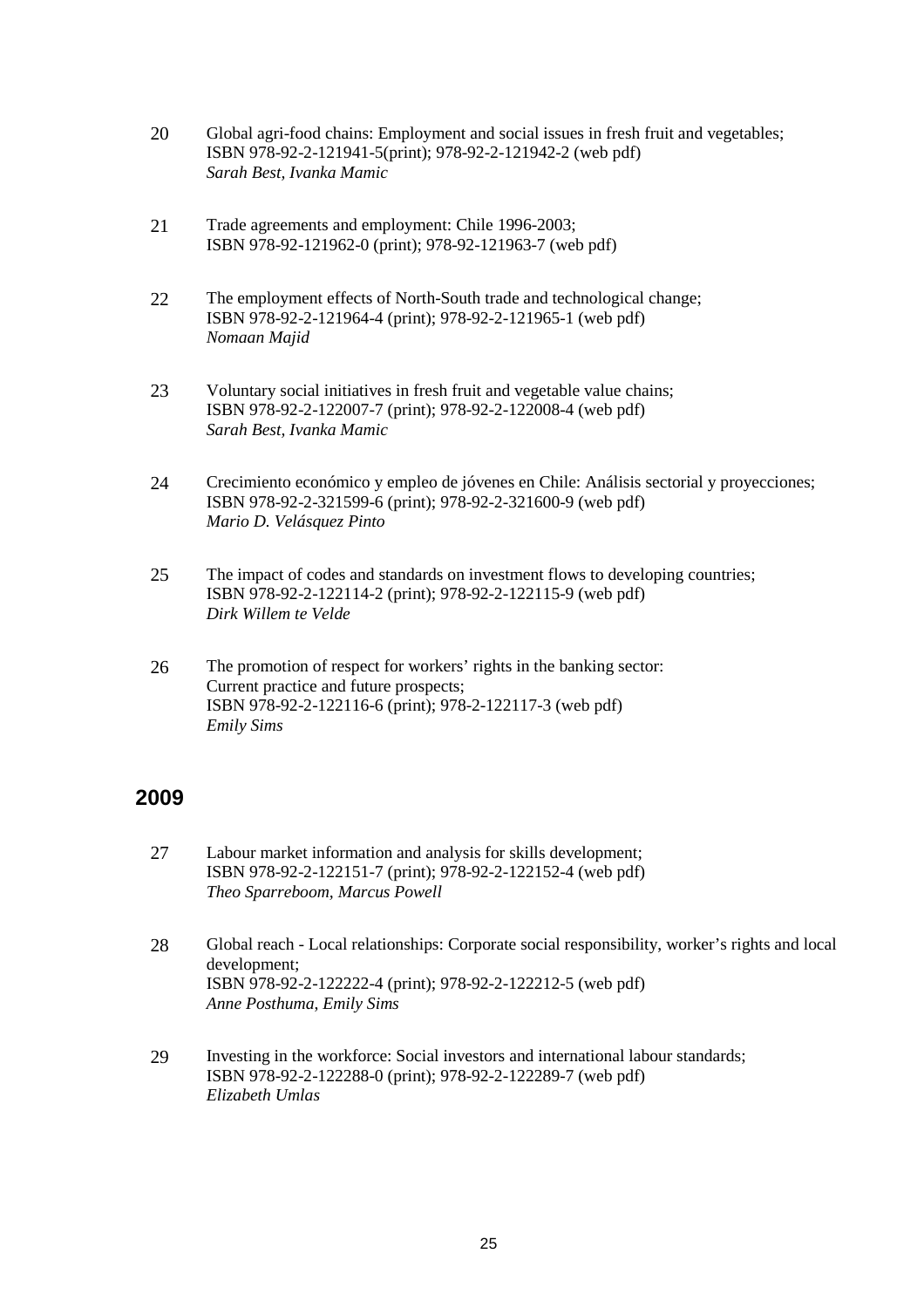- 30 Rising food prices and their implications for employment, decent work and poverty reduction; ISBN 978-92-2-122331-3 (print); 978-92-2-122332-0 (web pdf) *Rizwanul Islam, Graeme Buckley*
- 31 Economic implications of labour and labour-related laws on MSEs: A quick review of the Latin American experience; ISBN 978-92-2-122368-9 (print); 978-92-2-122369-6 (web pdf) *Juan Chacaltana*
- 32 Understanding informal apprenticeship Findings from empirical research in Tanzania; ISBN 978-92-2-122351-1 (print); 978-92-2-122352-8 (web pdf) *Irmgard Nübler, Christine Hofmann, Clemens Greiner*
- 33 Partnerships for youth employment. A review of selected community-based initiatives; ISBN 978-92-2-122468-6 (print); 978-92-2-122469-3 (web pdf) *Peter Kenyon*
- 34 The effects of fiscal stimulus packages on employment; ISBN 978-92-2-122489-1 (print); 978-92-2-122490-7 (web pdf) *Veena Jha*
- 35 Labour market policies in times of crisis; ISBN 978-92-2-122510-2 (print); 978-92-2-122511-9 (web pdf) *Sandrine Cazes, Sher Verick, Caroline Heuer*
- 36 The global economic crisis and developing countries: Transmission channels, fiscal and policy space and the design of national responses; ISBN 978-92-2-122544-7 (print); 978-92-2-122545-4 (web pdf) *Iyanatul Islam*
- 37 Rethinking monetary and financial policy: Practical suggestions for monitoring financial stability while generating employment and poverty reduction; ISBN 978-92-2-122514-0 (print); 978-92-2-122515-7 (web pdf) *Gerald Epstein*
- 38 Promoting employment-intensive growth in Bangladesh: Policy analysis of the manufacturing and service sectors; ISBN 978-92-2-122540-9 (print); 978-92-2-122541-6 (web pdf) *Nazneen Ahmed, Mohammad Yunus, Harunur Rashid Bhuyan*
- 39 The well-being of labour in contemporary Indian economy: What's active labour market policy got to do with it?; ISBN 978-92-2-122622-2 (print); 978-92-2-122623-9 (web pdf) *Praveen Jha*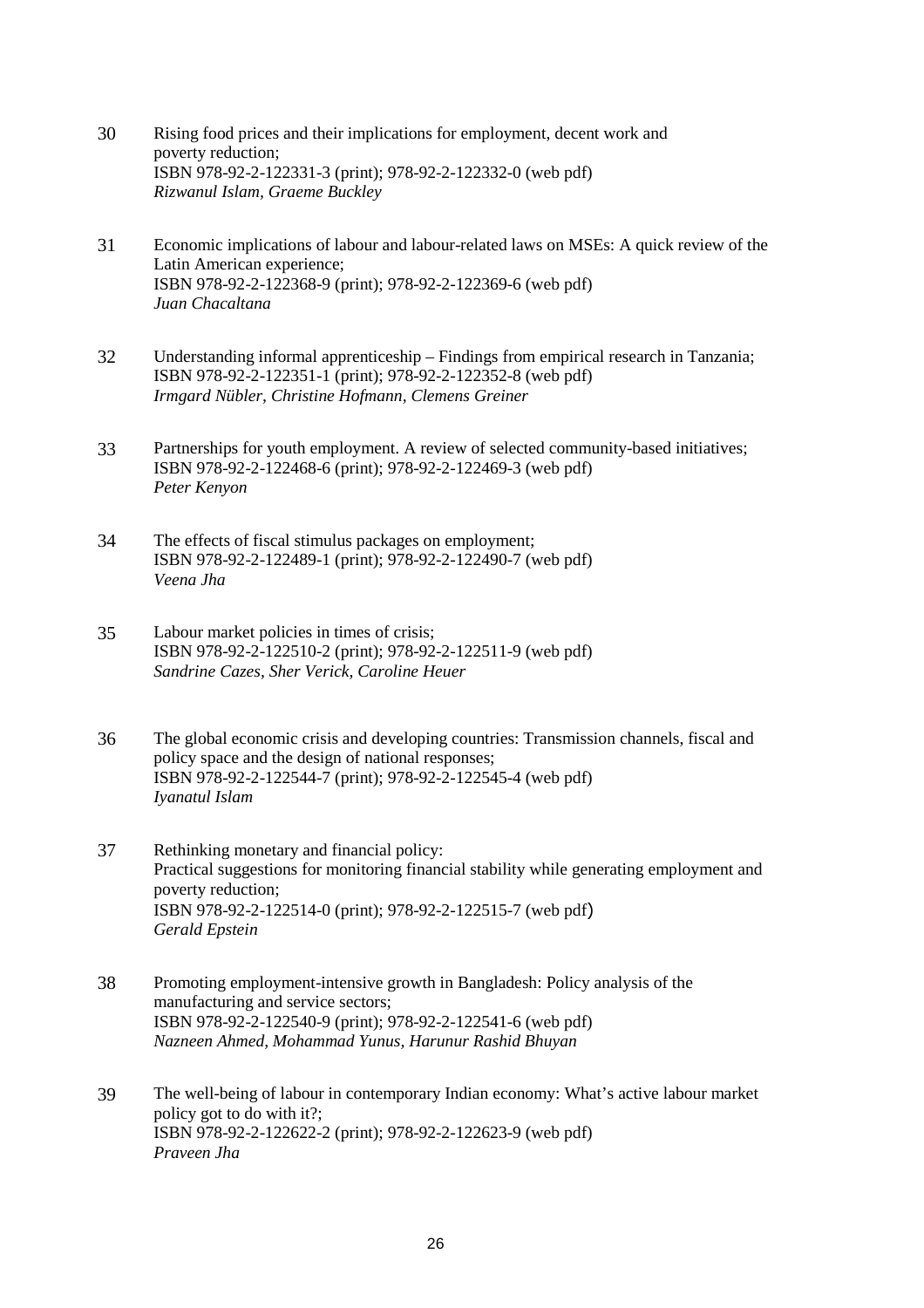- 40 The global recession and developing countries; ISBN 978-92-2-122847-9 (print); 978-92-2-122848-6 (web pdf) *Nomaan Majid*
- 41 Offshoring and employment in the developing world: Business process outsourcing in the Philippines; ISBN 978-92-2-122845-5 (print); 978-92-2-122846-2 (web pdf) *Miriam Bird, Christoph Ernst*
- 42 A survey of the Great Depression as recorded in the International Labour Review, 1931- 1939; ISBN 978-92-2-122843-1 (print); 978-92-2-122844-8 (web pdf) *Rod Mamudi*
- 43 The price of exclusion: The economic consequences of excluding people with disabilities from the world or work; ISBN 978-92-2-122921-6 (print); 978-92-2-122922-3 (web pdf) *Sebastian Buckup*
- 44 Researching NQFs: Some conceptual issues; ISBN 978-92-2-123066-3 (print), 978-92-2-123067-0 (web pdf) *Stephanie Allais, David Raffe, Michael Young*
- 45 Learning from the first qualifications frameworks; ISBN 978-92-2-123068-7 (print), 978-92-2-123069-4 (web pdf) *Stephanie Allais, David Raffe, Rob Strathdee, Leesa Wheelahan, Michael Young*
- 46 International framework agreements and global social dialogue: Lessons from the Daimler case; ISBN 978-92-2-122353-5 (print); 978-92-2-122354-2 (web pdf) *Dimitris Stevis*

- 47 International framework agreements and global social dialogue: Parameters and prospects; ISBN 978-92-2-123298-8 (print); 978-92-2-122299-5 (web pdf) *Dimitris Stevis*
- 48 Unravelling the impact of the global financial crisis on the South African labour market; ISBN 978-92-2-123296-4 (print); 978-92-2-123297-1 (web pdf) *Sher Verick*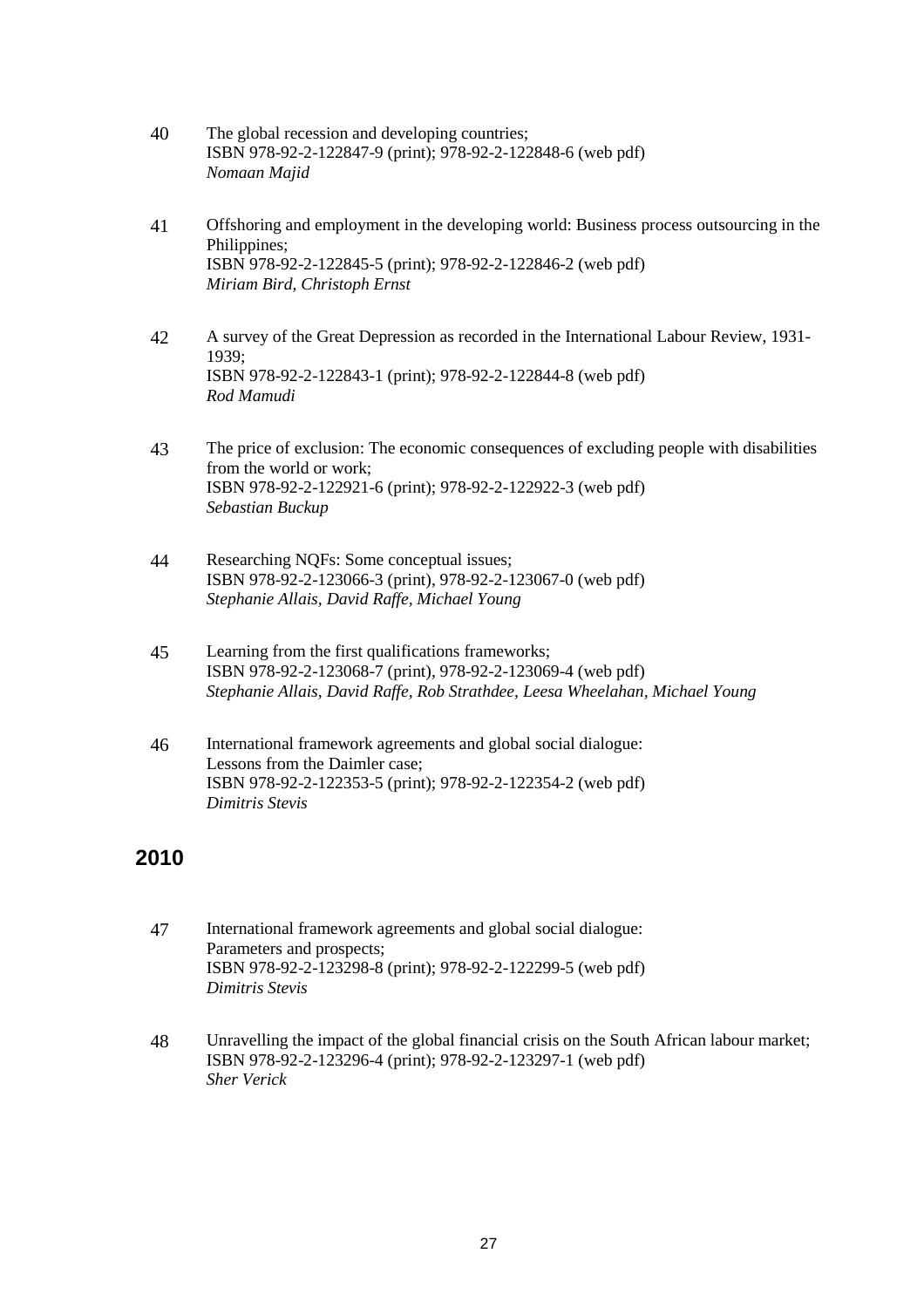- 49 Guiding structural change: The role of government in development; ISBN 978-92-2-123340-4 (print); 978-92-2-123341-1 (web pdf) *Matthew Carson*
- 50 Les politiques du marché du travail et de l'emploi au Burkina Faso; ISBN 978-92-2-223394-6 (print); 978-92-2-223395-3 (web pdf) *Lassané Ouedraogo, Adama Zerbo*
- 51 Characterizing the school-to-work transitions of young men and women: Evidence from the ILO school-to-work transition surveys; ISBN 978-92-2-122990-2 (print); 978-92-2-122991-9 (web pdf) *Makiko Matsumoto, Sara Elder*
- 52 Exploring the linkages between investment and employment in Moldova: A time-series analysis ISBN 978-92-2-122990-2 (print); 978-92-2-122991-9 (web pdf) *Stefania Villa*
- 53 The crisis of orthodox macroeconomic policy: The case for a renewed commitment to full employment; ISBN 978-92-2-123512-5 (print); 978-92-2-123513-2 (web pdf) *Muhammed Muqtada*
- 54 Trade contraction in the global crisis: Employment and inequality effects in India and South Africa; ISBN 978-92-2124037-2 (print); 978-92-2124038-9 (web pdf) *David Kucera, Leanne Roncolato, Erik von Uexkull*
- 55 The impact of crisis-related changes in trade flows on employment: Incomes, regional and sectoral development in Brazil; *Forthcoming Scott McDonald, Marion Janse, Erik von Uexkull*
- 56 Envejecimiento y Empleo en América Latina y el Caribe; ISBN 978-92-2-323631-1 (print); 978-92-2-323632-8 (web pdf) *Jorge A. Paz*
- 57 Demographic ageing and employment in China; ISBN 978-92-2-123580-4 (print); 978-92-2-123581-1 (web pdf) *Du Yang, Wrang Meiyan*
- 58 Employment, poverty and economic development in Madagascar: A macroeconomic framework; ISBN 978-92-2-123398-5 (print); 978-92-2-123399-2 (web pdf) *Gerald Epstein, James Heintz, Léonce Ndikumana, Grace Chang*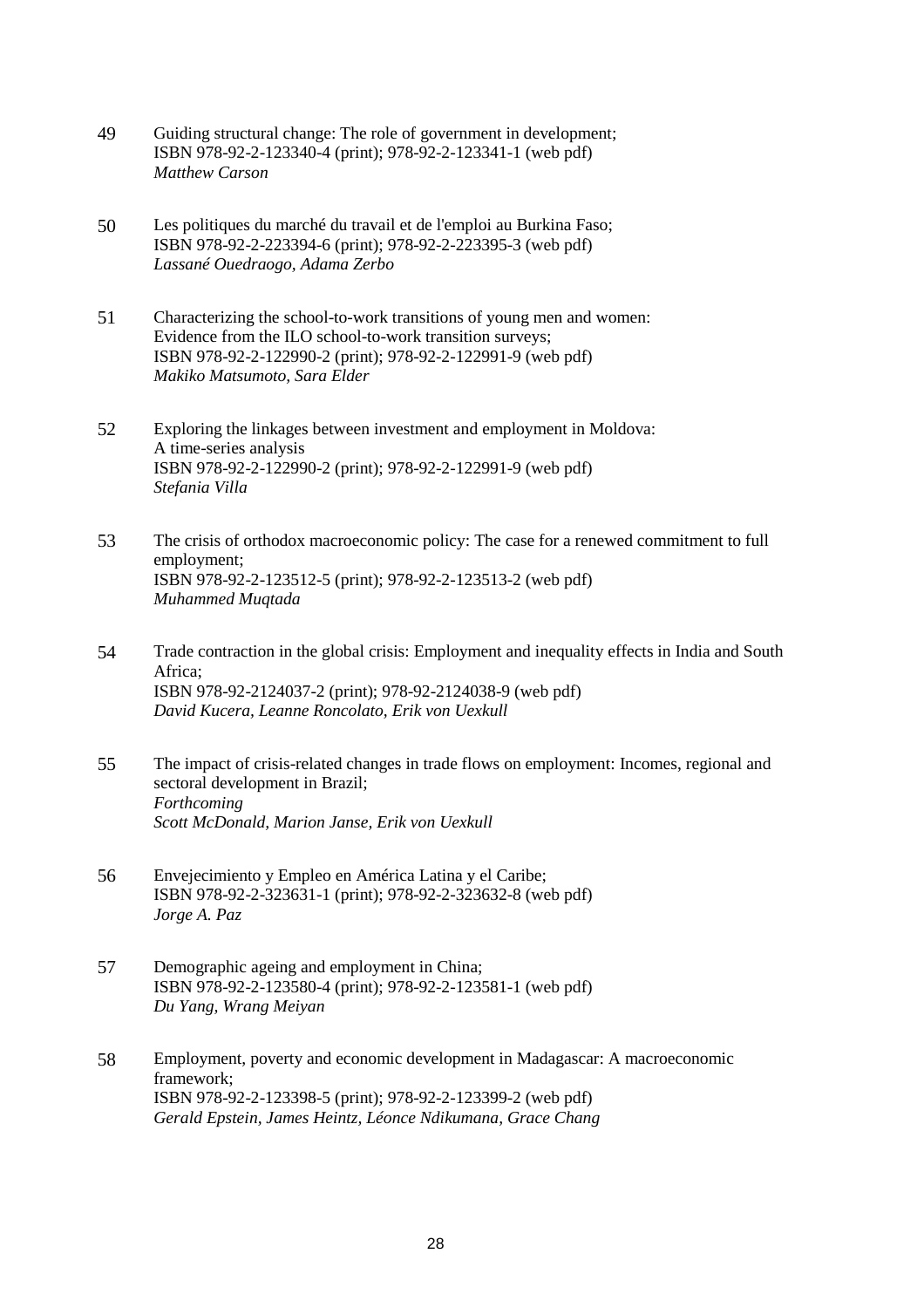- 59 The Korean labour market: Some historical macroeconomic perspectives; ISBN 978-92-2-123675-7 (print); 978-92-2-123676-4 (web pdf) *Anne Zooyob*
- 60 Les Accords de Partenariat Economique et le travail décent: Quels enjeux pour l'Afrique de l'ouest et l'Afrique centrale?; ISBN 978-92-2-223727-2 (print); 978-92-2-223728-9 (web pdf) *Eléonore d'Achon; Nicolas Gérard*
- 61 The great recession of 2008-2009: Causes, consequences and policy responses; ISBN 978-92-2-123729-7 (print); 978-92-2-123730-3 (web pdf) *Iyanatul Islam, Sher Verick*
- 62 Rwanda forging ahead: The challenge of getting everybody on board; ISBN 978-92-2-123771-6 (print); 978-92-2-123772-3 (web pdf) *Per Ronn*å*s (ILO), Karl Backéus (Sida); Elina Scheja (Sida)*
- 63 Growth, economic policies and employment linkages in Mediterranean countries: The cases of Egypt, Israel, Morocco and Turkey; ISBN 978-92-2-123779-2 (print); 978-92-2-123780-8 (web pdf) *Gouda Abdel-Khalek*
- 64 Labour market policies and institutions with a focus on inclusion, equal opportunities and the informal economy; ISBN 978-92-2-123787-7 (print); 978-92-2-123788-4 (web pdf) *Mariangels Fortuny, Jalal Al Husseini*
- 65 Les institutions du marché du travail face aux défis du développement: Le cas du Mali; ISBN 978-92-2- 223833-0 (print); 978-92-2-223834-7 (web pdf) *Modibo Traore, Youssouf Sissoko*
- 66 Les institutions du marché du travail face aux défis du développement: Le cas du Bénin; ISBN 978-92-2-223913-9 (print); 978-92-2-223914-6 (web pdf) *Albert Honlonkou, Dominique Odjo Ogoudele*
- 67 What role for labour market policies and institutions in development?Enhancing security in developing countries and emerging economies; ISBN 978-92-2-124033-4 (print); 978-92-2-124034-1 (web pdf) *Sandrine Cazes, Sher Verick*
- 68 The role of openness and labour market institutions for employment dynamics during economic crises; Forthcoming *Elisa Gameroni, Erik von Uexkull, Sebastian Weber*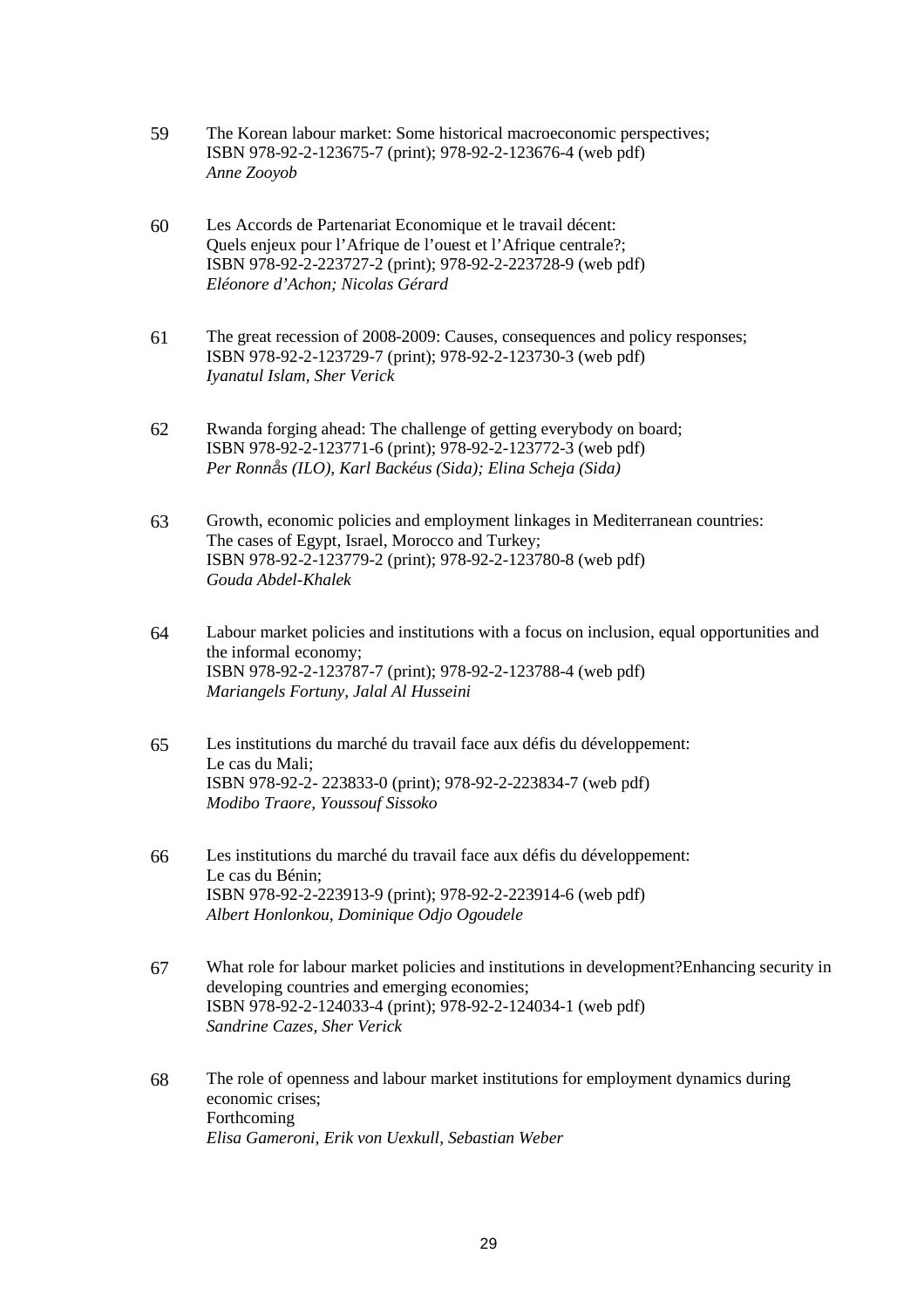- 69 Towards the right to work: Innovations in Public Employment programmes (IPEP); ISBN 978-92-2-124236-9 (print); 978-92-2-1244237-6 (web pdf) *Maikel Lieuw-Kie-Song, Kate Philip, Mito Tsukamoto, Marc van Imschoot*
- 70 The impact of the economic and financial crisis on youth employment: Measures for labour market recovery in the European Union, Canada and the United States; ISBN 978-92-2-124378-6 (print); 978-92-2-124379-3 (web pdf) *Niall O'Higgins*
- 71 El impacto de la crisis económica y financiera sobre el empleo juvenil en América Latina: Medidas des mercado laboral para promover la recuperación del empleo juvenil; ISBN 978-92-2-324384-5 (print); 978-92-2-324385-2 (web pdf) *Federio Tong*
- 72 On the income dimension of employment in developing countries; ISBN: 978-92-2-124429-5 (print);978-92-2-124430-1 (web pdf) *Nomaan Majid*
- 73 Employment diagnostic analysis: Malawi; ISBN 978-92-2-123101-0 (print); 978-92-2-124102-7 (web pdf) *Per Ronnas*
- 74 Global economic crisis, gender and employment: The impact and policy response; ISBN 978-92-2-14169-0 (print); 978-92-2-124170-6 (web pdf) *Naoko Otobe*

- 75 Mainstreaming environmental issues in sustainable enterprises: An exploration of issues, experiences and options; ISBN 978-92-2-124557-5 (print); 978-92-2-124558-2 (web pdf) *Maria Sabrina De Gobbi*
- 76 The dynamics of employment, the labour market and the economy in Nepal ISBN 978-92-2-123605-3 (print); 978-92-2-124606-0 (web pdf) *Shagun Khare , Anja Slany*
- 77 Industrial policies and capabilities for catching-up: Frameworks and paradigms *Irmgard Nuebler*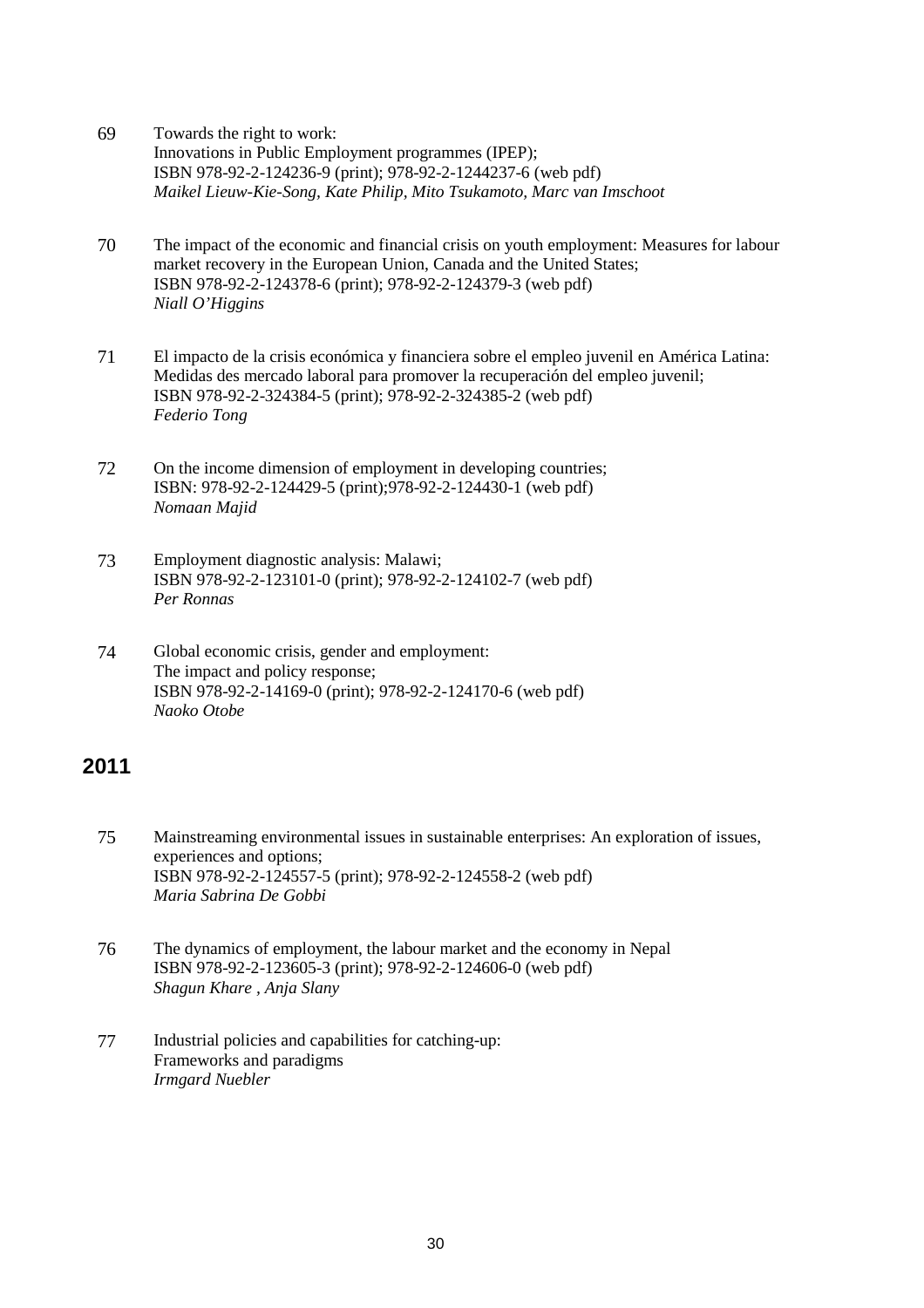- 78 Economic growth, employment and poverty reduction: A comparative analysis of Chile and Mexico ISBN 978-92-2-124783-8 (print); 978-92-2-124784-5 (web pdf) *Alicia Puyana*
- 79 Macroeconomy for decent work in Latin America and the Caribbean ISBN 978-92-2-024821-8 (print); 978-92-2-024822-5 (web pdf) *Ricardo French-Davis*
- 80 Evaluation des emplois générés dans le cadre du DSCRP au Gabon ISBN 978-92-2-223789-0 (print) ; 978-92-2-223790-6 (web pdf) *Mohammed Bensid, Aomar Ibourk and Ayache Khallaf*
- 81 The Great Recession of 2008-2009: Causes, consequences and policy responses ISBN 978-92-2-123729-7 (print); 978-92-2-123730-3 (web pdf) *Iyanatul Islam and Sher Verick*

### **A complete list of previous working papers can be found on: http://www.ilo.org/employment**